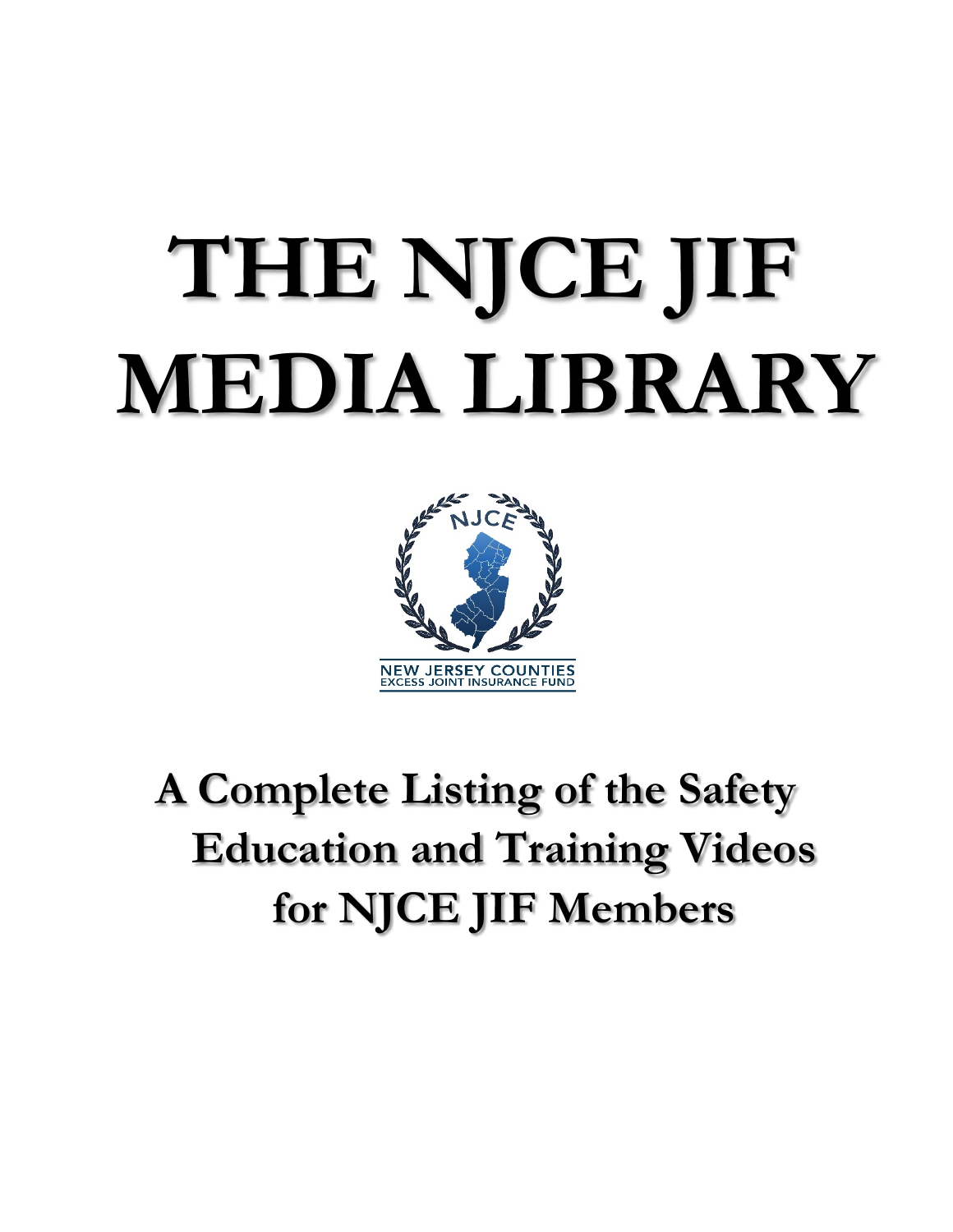#### **MEDIA LIBRARY REQUEST FORM Maximum of four (4) videos per order**

| Date: __________________________                                                                                      |                                              |                                              |  |
|-----------------------------------------------------------------------------------------------------------------------|----------------------------------------------|----------------------------------------------|--|
|                                                                                                                       |                                              |                                              |  |
|                                                                                                                       |                                              |                                              |  |
|                                                                                                                       |                                              |                                              |  |
|                                                                                                                       |                                              |                                              |  |
| Requested DVD #                                                                                                       |                                              | Alternate DVD #                              |  |
| <u> 1989 - Johann Barbara, martxa a shekara 1989 - An tsa a tsa a tsa a tsa a tsa a tsa a tsa a tsa a tsa a tsa a</u> | the control of the control of the control of | <u> 1989 - Johann Barbara, martin a</u>      |  |
| <u> 1989 - Johann Barbara, martin amerikan basar dan bagi dan bagi dan bagi dalam bagi dalam bagi dan bagi dan ba</u> |                                              | <u> 1980 - Johann Barbara, martin a</u>      |  |
|                                                                                                                       |                                              | the control of the control of the control of |  |
|                                                                                                                       |                                              |                                              |  |
| <b>FedEx Mailing Address:</b>                                                                                         |                                              |                                              |  |
|                                                                                                                       |                                              |                                              |  |
|                                                                                                                       |                                              |                                              |  |

**Forward the completed form to the Media Library Coordinator**

| Fax: | 856-291-9629 |
|------|--------------|
|      |              |

**Phone: 856-552-4900**

**Email: [melvideolibrary@jamontgomery.com](mailto:melvideolibrary@jamontgomery.com)**

**Address***:* **MSI DVD Library c/o J.A. Montgomery Consulting 2 Cooper Street 18th Floor Camden, NJ 08102**

- **1. DVDs must be returned within 14 days of receiving your order to assure timely distribution to other members' making requests.**
- **2. DVDs should be returned utilizing either the same shipping box or the prepaid FedEx envelope and label included with your order.**
- **3. Entities will be responsible to replace all lost or damaged videos they have requested and received from the MEL.**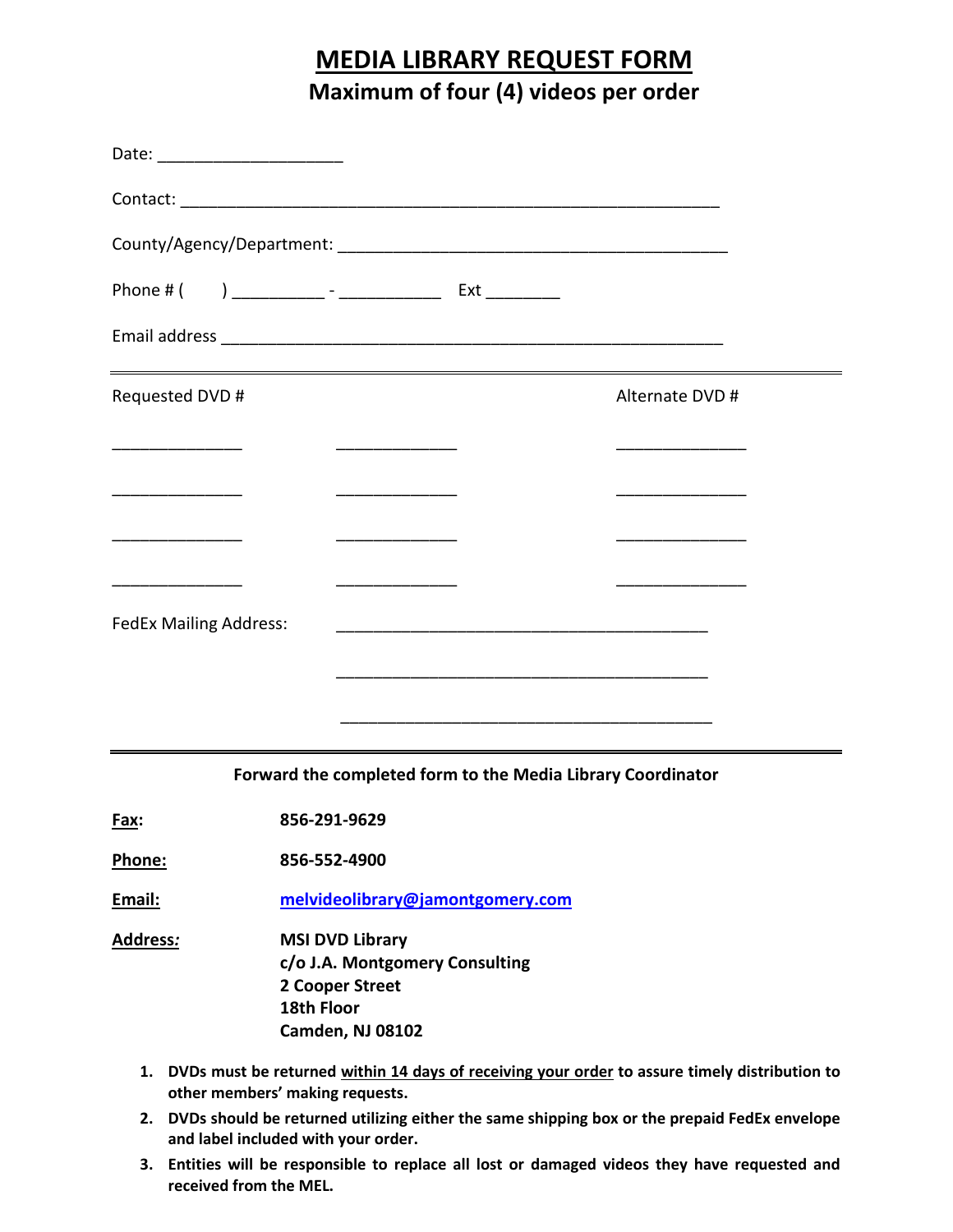## **NJCE DVD CATALOG 2021**

#### Table of Contents

| Category                                        | Page #         | Category                                   | Page #    |
|-------------------------------------------------|----------------|--------------------------------------------|-----------|
| <b>Accident Awareness</b>                       |                | <b>General Job Safety Awareness</b>        | 19-20     |
| <b>Accident Investigation</b>                   | 2              | <b>Hand Safety</b>                         | 20        |
| <b>Americans with Disabilities</b>              | $\overline{2}$ | <b>Hazard Communications (RTK)</b>         | $20 - 21$ |
| <b>Asbestos / Lead / Silica Awareness</b>       | $2-3$          | <b>Hazardous Materials &amp; Chemicals</b> | $21 - 22$ |
| <b>Back Safety / Lifting</b>                    | 3              | <b>Hearing Conservation</b>                | 22        |
| <b>Behavior Safety / Employee Relations</b>     | 3              | <b>Heavy Equipment / Snow Plow</b>         | 22-24     |
| <b>Bloodborne Pathogens &amp; Diseases</b>      | $3 - 4$        | <b>Landscape Safety</b>                    | 24-25     |
| <b>Confined Space Entry</b>                     | 4              | <b>Lifequard Operations</b>                | $25 - 26$ |
| <b>Crossing Guard / School Safety</b>           | 4              | <b>Office &amp; Ergonomics Safety</b>      | $26 - 27$ |
| <b>Driving Safety</b>                           | $5 - 7$        | <b>Outdoor Exposure</b>                    | $27 - 28$ |
| <b>Drug Awareness</b>                           | $7 - 8$        | <b>Personal Protective Equipment</b>       | 28        |
| Electrical / LOTO / Arc-Flash                   | $8-9$          | <b>Playground Safety</b>                   | 29        |
| <b>Emergency Medical Services (EMS)</b>         | 9              | <b>Police Department Safety</b>            | 30        |
| <b>Emergency Preparedness</b>                   | $9 - 11$       | <b>Respiratory Protection</b>              | 30        |
| Employee Conduct / Harassment / Violence in the |                |                                            |           |
| <b>Workplace</b>                                | $11 - 13$      | <b>Sanitation Safety</b>                   | $31 - 32$ |
| <b>Excavation / Trenching / Shoring</b>         | 13             | <b>Sexual Harassment</b>                   | 32        |
| <b>Eye Safety</b>                               | 13-14          | <b>Shop &amp; Tool Safety</b>              | 32-33     |
| Fall Protection / Ladder / Scaffold Safety      | 14             | <b>Slips / Trips / Falls</b>               | 33-34     |
| <b>Fire Department Safety</b>                   | $15-16$        | <b>Supervisors / Management</b>            | 34-35     |
| <b>Fire Extinguishers / Fire Safety</b>         | 16             | <b>Task Specific</b>                       | $35 - 36$ |
| Flagger / Work Zone                             | $16 - 17$      | Water / Waste Water / Utility              | $36 - 37$ |
| Fleet Safety & Maintenance                      | 17             | Welding                                    | 37        |
| <b>Forklift / Cranes / Hoists / Rigging</b>     | 18             | <b>Wellness</b>                            | $37 - 40$ |
|                                                 |                |                                            |           |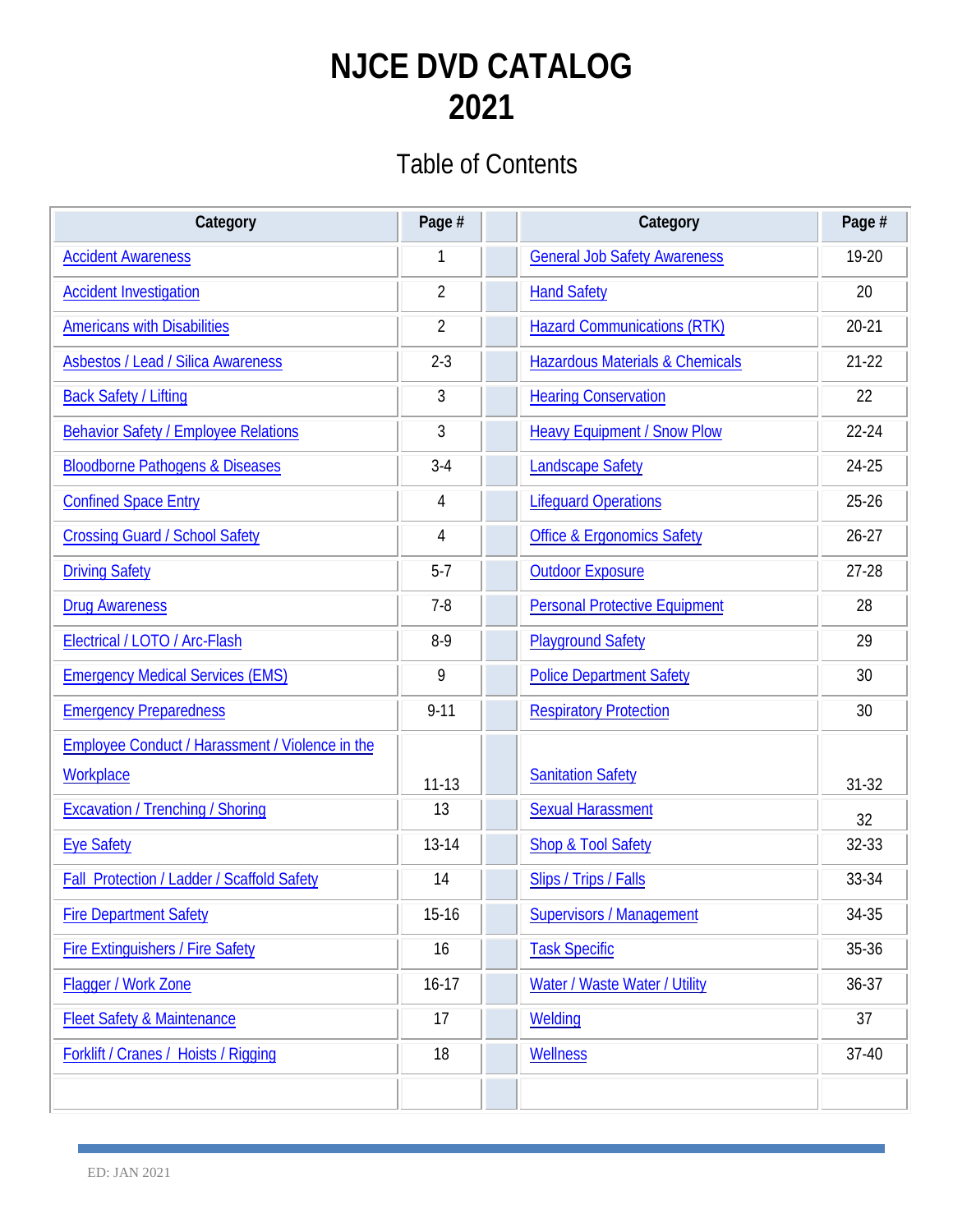<span id="page-3-0"></span>

#### ACCIDENT AWARENESS

| 100 | The First Step - DVD                                                                                                                                                                      | 5:00  | General                                 |
|-----|-------------------------------------------------------------------------------------------------------------------------------------------------------------------------------------------|-------|-----------------------------------------|
|     | This is the story about Candace Carnahan, a young college student, and how one wrong action                                                                                               |       | Audience                                |
|     | can change your life forever.                                                                                                                                                             |       |                                         |
| 101 | It Only Takes A Second II - DVD                                                                                                                                                           | 4:00  | General                                 |
|     | This video features footage of mistakes and bad choices we often make. Viewers won't forget the                                                                                           |       | Audience                                |
|     | powerful accident reenactments and dramatic consequences illustrated in this motivational video.                                                                                          |       |                                         |
| 102 | Pedestrian Safety In Industry - DVD                                                                                                                                                       | 17:00 | General                                 |
|     | Employees can easily recognize the hazards associated with material handling, welding, machine                                                                                            |       | Audience                                |
|     | operation, electrical work and other dangerous job tasks, but they tend to overlook more common                                                                                           |       |                                         |
|     | hazards. More than 25 million workers suffer some type of injury while walking at work each year.                                                                                         |       |                                         |
|     | This video shows employees the precautions they must take to avoid incidents while walking.                                                                                               |       |                                         |
| 103 | Field Operations Safety for Public Works & Construction - DVD                                                                                                                             | 24:00 | Public Works                            |
|     | As public employees and contractors working for public agencies, we perform many jobs that                                                                                                |       |                                         |
|     | generally go unnoticed, but are a great benefit to the public by virtue of a safe and reliable water                                                                                      |       |                                         |
|     | supply, well maintained roadways, and other portions of the public infrastructure.                                                                                                        |       |                                         |
| 104 | Stored Energy: The Hidden Hazard - DVD                                                                                                                                                    | 18:00 | <b>Public Works</b><br><b>Utilities</b> |
|     | This video featuring dramatic reenactments of stored energy mishaps, increases our awareness                                                                                              |       | Maintenance                             |
| 105 | of stored energy hazards and helps us become more observant of them in our surroundings.                                                                                                  | 11:00 | General                                 |
|     | Accident Causes and Prevention (Digital) - DVD                                                                                                                                            |       | Audience                                |
|     | The Insurance Industry, Governmental agencies, and the National Safety Council have analyzed<br>employee accident investigations over the years and have determined that the overwhelming |       |                                         |
|     |                                                                                                                                                                                           |       |                                         |
| 106 | cause of most industrial accidents and injuries can be attributed to the unsafe acts of employees.<br>Safety: The Good Fight - DVD                                                        | 15:00 | General                                 |
|     | This video tells the tragic story of Patrick Hayes, a young man killed in an avoidable on-the-job                                                                                         |       | Audience                                |
|     |                                                                                                                                                                                           |       |                                         |
| 107 | accident. Interviews with his family drive home the importance of on-the-job safety.<br>Close Calls & Near Misses (Ref) - DVD                                                             | 10:00 | General                                 |
|     | This video stresses to employees the importance of reporting all close calls and near miss                                                                                                |       | Audience                                |
|     | incidents so that proper action can be taken to improve work conditions and prevent injuries.                                                                                             |       |                                         |
| 108 | Making Safety Work: An Overview of Workplace Safety & Employee Responsibilities - DVD                                                                                                     | 10:00 | General                                 |
|     | This video provides an overview of common workplace hazards and how they are to be controlled                                                                                             |       | Audience                                |
|     | while also demonstrating the importance of each employee's commitment and participation in the                                                                                            |       |                                         |
|     | safety effort.                                                                                                                                                                            |       |                                         |
| 109 | Unsafe Acts: Human Behaviors - DVD                                                                                                                                                        | 11:00 | General                                 |
|     | The Insurance Industry, Governmental agencies and the National Safety Council have analyzed                                                                                               |       | Audience                                |
|     | employee accident investigations over the years and have determined that the overwhelming                                                                                                 |       |                                         |
|     | cause of most industrial accidents and injuries can be attributed to the unsafe acts of employees.                                                                                        |       |                                         |
| 110 | Cause & Avoidance of Accidents - DVD                                                                                                                                                      | 15:00 | General                                 |
|     | There are generally 2 types of training in the workplace for the prevention of injuries: Training                                                                                         |       | Audience                                |
|     | employees in the proper work and safety rules and procedures & Supervision. This video reviews:                                                                                           |       |                                         |
|     | • Pre-Incident Training • Post-Incident Training • Cause & Avoidance                                                                                                                      |       |                                         |
| 111 | What is Carelessness? - DVD                                                                                                                                                               | 5:00  | General                                 |
|     | Carelessness should never be used as the cause of any accident. The misuse of the word                                                                                                    |       | Audience                                |
|     | 'careless' indicates a human factor that contributed to an accident.                                                                                                                      |       |                                         |
| 112 | Accidents: 'It Can't Happen To Me' - DVD                                                                                                                                                  | 10:00 | General                                 |
|     | This video is designed to make you think more about accident causes and how you can prevent                                                                                               |       | Audience                                |
|     | injuries. Accidents and injuries can be prevented.                                                                                                                                        |       |                                         |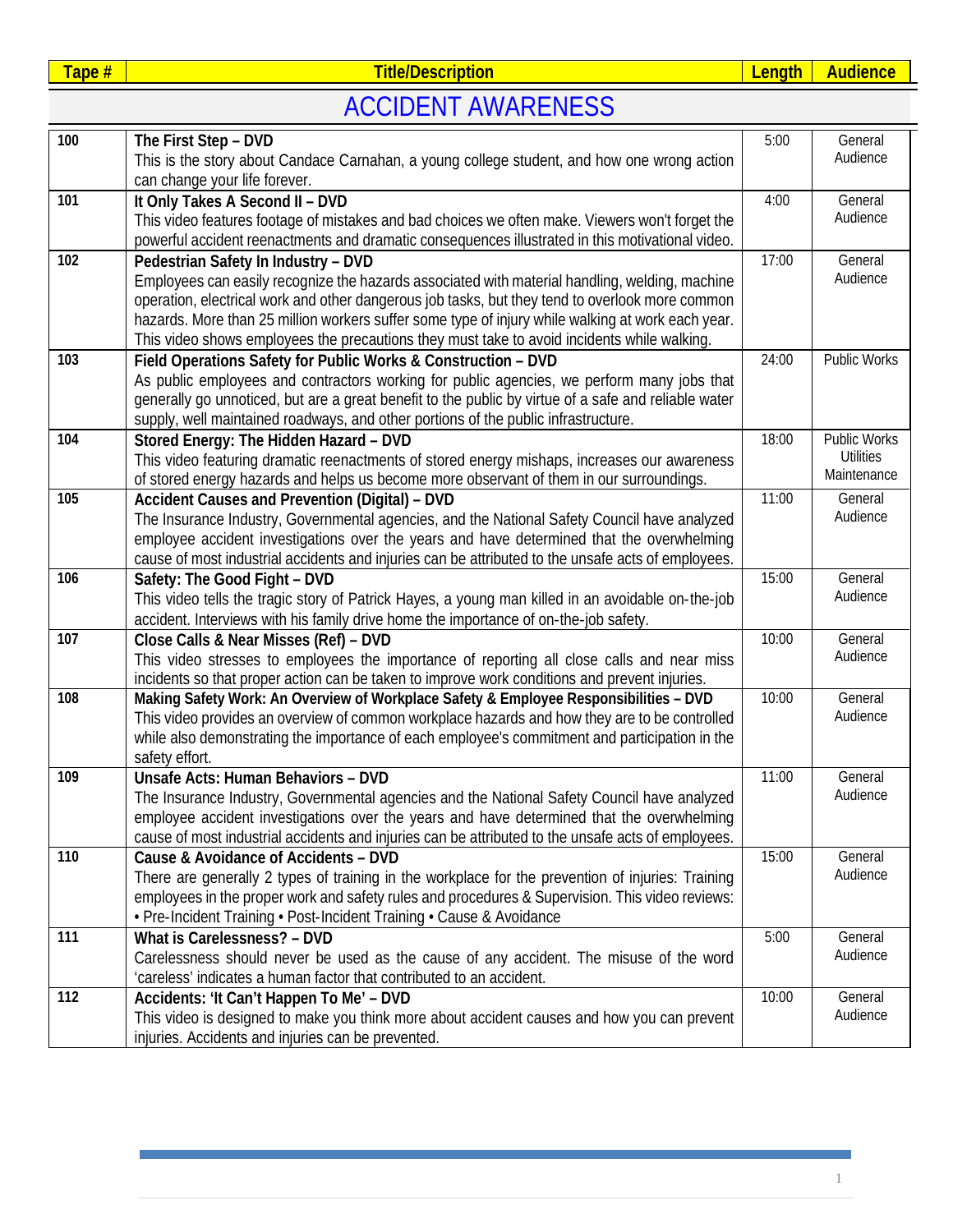<span id="page-4-0"></span>

|   | C | ۰ |  |
|---|---|---|--|
| п |   |   |  |

#### ACCIDENT INVESTIGATION

| 200 | Accident Investigation - DVD<br>This video shows employees steps in an Accident Investigation and highlights how important it is<br>for employees to fully cooperate with any inquiry. It also points out that while an investigation's  <br>focus is to determine the cause of an accident the overall goal is to prevent similar accidents. | 13:00 | Supervisors         |
|-----|-----------------------------------------------------------------------------------------------------------------------------------------------------------------------------------------------------------------------------------------------------------------------------------------------------------------------------------------------|-------|---------------------|
| 201 | Accident Investigation for Everyone (Ref) - DVD<br>This video will help everyone involved in an investigation understand their roles in the process<br>· management · employees · investigators                                                                                                                                               | 10:00 | General<br>Audience |
| 202 | How to Investigate an Accident - DVD<br>This video explains the basics of accident investigation, the essential part of your overall safety<br>program, and the benefits of investigating every accident regardless of its size or severity.                                                                                                  | 13:00 | Supervisors         |
| 203 | Supervisor's Guide to Accident Investigation - DVD<br>This video will concentrate on the importance of conducting a thorough investigation and why the<br>information is necessary.                                                                                                                                                           | 13:00 | Supervisors         |

#### AMERICANS WITH DISABILITIES ACT

<span id="page-4-1"></span>

| 3504          | Planning Accessible SAFE Playgrounds Using the Americans With Disabilities Act - CD-ROM                                                                                                                                                                                                                                                                                                                                                                                                                                                                                                                                                                                                                                                                                                                                            | CD-ROM | Parks                 |
|---------------|------------------------------------------------------------------------------------------------------------------------------------------------------------------------------------------------------------------------------------------------------------------------------------------------------------------------------------------------------------------------------------------------------------------------------------------------------------------------------------------------------------------------------------------------------------------------------------------------------------------------------------------------------------------------------------------------------------------------------------------------------------------------------------------------------------------------------------|--------|-----------------------|
| <b>CD-ROM</b> | This CD-ROM is a self-paced pictorial quide covering all the elements of the Americans with<br>Disabilities Act (ADA) requirements. It is useful for designers, planners, installers, and anyone<br>interested in planning a safe, accessible playground. It offers a clear explanation of the ADA<br>standards for playgrounds. Some of the information is very detailed and may require presentation<br>by a knowledgeable person such as a CPSI to be most beneficial. The following five parts are<br>outlined: • Part 1: Understanding the Americans with Disabilities Act • Part 2: Common Definitions<br>that are Used in the Guidelines $\cdot$ Part 3: Designing Inclusive Play Areas for all Children $\cdot$ Part 4:<br>Additional Technical Requirements for Play Areas · Part 5: Future Directions and Reference List |        | Recreation<br>Schools |
|               | This is not a video and has no sound track. It is in the format of a Power Point Presentation                                                                                                                                                                                                                                                                                                                                                                                                                                                                                                                                                                                                                                                                                                                                      |        |                       |

#### ASBESTOS / LEAD / SILICA AWARENESS

<span id="page-4-2"></span>

| 400 | <b>Asbestos Awareness - DVD</b>                                                                    | 14:00 | Personnel     |
|-----|----------------------------------------------------------------------------------------------------|-------|---------------|
|     | Comply with 29 CFR 1910.1001. Many construction workers & maintenance people come in               |       | working with  |
|     | contact with asbestos.                                                                             |       | Asbestos      |
| 401 | Cutting/Milling Asbestos Cement Pipe - DVD                                                         | 19:00 | Personnel     |
|     | Asbestos has been used for many products such as fire proofing, pipe insulation, theatre curtains, |       | working with  |
|     | siding, roofing, gaskets and packing, water and sewer pipe, and more. In water and waste water     |       | Asbestos      |
|     | applications, asbestos cement pipe may contain as much as 20% asbestos or more which is used       |       |               |
|     | as re-enforcement for the pipe, much in the same way steel is used to re-enforce concrete in       |       |               |
|     | bridges and buildings. However, we must understand that the cement used in the pipe can            |       |               |
|     | degrade over time therefore increasing the risk of fiber release. The types of asbestos used are   |       |               |
|     | both the serpentine (Chrysotile) and amphibole (Amosite and Crocidolite)                           |       |               |
| 402 | <b>Crystalline Silica Employee Training - DVD</b>                                                  | 10:00 | Personnel     |
|     | This video discusses key requirements of the silica standards as well as basic safe work practices |       | working with  |
|     | that employees should follow to protect themselves from harmful exposure to crystalline silica.    |       | <b>Silica</b> |
| 403 | Lead Exposure in General Industry - DVD                                                            | 20:00 | Personnel     |
|     | This safety training video provides employees with the information they need to understand lead    |       | working with  |
|     | hazards and the safety regulations that address them. It also explains how to recognize lead       |       | Lead          |
|     | hazards in the workplace and handle them safely.                                                   |       |               |
| 404 | Lead in the Workplace - DVD                                                                        | 15:00 | Personnel     |
|     | This video discusses the various lead exposures in the workplace with an emphasis on safety.       |       | working with  |
|     |                                                                                                    |       | Lead          |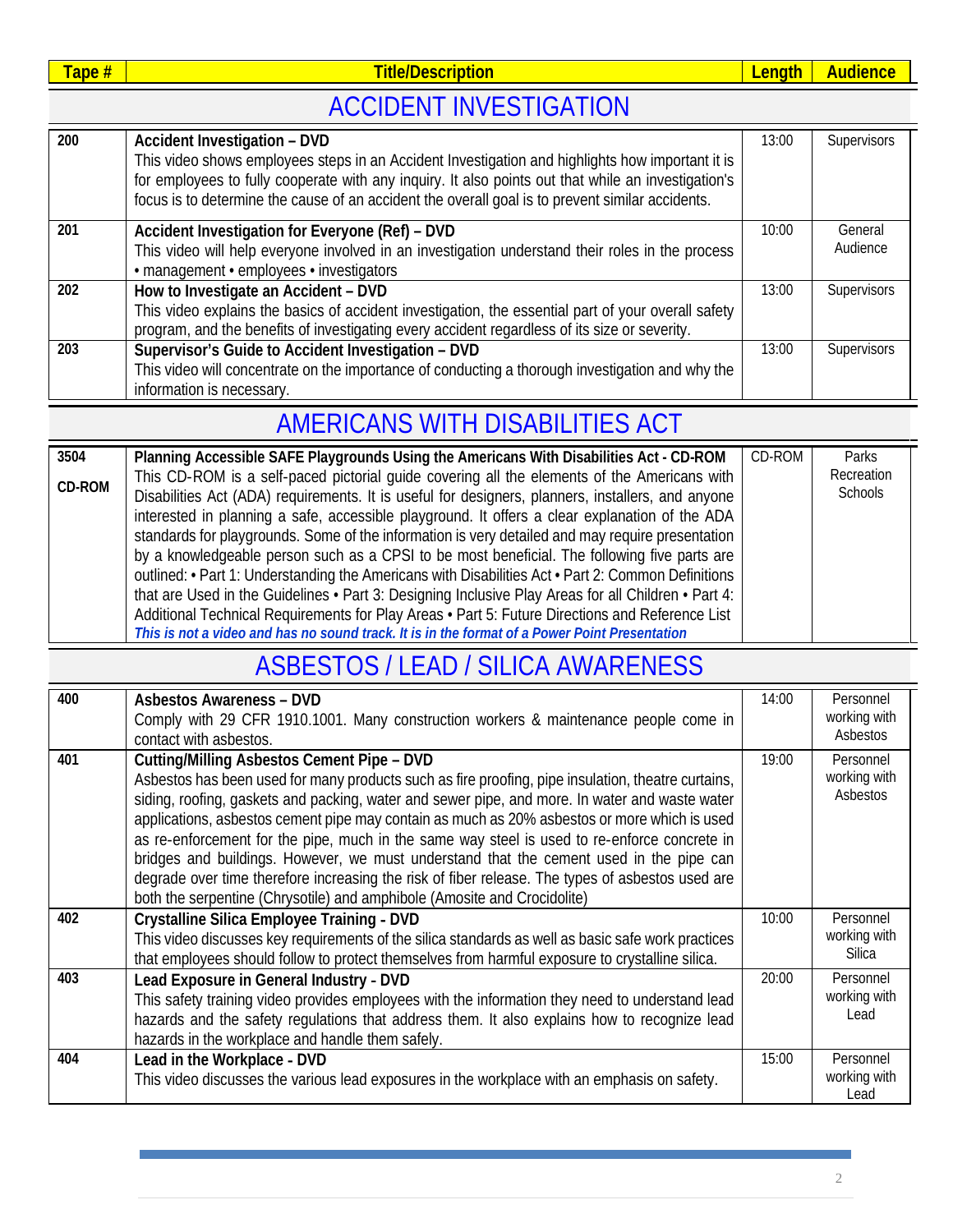| $\overline{\text{Table H}}$ | <b>Title/Description</b>                                                                                                                                                                                                                                            | Lenath | <b>Audience</b>                     |
|-----------------------------|---------------------------------------------------------------------------------------------------------------------------------------------------------------------------------------------------------------------------------------------------------------------|--------|-------------------------------------|
| 405                         | Silica Safety In Industrial and Construction Environments - DVD<br>Silica dust can cause serious, even fatal, health problems for anyone who inhales it. More than<br>two million workers are exposed to this substance on the job every year. OSHA's Silica Safety | 16:00  | Personnel<br>working with<br>Silica |
|                             | Rule has established rigorous standards to protect them.                                                                                                                                                                                                            |        |                                     |

#### BACK SAFETY / LIFTING

<span id="page-5-0"></span>

| 501                  | Back Injury Prevention Through Exercise - DVD<br>This video will outline a pro-active approach to back injury prevention. Specifically, a routine of       | 7:00  | General<br>Audience |
|----------------------|------------------------------------------------------------------------------------------------------------------------------------------------------------|-------|---------------------|
|                      | exercise that will build up the strength and endurance of your back.                                                                                       |       |                     |
| 502                  | Stop & Thinkto Avoid Back Pain - DVD                                                                                                                       | 16:00 | General             |
| English /<br>Spanish | This video will take you to the job site and show you where the hidden dangers really lie. Whether<br>you work behind a desk, in the shop or in the field. |       | Audience            |
| 503                  | Back Safety - DVD                                                                                                                                          | 21:00 | General             |
|                      | This video emphasize the importance of overall back care, both at work and at home, including                                                              |       | Audience            |
|                      | exercises and weight control.                                                                                                                              |       |                     |
| 504                  | <b>Back Injury Prevention - DVD</b>                                                                                                                        | 9:00  | General             |
|                      | According to the National Safety Council and medical research, 20% of backaches are attributed                                                             |       | Audience            |
|                      | to inflammation such as arthritis, 10% are due to actual back injuries and other miscellaneous                                                             |       |                     |
|                      | causes, and 70% result from degeneration of spinal discs.                                                                                                  |       |                     |
| 505                  | Preventing and Managing Back Pain - DVD                                                                                                                    | 37:00 | General             |
|                      | In this video you will learn specific techniques that will alleviate or even prevent back pain with the                                                    |       | Audience            |
|                      | investment of just a few minutes per day.                                                                                                                  |       |                     |
| 506                  | Back Care for Public Agencies - DVD                                                                                                                        | 11:00 | General             |
|                      | Most back care videos address lifting nice, clean boxes in a non-strenuous environment. In the                                                             |       | Audience            |
|                      | real world, many injuries result from shoveling, operating breakers, lifting pipe and bags of                                                              |       |                     |
|                      | concrete, etc. This video offers ways to avoid back strain.                                                                                                |       |                     |

## BEHAVIORAL SAFETY / EMPLOYEE RELATIONS

<span id="page-5-1"></span>

| 600 | What Would You Say? - DVD<br>This video features three potentially hazardous workplace incidents in which workers confront<br>each other about the hazards.                                                     | 17:00 | General<br>Audience |
|-----|-----------------------------------------------------------------------------------------------------------------------------------------------------------------------------------------------------------------|-------|---------------------|
| 601 | <b>Communication Skills: What Everyone Needs to Know - DVD</b><br>In this training video you'll learn practical techniques to improve all communication skills: • written<br>. oral · electronic · face-to-face | 30:00 | General<br>Audience |

#### BLOODBORNE PATHOGENS & DISEASES

<span id="page-5-2"></span>

| 700 | <b>Bloodborne Pathogens - DVD</b>                                                                     | 18:00 | General    |
|-----|-------------------------------------------------------------------------------------------------------|-------|------------|
|     | This video focuses on the potential hazards of bloodborne pathogens and the precautions to take       |       | Audience   |
|     | in protecting yourself and reviews the 14 Elements required to fully comply with the BBP Standard.    |       |            |
| 701 | BBP for First Response Environments - DVD                                                             | 10:00 | First      |
|     | This training video has been specifically created to assist first responders in fulfilling the OSHA   |       | Responders |
|     | Bloodborne Pathogens Standard's (29 CFR Part 1910.1030) training requirements.                        |       |            |
| 702 | <b>Bloodborne Pathogens for Custodians - DVD</b>                                                      | 12:00 | Custodians |
|     | This video produced especially for custodian and maintenance staff demonstrates how these             |       |            |
|     | workers can safely clean up spills of blood or other potentially infectious materials without risking |       |            |
|     | exposure.                                                                                             |       |            |
| 703 | Bloodborne Pathogens for School Teachers - DVD                                                        | 10:00 | School     |
|     | This video serves as a practical guide designed for teachers and other school employees on how        |       | Teachers   |
|     | to deal with a situation when a potential bloodborne pathogen exposure occurs.                        |       |            |
| 704 | Bloodborne Pathogens General Awareness - DVD                                                          | 11:00 | General    |
|     | This video provides general awareness training for all employees on the dangers of bloodborne         |       | Audience   |
|     | pathogens, how to protect yourself from them and ways to minimize the risk of transmission.           |       |            |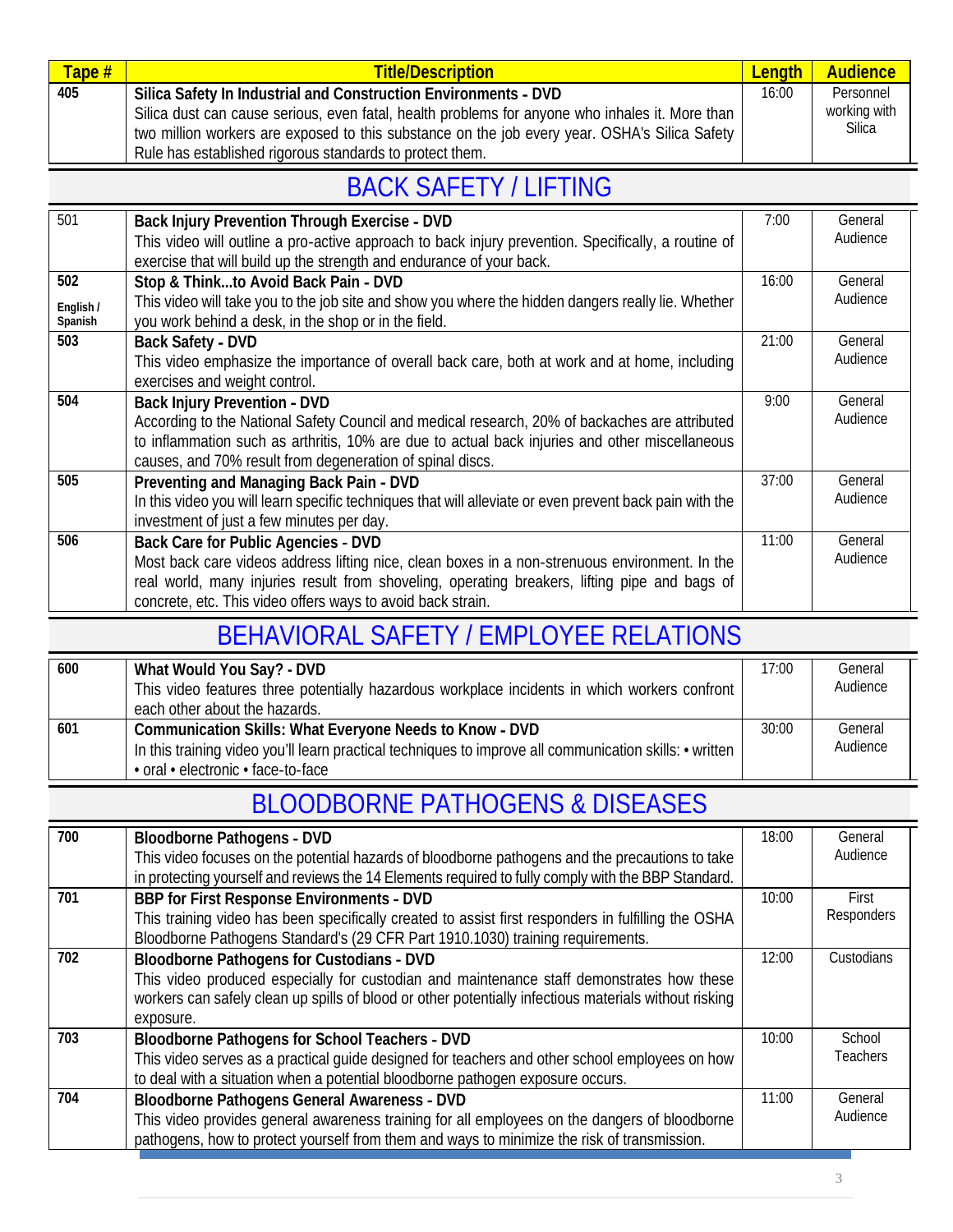| Tape # | <b>Title/Description</b>                                                                            | Length | <b>Audience</b> |
|--------|-----------------------------------------------------------------------------------------------------|--------|-----------------|
| 705    | Bloodborne Pathogens in the Workplace - DVD                                                         | 18:00  | General         |
|        | This video is not designed to list all the potential hazards nor is it designed to serve as a       |        | Audience        |
|        | comprehensive training program related to AIDS or Hepatitis B. Each organization is responsible     |        |                 |
|        | for developing their own policies and procedures relating to bloodborne pathogens and following     |        |                 |
|        | Local, State, and Federal Regulations and Standards. Each organization must refer to their own      |        |                 |
|        | medical and legal advisor for specific information for developing policies and procedures.          |        |                 |
| 706    | Controlling Exposure to Bloodborne Pathogens - DVD                                                  | 27:00  | General         |
|        | Controlling Exposure to Bloodborne Pathogens explains new methods of infection control to           |        | Audience        |
|        | prevent the occupational spread of HIV and Hepatitis B viruses, both leading to very serious        |        |                 |
|        | diseases.                                                                                           |        |                 |
| 707    | Needlestick Injury Prevention 2000 - DVD                                                            | 12:00  | <b>Schools</b>  |
|        | This short training video is designed to heighten awareness relating to needlestick injuries and to |        |                 |
|        | provide measures you can use to reduce these potentially serious injuries.                          |        |                 |

#### CONFINED SPACE ENTRY

<span id="page-6-0"></span>

| 800       | Confined Space Hot Work: Checklist to Safety - DVD                                                                                                     | 20:00 | Confined           |
|-----------|--------------------------------------------------------------------------------------------------------------------------------------------------------|-------|--------------------|
|           | The safety procedures for confined space hot work, including entry permits and hot work permits,                                                       |       | Space              |
|           | are covered in this video.                                                                                                                             |       | Personnel          |
| 801       | <b>Confined Space Entry Retraining - DVD</b>                                                                                                           | 15:00 | Confined           |
|           | Hazardous materials and waste are part of many work situations, and can be found on many job                                                           |       | Space<br>Personnel |
|           | sites. OSHA feels that it is so important for employees to know how to recognize these potentially                                                     |       |                    |
|           | dangerous exposures they have mandated that anyone working around confined spaces receive                                                              |       |                    |
| 802       | comprehensive training in this area.                                                                                                                   | 20:00 | Confined           |
|           | Survive Inside: Employee Safety in Confined Spaces - DVD<br>This video explains why entering confined spaces can be so hazardous and how those hazards |       | Space              |
|           | can be controlled by following proper confined space entry procedures.                                                                                 |       | Personnel          |
| 803       | <b>Confined Space in Construction - DVD</b>                                                                                                            | 17:00 | Confined           |
|           | Produced in conjunction with National Utility Contractors Association (NUCA), this video covers                                                        |       | Space              |
|           | working safely in a confined space.                                                                                                                    |       | Personnel          |
| 804       | <b>Confined Space Atmospheric Testing - DVD</b>                                                                                                        | 18:00 | Confined           |
| English / | Atmospheric testing can be one of the best lines of defense against this dangerous working                                                             |       | Space              |
| Spanish   | condition. Confined Space Atmospheric Testing will help educate individuals on the basics and                                                          |       | Personnel          |
|           | importance of proper atmospheric testing techniques for confined spaces.                                                                               |       |                    |
| 805       | <b>Confined Space Ventilation - DVD</b>                                                                                                                | 20:00 | Confined           |
| English / | Special safety precautions required for confined space ventilation are reviewed in this important                                                      |       | Space              |
| Spanish   | video, along with how and when to ventilate.                                                                                                           |       | Personnel          |
| 806       | Confined Space Entry: Permit Required! - DVD                                                                                                           | 23:00 | Confined           |
| English / | This video reviews the details on how to prepare a confined space entry permit and the best way                                                        |       | Space              |
| Spanish   | to train a confined space entry team.                                                                                                                  |       | Personnel          |
| 807       | <b>Confined Space Entry - DVD</b>                                                                                                                      | 19:00 | Confined           |
|           | This video is designed to provide the viewer with safety basics in confined space entry.                                                               |       | Space<br>Personnel |
| 808       | Confined Space: The Silent Killers - DVD                                                                                                               | 20:00 | Confined           |
|           | This video focuses on providing information that will show what you 'don't see' can hurt you when                                                      |       | Space              |
|           | working in confined spaces.                                                                                                                            |       | Personnel          |
| 809       | Confined Space Entry: Keeping Public Employees Safe - DVD                                                                                              | 15:00 | Confined           |
| English / | Use this video to train your public employees to work safely in these dangerous spaces and keep                                                        |       | Space              |
| Spanish   | your organization OSHA compliant.                                                                                                                      |       | Personnel          |
| 810       | Confined Space Non-Entry Rescue - DVD                                                                                                                  | 20:00 | Confined           |
| English / | The dangers of confined spaces and the major responsibilities of the attendant is covered in this                                                      |       | Space              |
| Spanish   | video.                                                                                                                                                 |       | Personnel          |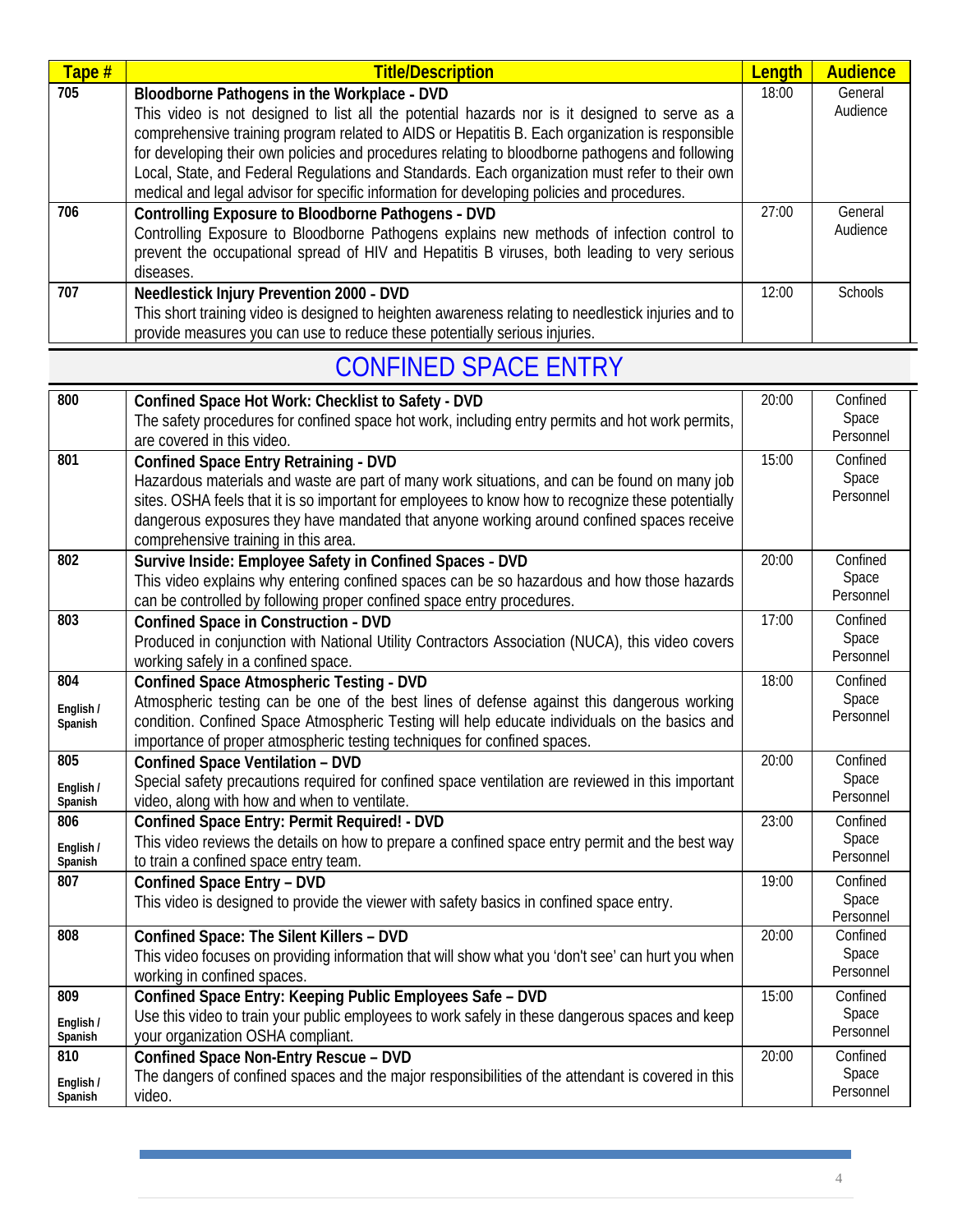<span id="page-7-0"></span>

#### CROSSING GUARD / SCHOOL SAFETY

| 900       | Street Smart is Street Safe - DVD                                                                  | 14:34 | Crossing                            |
|-----------|----------------------------------------------------------------------------------------------------|-------|-------------------------------------|
|           | This video covers the components of safe street-crossing for children, and contains important      |       | Guards                              |
|           | information to help protect the safety of both school children and school crossing guards.         |       |                                     |
|           | Video Produced by the MEL (Municipal Excess Liability Joint Insurance Fund)                        |       |                                     |
| 901       | School Zone Danger Zone - DVD                                                                      | 10:47 | Crossing                            |
| English / | This video features interviews with teachers, parents, school administrators, police officers, and |       | Guards                              |
| Spanish   | crossing guards who experience school zone driving challenges day in and day out. In memory of     |       |                                     |
|           | 120 crossing guards nationwide who have given their lives in the last 15 years while protecting    |       |                                     |
|           | our children.                                                                                      |       |                                     |
|           | Produced by the MEL (Municipal Excess Liability Joint Insurance Fund) & JA Montgomery Consulting   |       |                                     |
| 902       | Pedestrian Safety - DVD                                                                            | 30:00 | Crossing                            |
| English / | Three important programs on one DVD!                                                               |       | Guards                              |
| Spanish   | • Walk the Walk • School ZoneDanger Zone • Street Smart is Street Safe                             |       |                                     |
|           | Produced by the MEL (Municipal Excess Liability Joint Insurance Fund) & JA Montgomery Consulting   |       |                                     |
| 903       | School Crossing Guards and Traffic Control - DVD                                                   | 9:00  | Crossing                            |
|           | Adult crossing guards have become an integral part of school crossing protection and safety        |       | Guards                              |
|           | programs all over the world. Please keep in mind, this video can only provide guidelines. Always   |       |                                     |
|           | follow your organization's policies and procedures.                                                |       |                                     |
| 904       | School Bus Inspection - DVD                                                                        | 10:00 | <b>School Bus</b><br><b>Drivers</b> |
|           | This video provides guidelines for a thorough vehicle inspection.                                  |       |                                     |
| 905       | School Bus Safety (Elementary School Students) (Digital) - DVD                                     | 7:00  | <b>School Bus</b>                   |
|           | This video teaches students how to safely board and exit the school bus.                           |       | Drivers /<br><b>Students</b>        |
| 906       | Bus Evacuation Drills for Students (Bus Drivers) - DVD                                             | 13:00 | <b>School Bus</b>                   |
|           |                                                                                                    |       | Drivers /                           |
|           | A training video for students to learn what they will need to know when evacuating a bus.          |       | <b>Students</b>                     |
| 907       | School Bus Safety (Parents & Teachers) (Aurora) - DVD                                              | 13:00 | Parents &                           |
|           | This video stresses the importance of safety on the school bus that will help protect the children |       | Teachers                            |
|           | who ride it. Focuses on the responsibilities of Parents and Teachers.                              |       |                                     |

## DRIVING SAFETY / HIGHWAY SAFETY

<span id="page-7-1"></span>

| 1000 | The Blindfold Effect - DVD                                                                         | 20:00 | <b>Drivers</b> |
|------|----------------------------------------------------------------------------------------------------|-------|----------------|
|      | This video focuses on three driving situations that involve more than half of all collisions       |       |                |
|      | following too closely • intersections • backing                                                    |       |                |
| 1001 | Backing & Parking - DVD                                                                            | 6:50  | <b>Drivers</b> |
|      | Give your employees a reminder course in safe driving practices with this video that discusses     |       |                |
|      | safe backing and parking techniques, common blind spots and how to avoid being the victim of       |       |                |
|      | someone else's carelessness.                                                                       |       |                |
| 1002 | Intersections: Among the Most Dangerous Places on Earth - DVD                                      | 24:00 | <b>Drivers</b> |
|      | This presentation explores the many threats in and around intersections and uses Smith System's    |       |                |
|      | "5 Keys" to provide drivers with simple-to-learn and easy to use techniques to dramatically reduce |       |                |
|      | these threats.                                                                                     |       |                |
| 1003 | A Better Way: Small Vehicle Version - DVD                                                          | 22:00 | <b>Drivers</b> |
|      | Hosted by actor George Kennedy, this video explores the effectiveness of the "5 Keys" system       |       |                |
|      | and our Space, Visibility and Time concepts as they relate to protecting drivers from the many     |       |                |
|      | dangers and hazards associated with the operation of a motor vehicle.                              |       |                |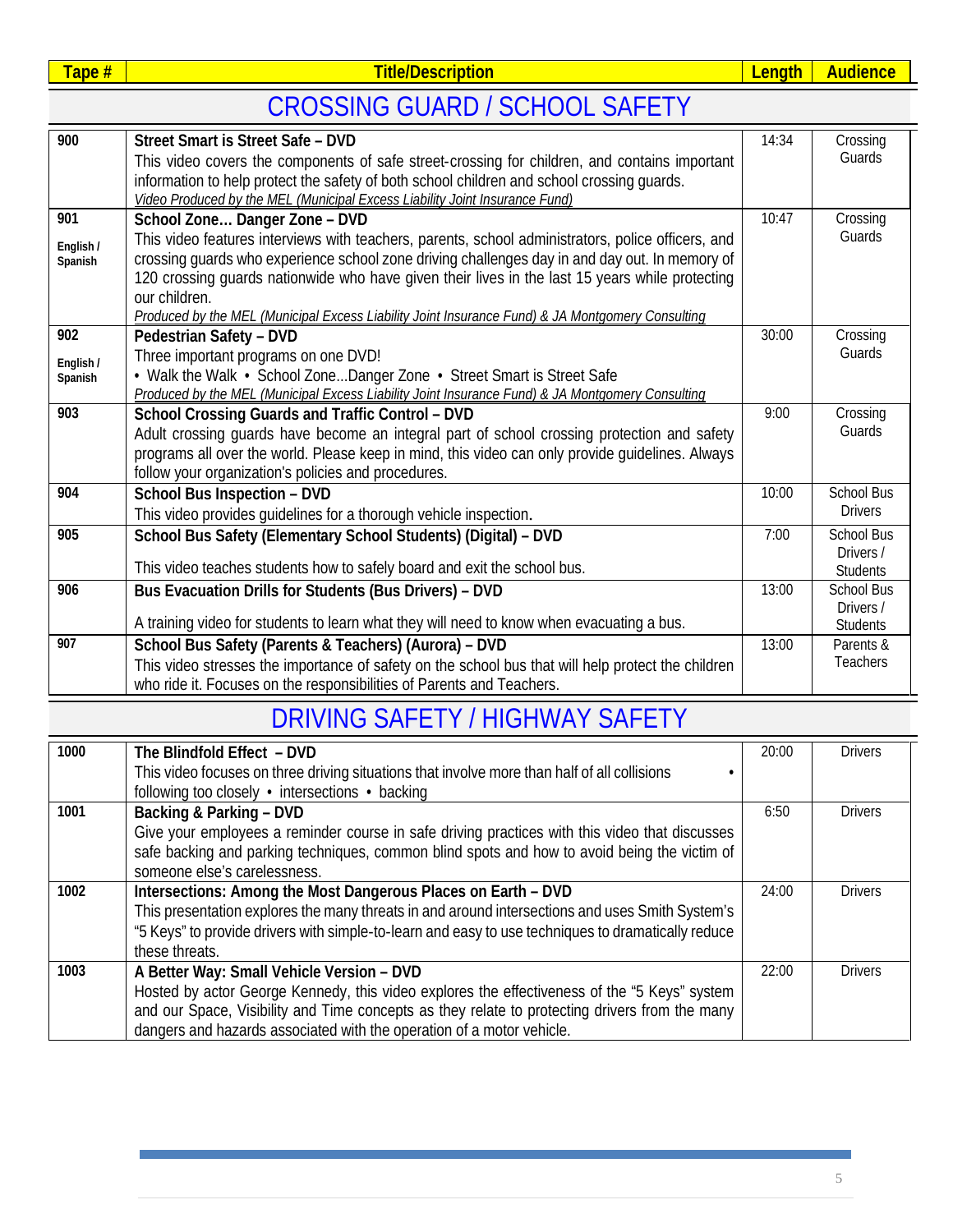| Reversing The Trend: Small Vehicle Version - DVD<br>23:00<br><b>Drivers</b><br>1004<br>This video provides dozens of tips that make a difference in drivers approach to backing a vehicle.<br>1005<br>17:00<br><b>Drivers</b><br>The Driver's E.D.G.E - DVD<br>This presentation will minimize the viewer's collision potential, while providing a foundation for a<br>more relaxed driving experience.<br>The Keys To Foul Weather Driving - DVD<br>17:00<br><b>Drivers</b><br>1006<br>This video demonstrates the many dangerous situations that arise when confronted with driving<br>in foul weather.<br>1007<br>15:00<br><b>Drivers</b><br>Fatigue Management - DVD<br>Fatigue has become a major concern for drivers and motor carriers alike. Nearly 60,000 collisions<br>occur each year due to sleepy drivers. These crashes result in the deaths of almost 1600 people<br>and cause over 40,000 serious injuries annually. The federal Department of Transportation<br>estimates that there are nearly 8000 fatigue-related crashes each year.<br>Hang Up and Drive: The Jacy Good Story - DVD<br>20:00<br>1008<br><b>Drivers</b><br>This is a story that can help you change the culture of cell phone use and driving at your<br>organization. Fifteen people die every day in North America because of cell phone use while<br>driving. This is a story that can save lives.<br>1009<br>9:20<br><b>Drivers</b><br>Texting & Driving: The Facts - DVD<br>This video covers the three basic ways texting and driving distracts drivers and presents<br>testimonials from a few drivers who have had personal experiences with texting and driving.<br>Texting and driving not only affects you, it also affects those around you.<br>1010<br>25:00<br><b>Drivers</b><br>Five Minute Fundamentals - DVD<br>This video contains a series of five, short presentations that can be shown separately or viewed<br>all at once. The Five Fundamentals of safe defensive driving practices are: • Think and Look<br>Ahead • Anticipate Hazards • Keep Your Options Open • Manage the Risk • Control with Finesse<br>1011<br>20:00<br><b>Drivers</b><br>Driving Safety - DVD<br>Most employees travel the roads every day in cars, vans or trucks, many of them on company<br>business. This video provides the information employees need to drive cars, vans and small trucks<br>safely both on and off the job.<br>1012<br>Safety Shorts: Programs 1-3 - DVD<br>14:00<br><b>Drivers</b><br>• Vehicle Maintenance: An Important Responsibility (3 minutes 36 seconds)<br>• Health and Driving (5 minutes 26 seconds)<br>• Aiming High In Turns (6 minutes 16 seconds)<br>Winter Driving: When Rules Change - DVD<br>1013<br>16:00<br><b>Drivers</b> |
|-----------------------------------------------------------------------------------------------------------------------------------------------------------------------------------------------------------------------------------------------------------------------------------------------------------------------------------------------------------------------------------------------------------------------------------------------------------------------------------------------------------------------------------------------------------------------------------------------------------------------------------------------------------------------------------------------------------------------------------------------------------------------------------------------------------------------------------------------------------------------------------------------------------------------------------------------------------------------------------------------------------------------------------------------------------------------------------------------------------------------------------------------------------------------------------------------------------------------------------------------------------------------------------------------------------------------------------------------------------------------------------------------------------------------------------------------------------------------------------------------------------------------------------------------------------------------------------------------------------------------------------------------------------------------------------------------------------------------------------------------------------------------------------------------------------------------------------------------------------------------------------------------------------------------------------------------------------------------------------------------------------------------------------------------------------------------------------------------------------------------------------------------------------------------------------------------------------------------------------------------------------------------------------------------------------------------------------------------------------------------------------------------------------------------------------------------------------------------------------------------------------------------------------------------------------------------------------------------------------------------------------------------------------------------------------------------------------------------------------------------------------|
|                                                                                                                                                                                                                                                                                                                                                                                                                                                                                                                                                                                                                                                                                                                                                                                                                                                                                                                                                                                                                                                                                                                                                                                                                                                                                                                                                                                                                                                                                                                                                                                                                                                                                                                                                                                                                                                                                                                                                                                                                                                                                                                                                                                                                                                                                                                                                                                                                                                                                                                                                                                                                                                                                                                                                           |
|                                                                                                                                                                                                                                                                                                                                                                                                                                                                                                                                                                                                                                                                                                                                                                                                                                                                                                                                                                                                                                                                                                                                                                                                                                                                                                                                                                                                                                                                                                                                                                                                                                                                                                                                                                                                                                                                                                                                                                                                                                                                                                                                                                                                                                                                                                                                                                                                                                                                                                                                                                                                                                                                                                                                                           |
|                                                                                                                                                                                                                                                                                                                                                                                                                                                                                                                                                                                                                                                                                                                                                                                                                                                                                                                                                                                                                                                                                                                                                                                                                                                                                                                                                                                                                                                                                                                                                                                                                                                                                                                                                                                                                                                                                                                                                                                                                                                                                                                                                                                                                                                                                                                                                                                                                                                                                                                                                                                                                                                                                                                                                           |
|                                                                                                                                                                                                                                                                                                                                                                                                                                                                                                                                                                                                                                                                                                                                                                                                                                                                                                                                                                                                                                                                                                                                                                                                                                                                                                                                                                                                                                                                                                                                                                                                                                                                                                                                                                                                                                                                                                                                                                                                                                                                                                                                                                                                                                                                                                                                                                                                                                                                                                                                                                                                                                                                                                                                                           |
|                                                                                                                                                                                                                                                                                                                                                                                                                                                                                                                                                                                                                                                                                                                                                                                                                                                                                                                                                                                                                                                                                                                                                                                                                                                                                                                                                                                                                                                                                                                                                                                                                                                                                                                                                                                                                                                                                                                                                                                                                                                                                                                                                                                                                                                                                                                                                                                                                                                                                                                                                                                                                                                                                                                                                           |
|                                                                                                                                                                                                                                                                                                                                                                                                                                                                                                                                                                                                                                                                                                                                                                                                                                                                                                                                                                                                                                                                                                                                                                                                                                                                                                                                                                                                                                                                                                                                                                                                                                                                                                                                                                                                                                                                                                                                                                                                                                                                                                                                                                                                                                                                                                                                                                                                                                                                                                                                                                                                                                                                                                                                                           |
|                                                                                                                                                                                                                                                                                                                                                                                                                                                                                                                                                                                                                                                                                                                                                                                                                                                                                                                                                                                                                                                                                                                                                                                                                                                                                                                                                                                                                                                                                                                                                                                                                                                                                                                                                                                                                                                                                                                                                                                                                                                                                                                                                                                                                                                                                                                                                                                                                                                                                                                                                                                                                                                                                                                                                           |
|                                                                                                                                                                                                                                                                                                                                                                                                                                                                                                                                                                                                                                                                                                                                                                                                                                                                                                                                                                                                                                                                                                                                                                                                                                                                                                                                                                                                                                                                                                                                                                                                                                                                                                                                                                                                                                                                                                                                                                                                                                                                                                                                                                                                                                                                                                                                                                                                                                                                                                                                                                                                                                                                                                                                                           |
|                                                                                                                                                                                                                                                                                                                                                                                                                                                                                                                                                                                                                                                                                                                                                                                                                                                                                                                                                                                                                                                                                                                                                                                                                                                                                                                                                                                                                                                                                                                                                                                                                                                                                                                                                                                                                                                                                                                                                                                                                                                                                                                                                                                                                                                                                                                                                                                                                                                                                                                                                                                                                                                                                                                                                           |
|                                                                                                                                                                                                                                                                                                                                                                                                                                                                                                                                                                                                                                                                                                                                                                                                                                                                                                                                                                                                                                                                                                                                                                                                                                                                                                                                                                                                                                                                                                                                                                                                                                                                                                                                                                                                                                                                                                                                                                                                                                                                                                                                                                                                                                                                                                                                                                                                                                                                                                                                                                                                                                                                                                                                                           |
|                                                                                                                                                                                                                                                                                                                                                                                                                                                                                                                                                                                                                                                                                                                                                                                                                                                                                                                                                                                                                                                                                                                                                                                                                                                                                                                                                                                                                                                                                                                                                                                                                                                                                                                                                                                                                                                                                                                                                                                                                                                                                                                                                                                                                                                                                                                                                                                                                                                                                                                                                                                                                                                                                                                                                           |
|                                                                                                                                                                                                                                                                                                                                                                                                                                                                                                                                                                                                                                                                                                                                                                                                                                                                                                                                                                                                                                                                                                                                                                                                                                                                                                                                                                                                                                                                                                                                                                                                                                                                                                                                                                                                                                                                                                                                                                                                                                                                                                                                                                                                                                                                                                                                                                                                                                                                                                                                                                                                                                                                                                                                                           |
|                                                                                                                                                                                                                                                                                                                                                                                                                                                                                                                                                                                                                                                                                                                                                                                                                                                                                                                                                                                                                                                                                                                                                                                                                                                                                                                                                                                                                                                                                                                                                                                                                                                                                                                                                                                                                                                                                                                                                                                                                                                                                                                                                                                                                                                                                                                                                                                                                                                                                                                                                                                                                                                                                                                                                           |
|                                                                                                                                                                                                                                                                                                                                                                                                                                                                                                                                                                                                                                                                                                                                                                                                                                                                                                                                                                                                                                                                                                                                                                                                                                                                                                                                                                                                                                                                                                                                                                                                                                                                                                                                                                                                                                                                                                                                                                                                                                                                                                                                                                                                                                                                                                                                                                                                                                                                                                                                                                                                                                                                                                                                                           |
|                                                                                                                                                                                                                                                                                                                                                                                                                                                                                                                                                                                                                                                                                                                                                                                                                                                                                                                                                                                                                                                                                                                                                                                                                                                                                                                                                                                                                                                                                                                                                                                                                                                                                                                                                                                                                                                                                                                                                                                                                                                                                                                                                                                                                                                                                                                                                                                                                                                                                                                                                                                                                                                                                                                                                           |
|                                                                                                                                                                                                                                                                                                                                                                                                                                                                                                                                                                                                                                                                                                                                                                                                                                                                                                                                                                                                                                                                                                                                                                                                                                                                                                                                                                                                                                                                                                                                                                                                                                                                                                                                                                                                                                                                                                                                                                                                                                                                                                                                                                                                                                                                                                                                                                                                                                                                                                                                                                                                                                                                                                                                                           |
|                                                                                                                                                                                                                                                                                                                                                                                                                                                                                                                                                                                                                                                                                                                                                                                                                                                                                                                                                                                                                                                                                                                                                                                                                                                                                                                                                                                                                                                                                                                                                                                                                                                                                                                                                                                                                                                                                                                                                                                                                                                                                                                                                                                                                                                                                                                                                                                                                                                                                                                                                                                                                                                                                                                                                           |
|                                                                                                                                                                                                                                                                                                                                                                                                                                                                                                                                                                                                                                                                                                                                                                                                                                                                                                                                                                                                                                                                                                                                                                                                                                                                                                                                                                                                                                                                                                                                                                                                                                                                                                                                                                                                                                                                                                                                                                                                                                                                                                                                                                                                                                                                                                                                                                                                                                                                                                                                                                                                                                                                                                                                                           |
|                                                                                                                                                                                                                                                                                                                                                                                                                                                                                                                                                                                                                                                                                                                                                                                                                                                                                                                                                                                                                                                                                                                                                                                                                                                                                                                                                                                                                                                                                                                                                                                                                                                                                                                                                                                                                                                                                                                                                                                                                                                                                                                                                                                                                                                                                                                                                                                                                                                                                                                                                                                                                                                                                                                                                           |
|                                                                                                                                                                                                                                                                                                                                                                                                                                                                                                                                                                                                                                                                                                                                                                                                                                                                                                                                                                                                                                                                                                                                                                                                                                                                                                                                                                                                                                                                                                                                                                                                                                                                                                                                                                                                                                                                                                                                                                                                                                                                                                                                                                                                                                                                                                                                                                                                                                                                                                                                                                                                                                                                                                                                                           |
|                                                                                                                                                                                                                                                                                                                                                                                                                                                                                                                                                                                                                                                                                                                                                                                                                                                                                                                                                                                                                                                                                                                                                                                                                                                                                                                                                                                                                                                                                                                                                                                                                                                                                                                                                                                                                                                                                                                                                                                                                                                                                                                                                                                                                                                                                                                                                                                                                                                                                                                                                                                                                                                                                                                                                           |
|                                                                                                                                                                                                                                                                                                                                                                                                                                                                                                                                                                                                                                                                                                                                                                                                                                                                                                                                                                                                                                                                                                                                                                                                                                                                                                                                                                                                                                                                                                                                                                                                                                                                                                                                                                                                                                                                                                                                                                                                                                                                                                                                                                                                                                                                                                                                                                                                                                                                                                                                                                                                                                                                                                                                                           |
|                                                                                                                                                                                                                                                                                                                                                                                                                                                                                                                                                                                                                                                                                                                                                                                                                                                                                                                                                                                                                                                                                                                                                                                                                                                                                                                                                                                                                                                                                                                                                                                                                                                                                                                                                                                                                                                                                                                                                                                                                                                                                                                                                                                                                                                                                                                                                                                                                                                                                                                                                                                                                                                                                                                                                           |
|                                                                                                                                                                                                                                                                                                                                                                                                                                                                                                                                                                                                                                                                                                                                                                                                                                                                                                                                                                                                                                                                                                                                                                                                                                                                                                                                                                                                                                                                                                                                                                                                                                                                                                                                                                                                                                                                                                                                                                                                                                                                                                                                                                                                                                                                                                                                                                                                                                                                                                                                                                                                                                                                                                                                                           |
|                                                                                                                                                                                                                                                                                                                                                                                                                                                                                                                                                                                                                                                                                                                                                                                                                                                                                                                                                                                                                                                                                                                                                                                                                                                                                                                                                                                                                                                                                                                                                                                                                                                                                                                                                                                                                                                                                                                                                                                                                                                                                                                                                                                                                                                                                                                                                                                                                                                                                                                                                                                                                                                                                                                                                           |
|                                                                                                                                                                                                                                                                                                                                                                                                                                                                                                                                                                                                                                                                                                                                                                                                                                                                                                                                                                                                                                                                                                                                                                                                                                                                                                                                                                                                                                                                                                                                                                                                                                                                                                                                                                                                                                                                                                                                                                                                                                                                                                                                                                                                                                                                                                                                                                                                                                                                                                                                                                                                                                                                                                                                                           |
|                                                                                                                                                                                                                                                                                                                                                                                                                                                                                                                                                                                                                                                                                                                                                                                                                                                                                                                                                                                                                                                                                                                                                                                                                                                                                                                                                                                                                                                                                                                                                                                                                                                                                                                                                                                                                                                                                                                                                                                                                                                                                                                                                                                                                                                                                                                                                                                                                                                                                                                                                                                                                                                                                                                                                           |
|                                                                                                                                                                                                                                                                                                                                                                                                                                                                                                                                                                                                                                                                                                                                                                                                                                                                                                                                                                                                                                                                                                                                                                                                                                                                                                                                                                                                                                                                                                                                                                                                                                                                                                                                                                                                                                                                                                                                                                                                                                                                                                                                                                                                                                                                                                                                                                                                                                                                                                                                                                                                                                                                                                                                                           |
|                                                                                                                                                                                                                                                                                                                                                                                                                                                                                                                                                                                                                                                                                                                                                                                                                                                                                                                                                                                                                                                                                                                                                                                                                                                                                                                                                                                                                                                                                                                                                                                                                                                                                                                                                                                                                                                                                                                                                                                                                                                                                                                                                                                                                                                                                                                                                                                                                                                                                                                                                                                                                                                                                                                                                           |
|                                                                                                                                                                                                                                                                                                                                                                                                                                                                                                                                                                                                                                                                                                                                                                                                                                                                                                                                                                                                                                                                                                                                                                                                                                                                                                                                                                                                                                                                                                                                                                                                                                                                                                                                                                                                                                                                                                                                                                                                                                                                                                                                                                                                                                                                                                                                                                                                                                                                                                                                                                                                                                                                                                                                                           |
|                                                                                                                                                                                                                                                                                                                                                                                                                                                                                                                                                                                                                                                                                                                                                                                                                                                                                                                                                                                                                                                                                                                                                                                                                                                                                                                                                                                                                                                                                                                                                                                                                                                                                                                                                                                                                                                                                                                                                                                                                                                                                                                                                                                                                                                                                                                                                                                                                                                                                                                                                                                                                                                                                                                                                           |
|                                                                                                                                                                                                                                                                                                                                                                                                                                                                                                                                                                                                                                                                                                                                                                                                                                                                                                                                                                                                                                                                                                                                                                                                                                                                                                                                                                                                                                                                                                                                                                                                                                                                                                                                                                                                                                                                                                                                                                                                                                                                                                                                                                                                                                                                                                                                                                                                                                                                                                                                                                                                                                                                                                                                                           |
|                                                                                                                                                                                                                                                                                                                                                                                                                                                                                                                                                                                                                                                                                                                                                                                                                                                                                                                                                                                                                                                                                                                                                                                                                                                                                                                                                                                                                                                                                                                                                                                                                                                                                                                                                                                                                                                                                                                                                                                                                                                                                                                                                                                                                                                                                                                                                                                                                                                                                                                                                                                                                                                                                                                                                           |
| This attention grabbing safety video dramatically illustrates the importance of adjusting our driving                                                                                                                                                                                                                                                                                                                                                                                                                                                                                                                                                                                                                                                                                                                                                                                                                                                                                                                                                                                                                                                                                                                                                                                                                                                                                                                                                                                                                                                                                                                                                                                                                                                                                                                                                                                                                                                                                                                                                                                                                                                                                                                                                                                                                                                                                                                                                                                                                                                                                                                                                                                                                                                     |
| techniques when winter rolls around.                                                                                                                                                                                                                                                                                                                                                                                                                                                                                                                                                                                                                                                                                                                                                                                                                                                                                                                                                                                                                                                                                                                                                                                                                                                                                                                                                                                                                                                                                                                                                                                                                                                                                                                                                                                                                                                                                                                                                                                                                                                                                                                                                                                                                                                                                                                                                                                                                                                                                                                                                                                                                                                                                                                      |
| 1014<br>Safe Winter Driving Considerations - DVD<br>21:00<br><b>Drivers</b>                                                                                                                                                                                                                                                                                                                                                                                                                                                                                                                                                                                                                                                                                                                                                                                                                                                                                                                                                                                                                                                                                                                                                                                                                                                                                                                                                                                                                                                                                                                                                                                                                                                                                                                                                                                                                                                                                                                                                                                                                                                                                                                                                                                                                                                                                                                                                                                                                                                                                                                                                                                                                                                                               |
| This information packed video zeroes in on safety tips and techniques for handling the hazards of                                                                                                                                                                                                                                                                                                                                                                                                                                                                                                                                                                                                                                                                                                                                                                                                                                                                                                                                                                                                                                                                                                                                                                                                                                                                                                                                                                                                                                                                                                                                                                                                                                                                                                                                                                                                                                                                                                                                                                                                                                                                                                                                                                                                                                                                                                                                                                                                                                                                                                                                                                                                                                                         |
| winter driving.                                                                                                                                                                                                                                                                                                                                                                                                                                                                                                                                                                                                                                                                                                                                                                                                                                                                                                                                                                                                                                                                                                                                                                                                                                                                                                                                                                                                                                                                                                                                                                                                                                                                                                                                                                                                                                                                                                                                                                                                                                                                                                                                                                                                                                                                                                                                                                                                                                                                                                                                                                                                                                                                                                                                           |
| 1015<br>Winter Driving FundamentalsIncludes Skid Recovery - DVD<br>15:00<br><b>Drivers</b>                                                                                                                                                                                                                                                                                                                                                                                                                                                                                                                                                                                                                                                                                                                                                                                                                                                                                                                                                                                                                                                                                                                                                                                                                                                                                                                                                                                                                                                                                                                                                                                                                                                                                                                                                                                                                                                                                                                                                                                                                                                                                                                                                                                                                                                                                                                                                                                                                                                                                                                                                                                                                                                                |
| In this video your employees will learn several important driving techniques that can help keep                                                                                                                                                                                                                                                                                                                                                                                                                                                                                                                                                                                                                                                                                                                                                                                                                                                                                                                                                                                                                                                                                                                                                                                                                                                                                                                                                                                                                                                                                                                                                                                                                                                                                                                                                                                                                                                                                                                                                                                                                                                                                                                                                                                                                                                                                                                                                                                                                                                                                                                                                                                                                                                           |
| them safe on the road.                                                                                                                                                                                                                                                                                                                                                                                                                                                                                                                                                                                                                                                                                                                                                                                                                                                                                                                                                                                                                                                                                                                                                                                                                                                                                                                                                                                                                                                                                                                                                                                                                                                                                                                                                                                                                                                                                                                                                                                                                                                                                                                                                                                                                                                                                                                                                                                                                                                                                                                                                                                                                                                                                                                                    |
| 1016<br>15:00<br><b>Drivers</b><br>Low Visibility & Driving - DVD                                                                                                                                                                                                                                                                                                                                                                                                                                                                                                                                                                                                                                                                                                                                                                                                                                                                                                                                                                                                                                                                                                                                                                                                                                                                                                                                                                                                                                                                                                                                                                                                                                                                                                                                                                                                                                                                                                                                                                                                                                                                                                                                                                                                                                                                                                                                                                                                                                                                                                                                                                                                                                                                                         |
| This video presents preventive measures and corrective actions to improve a driver's ability to see                                                                                                                                                                                                                                                                                                                                                                                                                                                                                                                                                                                                                                                                                                                                                                                                                                                                                                                                                                                                                                                                                                                                                                                                                                                                                                                                                                                                                                                                                                                                                                                                                                                                                                                                                                                                                                                                                                                                                                                                                                                                                                                                                                                                                                                                                                                                                                                                                                                                                                                                                                                                                                                       |
| and be seen when conditions are not ideal.<br>1017                                                                                                                                                                                                                                                                                                                                                                                                                                                                                                                                                                                                                                                                                                                                                                                                                                                                                                                                                                                                                                                                                                                                                                                                                                                                                                                                                                                                                                                                                                                                                                                                                                                                                                                                                                                                                                                                                                                                                                                                                                                                                                                                                                                                                                                                                                                                                                                                                                                                                                                                                                                                                                                                                                        |
| 15:00<br>'Road Rage': How To Protect Yourself - DVD<br><b>Drivers</b>                                                                                                                                                                                                                                                                                                                                                                                                                                                                                                                                                                                                                                                                                                                                                                                                                                                                                                                                                                                                                                                                                                                                                                                                                                                                                                                                                                                                                                                                                                                                                                                                                                                                                                                                                                                                                                                                                                                                                                                                                                                                                                                                                                                                                                                                                                                                                                                                                                                                                                                                                                                                                                                                                     |
| The presentation offers practical tips for building a 'Road Rage' defense including how to control                                                                                                                                                                                                                                                                                                                                                                                                                                                                                                                                                                                                                                                                                                                                                                                                                                                                                                                                                                                                                                                                                                                                                                                                                                                                                                                                                                                                                                                                                                                                                                                                                                                                                                                                                                                                                                                                                                                                                                                                                                                                                                                                                                                                                                                                                                                                                                                                                                                                                                                                                                                                                                                        |
| one's own anger while driving and how to avoid becoming a victim of other drivers' road rage.<br>1019<br>18:00<br><b>Drivers</b>                                                                                                                                                                                                                                                                                                                                                                                                                                                                                                                                                                                                                                                                                                                                                                                                                                                                                                                                                                                                                                                                                                                                                                                                                                                                                                                                                                                                                                                                                                                                                                                                                                                                                                                                                                                                                                                                                                                                                                                                                                                                                                                                                                                                                                                                                                                                                                                                                                                                                                                                                                                                                          |
| Distracted Driving - DVD<br>We've all seen them, drivers on the road drinking a cup of coffee, putting on make-up, eating a                                                                                                                                                                                                                                                                                                                                                                                                                                                                                                                                                                                                                                                                                                                                                                                                                                                                                                                                                                                                                                                                                                                                                                                                                                                                                                                                                                                                                                                                                                                                                                                                                                                                                                                                                                                                                                                                                                                                                                                                                                                                                                                                                                                                                                                                                                                                                                                                                                                                                                                                                                                                                               |
| snack and talking on their cell phones. It's called 'distracted driving'. This video provides the                                                                                                                                                                                                                                                                                                                                                                                                                                                                                                                                                                                                                                                                                                                                                                                                                                                                                                                                                                                                                                                                                                                                                                                                                                                                                                                                                                                                                                                                                                                                                                                                                                                                                                                                                                                                                                                                                                                                                                                                                                                                                                                                                                                                                                                                                                                                                                                                                                                                                                                                                                                                                                                         |
| information employees need to drive safely.                                                                                                                                                                                                                                                                                                                                                                                                                                                                                                                                                                                                                                                                                                                                                                                                                                                                                                                                                                                                                                                                                                                                                                                                                                                                                                                                                                                                                                                                                                                                                                                                                                                                                                                                                                                                                                                                                                                                                                                                                                                                                                                                                                                                                                                                                                                                                                                                                                                                                                                                                                                                                                                                                                               |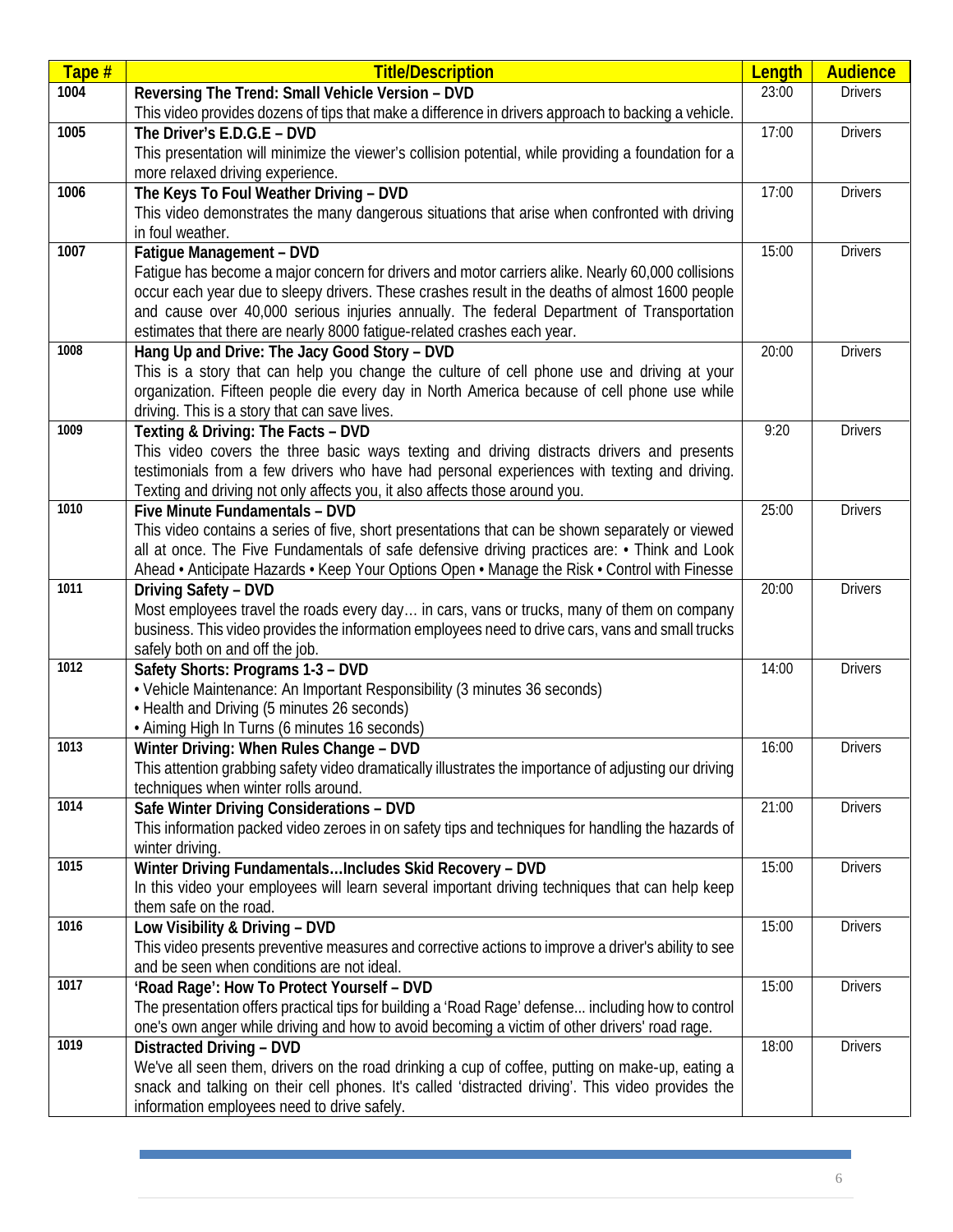| Tape #    | <b>Title/Description</b>                                                                                                                                                 | Length | <b>Audience</b> |
|-----------|--------------------------------------------------------------------------------------------------------------------------------------------------------------------------|--------|-----------------|
| 1020      | Defensive Driving: A Crash Course - DVD                                                                                                                                  | 15:00  | <b>Drivers</b>  |
|           | Motor vehicle accidents consistently account for a huge number of injuries and lost work days                                                                            |        |                 |
|           | each year. This video gives drives the tips they need to become defensive drivers and avoid costly                                                                       |        |                 |
|           | accidents behind the wheel, on the job and off.                                                                                                                          |        |                 |
| 1021      | Defensive Driving: Prepared for the Worst - DVD                                                                                                                          | 18:00  | <b>Drivers</b>  |
| English / | Defensive drivers anticipate how to deal with road hazards, poor weather conditions, vehicle                                                                             |        |                 |
| Spanish   | collisions, crime and more. Learn how to stay in control by being prepared for the worst.                                                                                |        |                 |
| 1022      | Defensive Driving for Government Employees - DVD                                                                                                                         | 19:00  | <b>Drivers</b>  |
| English / | That's nearly 43,000 deaths and countless more major injuries every year on our roads and for                                                                            |        |                 |
| Spanish   | government employees, motor vehicle accidents are by far the leading cause of death on the job.                                                                          |        |                 |
|           | This video looks at techniques to help prevent accidents from happening, and in the case of                                                                              |        |                 |
|           | unavoidable accidents, help lessen their severity.                                                                                                                       |        |                 |
| 1023      | Distracted Driving: At What Cost? - DVD                                                                                                                                  | 15:00  | <b>Drivers</b>  |
|           | The video includes a two car crash that is investigated and shows how each driver was distracted                                                                         |        |                 |
|           | leading up to the crash. It also includes an interview with a woman who was severely injured in a                                                                        |        |                 |
|           | crash caused by a distracting cell phone conversation. Her parents also talk about how their entire                                                                      |        |                 |
|           | family's lives were changed by the crash.                                                                                                                                |        |                 |
| 1024      | Driving the 5 Keys: Small Vehicles - DVD                                                                                                                                 | 19:00  | <b>Drivers</b>  |
|           | This video provides drivers with a unique insight into common driving errors. Using a combination                                                                        |        |                 |
|           | of footage taken from both ground-level and aerial perspectives, traffic patterns are analyzed                                                                           |        |                 |
|           | utilizing the proven 5Key techniques.                                                                                                                                    |        |                 |
| 1025      | The Keys to Safe Lane Changing and Merging - DVD                                                                                                                         | 15:00  | <b>Drivers</b>  |
|           | This video offers dozens of real- world tips and techniques that will have an instant and lasting                                                                        |        |                 |
|           | impact on drivers of any type of vehicle.                                                                                                                                |        | <b>Drivers</b>  |
| 1026      | <b>Winter Driving Safety - DVD</b>                                                                                                                                       | 20:00  |                 |
| 1027      | This video explains the various road hazards with emphasis on safety.                                                                                                    | 11:00  | <b>Drivers</b>  |
|           | Winter Driving: When the Rules Change (Ref) - DVD                                                                                                                        |        |                 |
|           | This attention grabbing video dramatically illustrates the importance of adjusting our driving<br>techniques when winter rolls around.                                   |        |                 |
| 1028      |                                                                                                                                                                          | 15:00  | <b>Drivers</b>  |
|           | Shift Work: Preventing Fatigue - DVD                                                                                                                                     |        |                 |
| 1029      | This video focuses on understanding fatigue from shift work and procedures to cope with change.<br>The Consequences of Driving A Motor Vehicle Under the Influence - DVD | 15:00  | <b>Drivers</b>  |
|           | This video talks about the hazard of drinking and driving. Always Drive Responsibly                                                                                      |        |                 |
| 1030      | Road Rage - DVD                                                                                                                                                          | 15:00  | <b>Drivers</b>  |
|           | The objective of this video is to provide information to help you make better driving decisions.                                                                         |        |                 |
| 1031      | Safe Driving on Freeways - DVD                                                                                                                                           | 7:00   | <b>Drivers</b>  |
|           | This video is not meant to serve as an operators training program, but simply a reminder of                                                                              |        |                 |
|           | important driving tips drivers tend to forget from time to time.                                                                                                         |        |                 |
| 1032      | Think N Drive - DVD                                                                                                                                                      | 19:00  | <b>Drivers</b>  |
|           | A training video won't change attitudes, but we believe if you learn and use this information and                                                                        |        |                 |
|           | you'll be a better, safer driver.                                                                                                                                        |        |                 |
| 1033      | Driving Reverse - DVD                                                                                                                                                    | 13:00  | <b>Drivers</b>  |
|           | This video shows drivers how they can avoid backing collisions and increase safety while parking                                                                         |        |                 |
|           | and in other backing situations.                                                                                                                                         |        |                 |
|           |                                                                                                                                                                          |        |                 |

## DRUG AWARENESS

<span id="page-9-0"></span>

| 1100 | Drug Free Workplace: Supervisor Version - DVD                                                   | 33:00 | Supervisors |
|------|-------------------------------------------------------------------------------------------------|-------|-------------|
|      | This training video covers a supervisor's view and responsibility in identifying, creating and  |       |             |
|      | enforcing a drug free workplace program.                                                        |       |             |
| 1101 | Drugs in the Workplace: America in Jeopardy - DVD                                               | 20:00 | General     |
|      | Protect your workers and their employer with this video on how to avoid and overcome drug abuse |       | Audience    |
|      | in the workplace.                                                                               |       |             |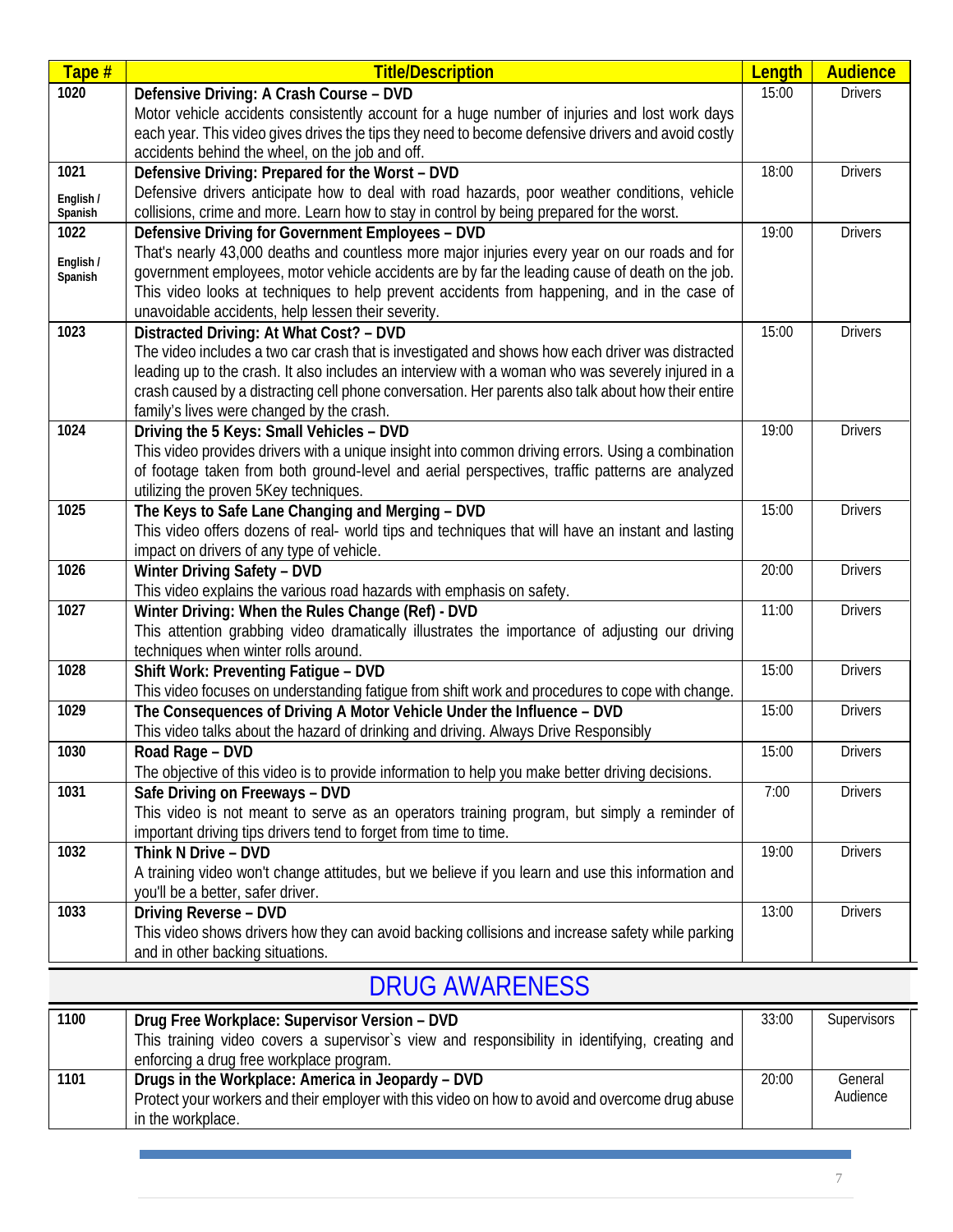| Tape # | <b>Title/Description</b>                                                                          | Length | <b>Audience</b> |
|--------|---------------------------------------------------------------------------------------------------|--------|-----------------|
| 1102   | Dealing with Drug & Alcohol Abuse for Employees - DVD                                             | 19:00  | General         |
|        | This training video discuss the various types of substance abuse that are found in the workplace, |        | Audience        |
|        | how they can affect an employee's work situation and what employees themselves can do to help     |        |                 |
|        | keep their workplace drug and alcohol free.                                                       |        |                 |
| 1103   | Dealing with Drug & Alcohol Abuse for Managers & Supervisors - DVD                                | 19:00  | Supervisors     |
|        | The training video discusses the various forms of substance abuse that are typically found in the |        |                 |
|        | workplace, how managers and supervisors can detect substance abuse problems, and what they        |        |                 |
|        | should and shouldn't do if they discover a worker with a substance abuse problem.                 |        |                 |
| 1104   | DOT Alcohol & Drug Rules - DVD                                                                    | 50:00  | Supervisors     |
|        | This safety video is a general overview of the Federal Motor Carrier Safety Administration's      |        |                 |
|        | (FMCSA) Alcohol and Drug Testing Rules for persons required to obtain a Commercial Driver's       |        |                 |
|        | License (CDL). The information is intended to provide a general summary of the rules.             |        |                 |
| 1105   | Chemical Dependency - DVD                                                                         | 21:00  | Supervisors     |
|        | This video focuses on the Supervisor's responsibilities on handling chemical dependency           |        |                 |
|        | employees.                                                                                        |        |                 |

## ELECTRICAL / LOTO / ARC FLASH

<span id="page-10-0"></span>

| 1200                 | Electrical Safety: NFPA 70E - DVD<br>Electrical Safety: NFPA 70E train employees on the hazards of working with electrical currents.<br>Make sure your employees understand and can apply the strengthened safeguards in NFPA 70E                                                                                                                                                                               | 18:00 | Public Works<br><b>Utilities</b>        |
|----------------------|-----------------------------------------------------------------------------------------------------------------------------------------------------------------------------------------------------------------------------------------------------------------------------------------------------------------------------------------------------------------------------------------------------------------|-------|-----------------------------------------|
|                      | that can prevent electrical injuries and deaths.                                                                                                                                                                                                                                                                                                                                                                |       |                                         |
| 1201                 | Electrical Safety for Non-Electricians - DVD<br>This video is designed for general employees to raise awareness about electrical hazards and<br>help prevent common electrical injuries.                                                                                                                                                                                                                        | 18:00 | General<br>Audience                     |
| 1204                 | Lock Out/Tag Out: Mobile Construction Equipment - DVD<br>This video provides a simple straight-forward process designed to meet OSHA requirements as<br>they relate to work on mobile construction equipment of all types. Reference to the specific OSHA<br>regulations effecting this process.                                                                                                                | 24:00 | Public Works<br><b>Utilities</b>        |
| 1205                 | More High Impact Lockout / Tagout Safety Training - DVD<br>This video stresses the importance of controlling hazardous energy in all required situations while<br>providing viewers with a basic understanding of the key elements in the lockout/tagout process.<br>Also featured are six workplace injury reenactments that illustrate the devastating consequences<br>of improper lockout/tagout operations. | 33:00 | <b>Public Works</b><br><b>Utilities</b> |
| 1206                 | <b>Electrical Safety - DVD</b><br>This video reminds employees about electrical hazards they may face in their jobs, and provides<br>the information they need to work safely around electricity. This video will also assist in satisfying<br>the OSHA training requirements under 29 CFR Part 1910.331 (Electrical Safety Standard) for<br>"non-qualified" employees.                                         | 14:00 | Public Works<br><b>Utilities</b>        |
| 1207                 | Arc Flash Safety - DVD<br>An arc flash is a type of electrical explosion. It's a serious hazard when working on or near<br>energized electrical equipment. This video introduces the dangers of arc flash and presents<br>common methods for preventing and protecting against those dangers.                                                                                                                   | 15:00 | Public Works<br><b>Utilities</b>        |
| 1208                 | Safe Electrical Work Practices (NFPA 70E 2015) (Ref) - DVD<br>This video provides an overview of the 2015 edition of NFPA 70E and shows how following its<br>guidelines helps keep electrical workers safe.                                                                                                                                                                                                     | 16:00 | <b>Public Works</b><br><b>Utilities</b> |
| 1209                 | Lock Out/Tag Out: When Everyone Knows - DVD<br>This dramatic video will help you comply with 1910.147 by explaining critical lock-out/tag-out<br>procedures.                                                                                                                                                                                                                                                    | 17:00 | <b>Public Works</b><br><b>Utilities</b> |
| 1210                 | Electrical Safety: Working Around Live Circuits - DVD                                                                                                                                                                                                                                                                                                                                                           | 7:00  | <b>Public Works</b>                     |
| English /<br>Spanish | Unwire the currents of electrical dangers for your employees with this video. It is designed for<br>qualified electrical workers and it discusses the basis of OSHA's qualification requirements.                                                                                                                                                                                                               |       | <b>Utilities</b>                        |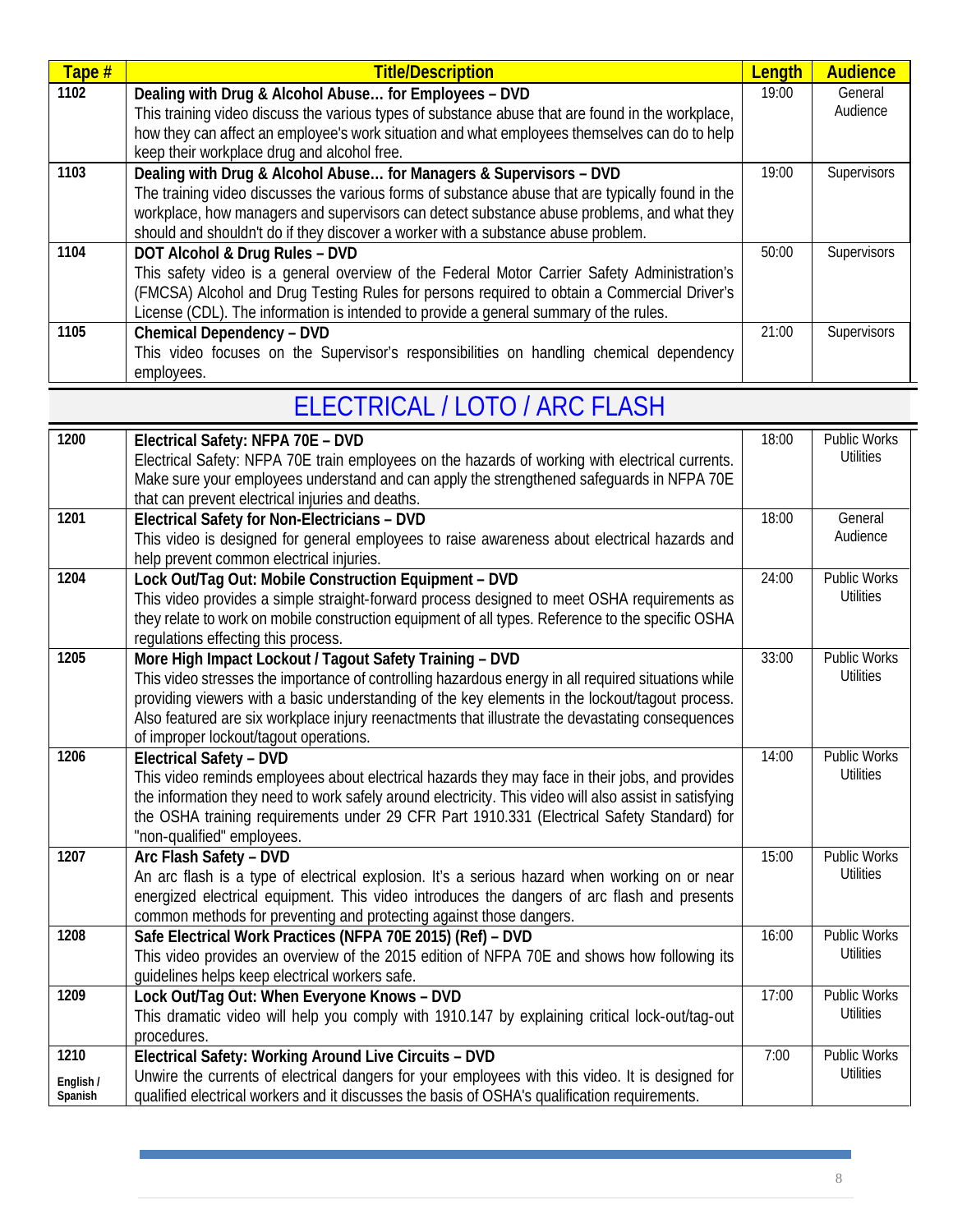| Tape # | <b>Title/Description</b>                                                                         | Length | <b>Audience</b>     |
|--------|--------------------------------------------------------------------------------------------------|--------|---------------------|
| 1211   | The Mark Standifer Story: Lessons Learned from Arc Flash Tragedy - DVD                           | 12:00  | <b>Public Works</b> |
|        | Mark Standifer received 2nd and 3rd degree burns over 4 percent of his body and was nearly       |        | <b>Utilities</b>    |
|        | killed when he was engulfed in an arc blast while performing an electrical task at a wastewater  |        |                     |
|        | treatment plant. The importance of understanding all hazards of a job task and taking the        |        |                     |
|        | necessary precautions to protect yourself from them is stressed throughout the video.            |        |                     |
| 1212   | Arc Flash - DVD                                                                                  | 15:30  | <b>Public Works</b> |
|        | This video focuses on what arc flash, its hazards and how employees can avoid it on the job. It  |        | <b>Utilities</b>    |
|        | also provides practical procedures employees can use to protect themselves from electric shock.  |        |                     |
| 1213   | Lock Out/Tag Out (Marcom) - DVD                                                                  | 21:00  | <b>Public Works</b> |
|        | This video provides employees with the information they need to avoid energy-related hazards.    |        | <b>Utilities</b>    |
| 1214   | Lock Out/Tag Out (Digital) - DVD                                                                 | 15:00  | <b>Public Works</b> |
|        | Lockout requires that energy sources for equipment be turned off or disconnected and that the    |        | <b>Utilities</b>    |
|        | switch or energy source be locked. Tagout requires that the equipment or switch be turned off or |        |                     |
|        | disconnected and labeled with a warning tag.                                                     |        |                     |

## EMERGENCY MEDICAL SERVICES (EMS)

<span id="page-11-0"></span>

| 1300                         | Back Safety for EMS/Fire: The Principles & Strengthening - DVD<br>This video provides EMS personnel with quidelines and exercises that can reduce the chance of<br>back pain.                                                                                                                                | 30:00 | Emergency<br>Responders |
|------------------------------|--------------------------------------------------------------------------------------------------------------------------------------------------------------------------------------------------------------------------------------------------------------------------------------------------------------|-------|-------------------------|
| 1301                         | EMS Patient Lifting - Preventing Back Injuries - DVD<br>This video takes a look at the unusual situations you encounter on a daily basis, to see if we can<br>make the job easier and less likely to cause an injury.                                                                                        | 13:00 | Emergency<br>Responders |
| 1302<br>English /<br>Spanish | Back Safety For First Responders - DVD<br>While EMT's, firefighters and law enforcement officers take care of others, you have to take care<br>of them. To keep them healthy, lean on these solid safety techniques and exercises to keep their<br>back muscles strong and flexible.                         | 20:00 | Emergency<br>Responders |
| 1303<br>English /<br>Spanish | Bloodborne Pathogens for Fire and Rescue - DVD<br>This video examines the threat on the job and offers precautions and guidelines to follow, so that<br>saving someone's life doesn't endanger the lives of your personnel.                                                                                  | 16:00 | Emergency<br>Responders |
| 1304                         | Emergency Responders Bloodborne Pathogens - DVD<br>In your job as emergency responders, there's a new threat to your own personal safety and health<br>and it's called bloodborne pathogens. This video is about protecting your health from bloodborne<br>pathogens while you're performing these services. | 26:00 | Emergency<br>Responders |

#### EMERGENCY PREPAREDNESS

<span id="page-11-1"></span>

| 1400                         | Anthrax: Remediating the Effects of Bioterrorism - DVD<br>On October 5, 2001, a man in Boca Raton Florida died of inhalation anthrax. 17 more people were<br>diagnosed in the following days and anthrax spores were found in buildings in New York City,<br>Senate office buildings in Washington, DC, and several post offices along the east coast.<br>Sampling the extent of contamination in the Florida building revealed that the anthrax | 24:00 | General<br>Audience |
|------------------------------|--------------------------------------------------------------------------------------------------------------------------------------------------------------------------------------------------------------------------------------------------------------------------------------------------------------------------------------------------------------------------------------------------------------------------------------------------|-------|---------------------|
| 1401<br>English /<br>Spanish | contamination had been spread through the mail.<br>Emergency Evacuation: Getting Out Alive - DVD<br>This video explains several emergency situation responses, the importance of drills and the<br>principles of RACE. It prepares your employees to handle any disaster - natural or otherwise and<br>covers: • How to respond in several emergency situations • The importance of drills<br>RACE (Rescue, Alert, Contain & Evacuate)           | 16:00 | General<br>Audience |
| 1402                         | Severe Weather Alert: 'Are You Prepared?' - DVD<br>This video offers some facts, tips and warnings that can help you survive serious weather<br>emergencies.                                                                                                                                                                                                                                                                                     | 15:00 | General<br>Audience |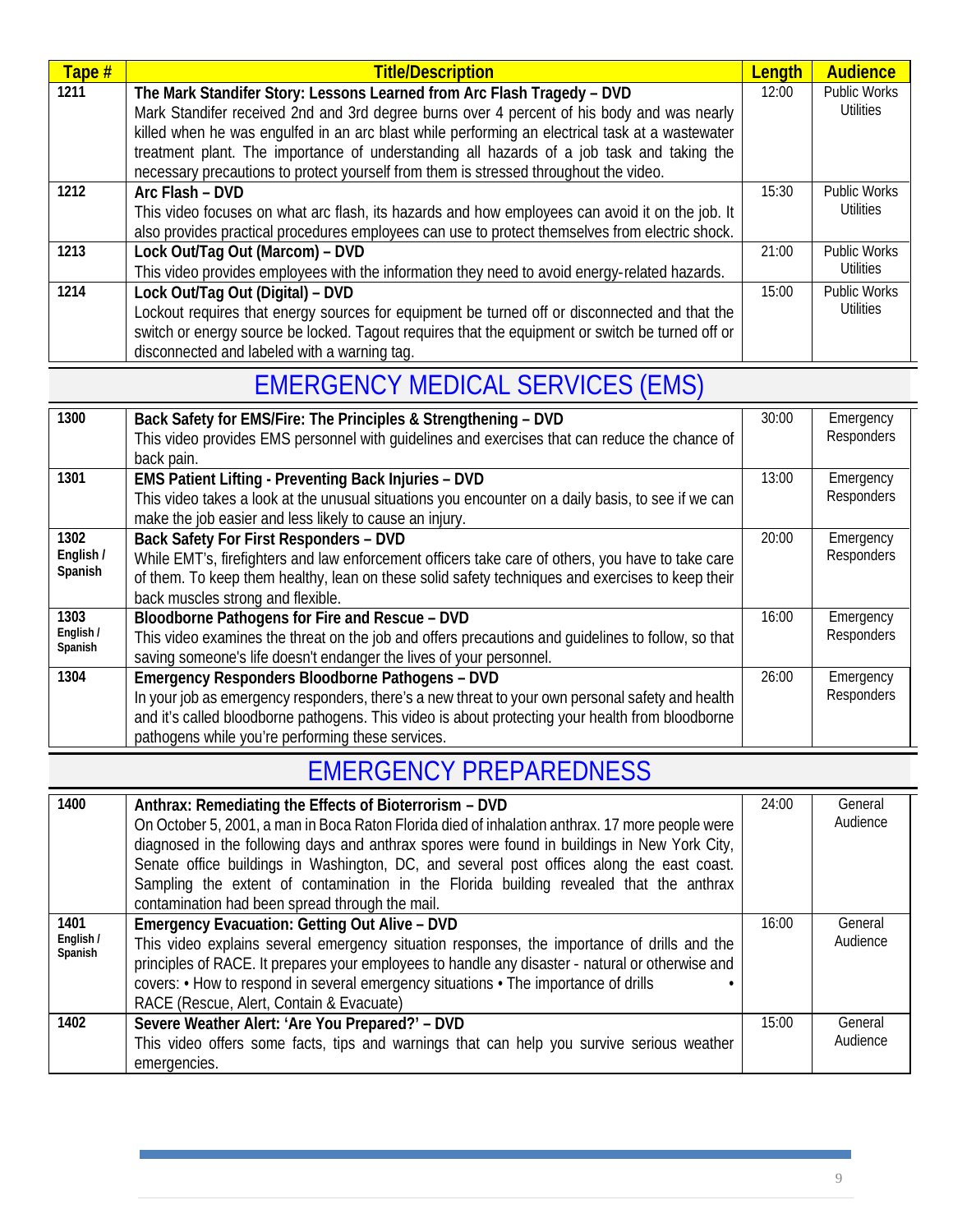| Tape # | <b>Title/Description</b>                                                                                                                                                                    | <b>Length</b> | <b>Audience</b>     |
|--------|---------------------------------------------------------------------------------------------------------------------------------------------------------------------------------------------|---------------|---------------------|
| 1403   | Introduction to Incident Command System (ICS) - DVD                                                                                                                                         | 8:30          | Response            |
|        | On February 2, 2003, President Bush requested the development of an Incident Command                                                                                                        |               | Team                |
|        | System for Federal, state and local agencies to use for any type emergency. ICS allow all                                                                                                   |               |                     |
|        | responding agencies to use a common organizational structure and 'language' for any situation                                                                                               |               |                     |
|        | resulting in more effective response during multiagency missions.                                                                                                                           |               |                     |
| 1404   | Earthquake Safety - DVD                                                                                                                                                                     | 13:00         | General             |
|        | This video explains how to prepare for earthquakes and other emergencies at work. Designed to                                                                                               |               | Audience            |
|        | mitigate property damage and prevent injuries during emergencies.                                                                                                                           |               |                     |
| 1405   | <b>Emergency Evacuation - DVD</b>                                                                                                                                                           | 12:00         | General<br>Audience |
|        | This video explains the essentials of evacuations, precautions to take, and what to do in case of                                                                                           |               |                     |
|        | an emergency. Although designed for large buildings it can be adapted to any size facility.                                                                                                 | 31:00         |                     |
| 1406   | Swept Away A Guide To Water Rescue Operations - DVD                                                                                                                                         |               | Response<br>Team    |
|        | In emergency situations, swift-flowing water can become a deadly adversary for both victims and                                                                                             |               |                     |
|        | rescuers alike. This video is a resource for any emergency personnel who are called upon to                                                                                                 |               |                     |
| 1407   | respond to water-related emergencies.<br>'Are You Ready?'- Regional Disaster Preparedness - DVD                                                                                             | 30:00         | General             |
|        | In order to encourage Houston area citizens to prepare themselves, their families, and their                                                                                                |               | Audience            |
|        | communities, an instructional video has been developed to help educate and empower everyone                                                                                                 |               |                     |
|        | to prepare for and respond to all kinds of emergencies. The video is designed to detail how families                                                                                        |               |                     |
|        | can make a family emergency plan, build an emergency supply kit, and be informed about the                                                                                                  |               |                     |
|        | different types of emergencies in our community. Contains other featured videos: • Disaster                                                                                                 |               |                     |
|        | Preparedness for Kids-12 min • Make the Call: Terrorism Prevention-6 min • Together Against the                                                                                             |               |                     |
|        | Weather- 4 min · Run, Hide, Fight-6 min Visit: http://www.readyhoustontx.gov/videos.html                                                                                                    |               |                     |
| 1408   | 'Are You Ready?' - Regional Disaster Preparedness (Multiple Languages) - DVD                                                                                                                | 30:00         | General             |
|        | In order to encourage Houston area citizens to prepare themselves, their families, and their                                                                                                |               | Audience            |
|        | communities, an instructional video has been developed to help educate and empower everyone                                                                                                 |               |                     |
|        | to prepare for and respond to all kinds of emergencies. The video is designed to detail how families                                                                                        |               |                     |
|        | can make a family emergency plan, build an emergency supply kit, and be informed about the                                                                                                  |               |                     |
|        | different types of emergencies in our community. Contains other featured videos: • Disaster                                                                                                 |               |                     |
|        | Preparedness for Kids-12 min • Make the Call: Terrorism Prevention-6 min • Together Against the                                                                                             |               |                     |
|        | Weather- 4 min · Run, Hide, Fight-6 min Visit: http://www.readyhoustontx.gov/videos.html                                                                                                    |               |                     |
| 1409   | First Aid - DVD                                                                                                                                                                             | 13:00         | General             |
|        | This video will show employees that knowing basic first aid can often limit the severity of any type                                                                                        |               | Audience            |
|        | of injury, or even prevent a death.                                                                                                                                                         |               |                     |
| 1410   | First Aid: Until Help Arrives - DVD                                                                                                                                                         | 10:00         | General             |
|        | In this video, best-selling author/EMT Martin Lesperance shares experiences and tips he's learned                                                                                           |               | Audience            |
|        | from 25 years of working in emergency services while showing viewers how to respond in a variety                                                                                            |               |                     |
|        | of emergency situations.                                                                                                                                                                    |               |                     |
| 1411   | <b>CPR AED Awareness Training - DVD</b>                                                                                                                                                     | 31:00         | General<br>Audience |
|        | Include in this video is a step by step approach on what to do for an adult cardiac emergency,                                                                                              |               |                     |
|        | calling 911, and a comprehensive description and demonstration section on how to perform CPR<br>for the adult age group. A brief introduction and how to operate an AED (Automated External |               |                     |
|        | Defibrillator) is reviewed.                                                                                                                                                                 |               |                     |
| 1412   | Emergency Preparedness & Response - DVD                                                                                                                                                     | 22:00         | General             |
|        | The purpose of this video is to familiarize viewers with basic emergency response practices that                                                                                            |               | Audience            |
|        | will help them be prepared for and respond to a crisis or an emergency.                                                                                                                     |               |                     |
| 1413   | Disaster Workers Code of Safe Practices - DVD                                                                                                                                               | 16:00         | Response            |
|        | This video reviews some basic guidelines and a code of safe practices to help disaster workers                                                                                              |               | Team                |
|        | during emergencies.                                                                                                                                                                         |               |                     |
| 1414   | <b>Incident Safety - DVD</b>                                                                                                                                                                | 18:00         | Response            |
|        | Natural or man-made disasters are destructive which requires experienced dedicated                                                                                                          |               | Team                |
|        | professionals to provide emergency services. The first safety priority is of the disaster workers.                                                                                          |               |                     |
|        | This video provides the basics of safety in assisting in a disaster.                                                                                                                        |               |                     |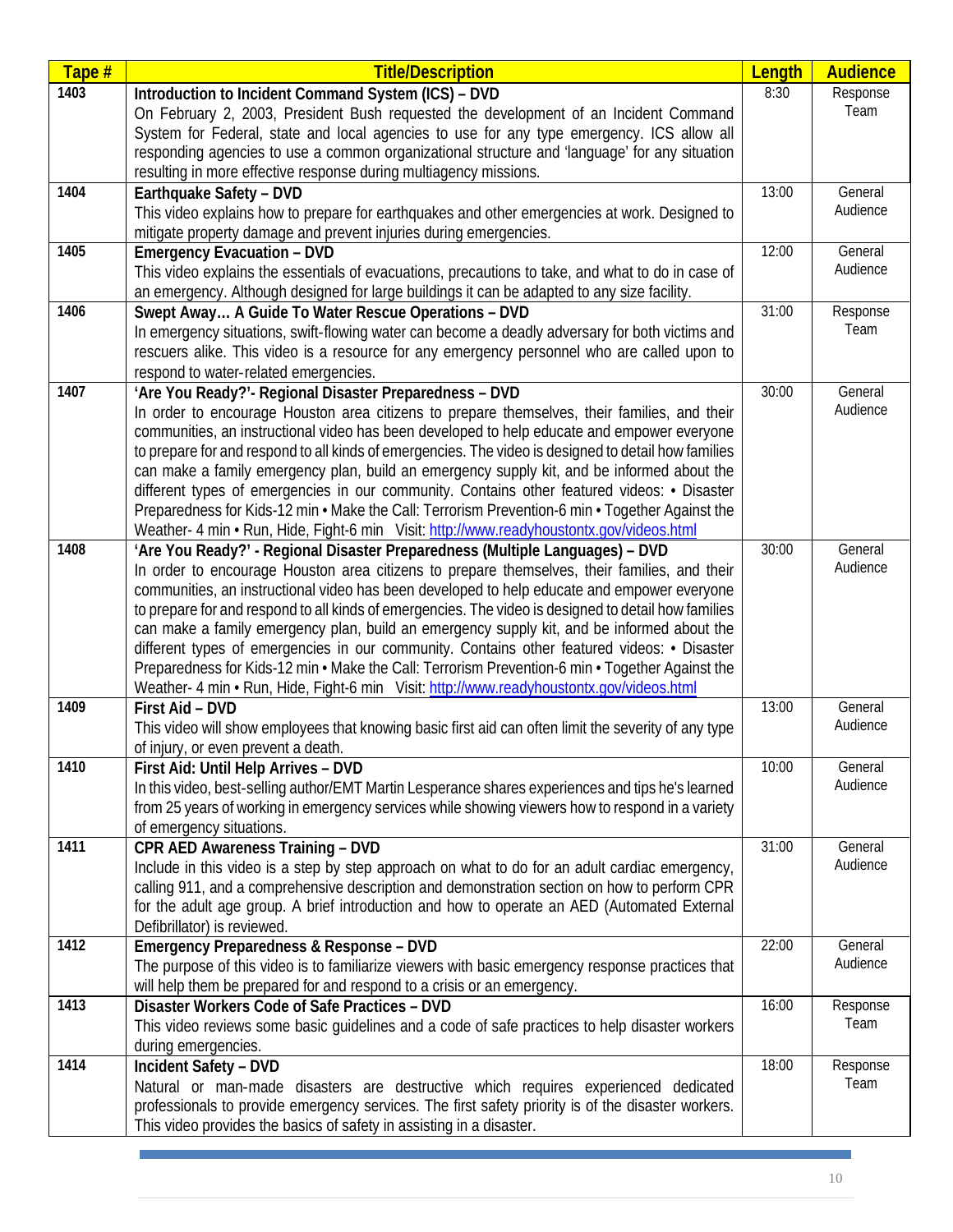<span id="page-13-0"></span>

| Tape #    | <b>Title/Description</b>                                                                             | Length | <b>Audience</b>     |
|-----------|------------------------------------------------------------------------------------------------------|--------|---------------------|
| 1415      | Incident Command Safety (ICS) - DVD                                                                  | 15:00  | Firefighters        |
|           | The Incident Command System is recognized by the National Fire Academy and is a documented           |        |                     |
|           | system that successfully manages all available resources at any incident. This video covers all      |        |                     |
|           | the components of an Incident Command System.                                                        |        |                     |
| 1416      | Public Building Security: It's Everyone's Concern - DVD                                              | 17:00  | General             |
| English / | Buildings are not as safe and secure as they once were. They are vulnerable to more dangers,         |        | Audience            |
| Spanish   | including terrorist attacks. It is thus more important than ever NOT to let safety standards crumble |        |                     |
|           | down. Build a solid foundation of safety with this video, which examines vital building security     |        |                     |
|           | measures to ensure the safety of everyone.                                                           |        |                     |
| 1417      | What to do in Case of an Emergency - DVD                                                             | 16:00  | General             |
|           | No matter what job you have or in what industry, safety is your responsibility. This video is about  |        | Audience            |
|           | emergency actions to help you and fellow workers in the event of a major emergency.                  |        |                     |
| 1418      | AED: Automated External Defibrillators - DVD                                                         | 12:00  | General             |
|           | This video focuses on the laws pertaining to AED and proper procedures when assisting a person       |        | Audience            |
|           | in need.                                                                                             |        |                     |
| 1419      | <b>Emergency First Aid - DVD</b>                                                                     | 19:00  | General             |
|           | This video is designed to provide basic information on how to properly apply first aid in emergency  |        | Audience            |
|           | situations.                                                                                          |        |                     |
| 1420      | <b>Emergency Incident Response - DVD</b>                                                             | 10:00  | Response            |
|           | This video is designed to provide basic information and guidelines relating to emergency             |        | Team                |
|           | response.                                                                                            |        |                     |
| 1421      | <b>Emergency Planning - DVD</b>                                                                      | 16:30  | General<br>Audience |
|           | Existing OSHA, SARA Title III, and numerous state regulations call for all facilities to meet a      |        |                     |
|           | number of Emergency Preparedness/Crisis Management requirements. This video helps facilities         |        |                     |
|           | in complying with these regulations and preparing for potential emergency situations.                |        |                     |
| 1422      | <b>Evacuation Procedures - DVD</b>                                                                   | 18:44  | General<br>Audience |
|           | Imagine a crisis striking your workplace. The only option is for everyone to get out. This video     |        |                     |
|           | provides information employees need to learn to act quickly and safely during an evacuation.         |        |                     |

#### EMPLOYEE CONDUCT / HARASSMENT / VIOLENCE IN THE WORKPLACE

| 1500 | Violence on the Job - DVD                                                                              | 27:00 | General  |
|------|--------------------------------------------------------------------------------------------------------|-------|----------|
|      | This video will assist you in offering safety and health at work for all people through research into  |       | Audience |
|      | the problem and prevention techniques.                                                                 |       |          |
| 1501 | Conflict Resolution in the Office - DVD                                                                | 17:00 | General  |
|      | Conflict in the workplace is inevitable. Anytime two or more people come together, they will           |       | Audience |
|      | eventually disagree about something. The good news about conflict is that it is usually based on       |       |          |
|      | "caring". The more someone defends their point of view in an argument, the more they care. But         |       |          |
|      | if conflict is allowed to fester and grow without a resolution, it can lead to serious problems such   |       |          |
|      | as threats and even physical violence. The effectiveness of an entire organization can be harmed       |       |          |
|      | if conflict is allowed to escalate.                                                                    |       |          |
| 1502 | No Tolerance (2011 Edition) - DVD                                                                      | 17:00 | General  |
|      | This video discuss EPL issues that municipalities face on a daily basis:                               |       | Audience |
|      | • Workplace Harassment • Discrimination • Wrongdoing                                                   |       |          |
|      | Video Produced by the MEL (Municipal Excess Liability Joint Insurance Fund) & JA Montgomery Consulting |       |          |
| 1503 | Workplace Harassment in the Office - DVD                                                               | 17:00 | General  |
|      | This video discuss the various types of harassment that are found in the workplace, how they can       |       | Audience |
|      | affect an employee's work situation and what employees themselves can do to help prevent               |       |          |
|      | workplace harassment.                                                                                  |       |          |
| 1504 | Personal Liability in the Workplace Pranks & Harassment - DVD                                          | 12:00 | General  |
|      | This video explains the problem and provides the steps to take to prevent such actions in the          |       | Audience |
|      | workplace. This video should be viewed by all employees, supervisors and management, to                |       |          |
|      | reduce individual and company liability.                                                               |       |          |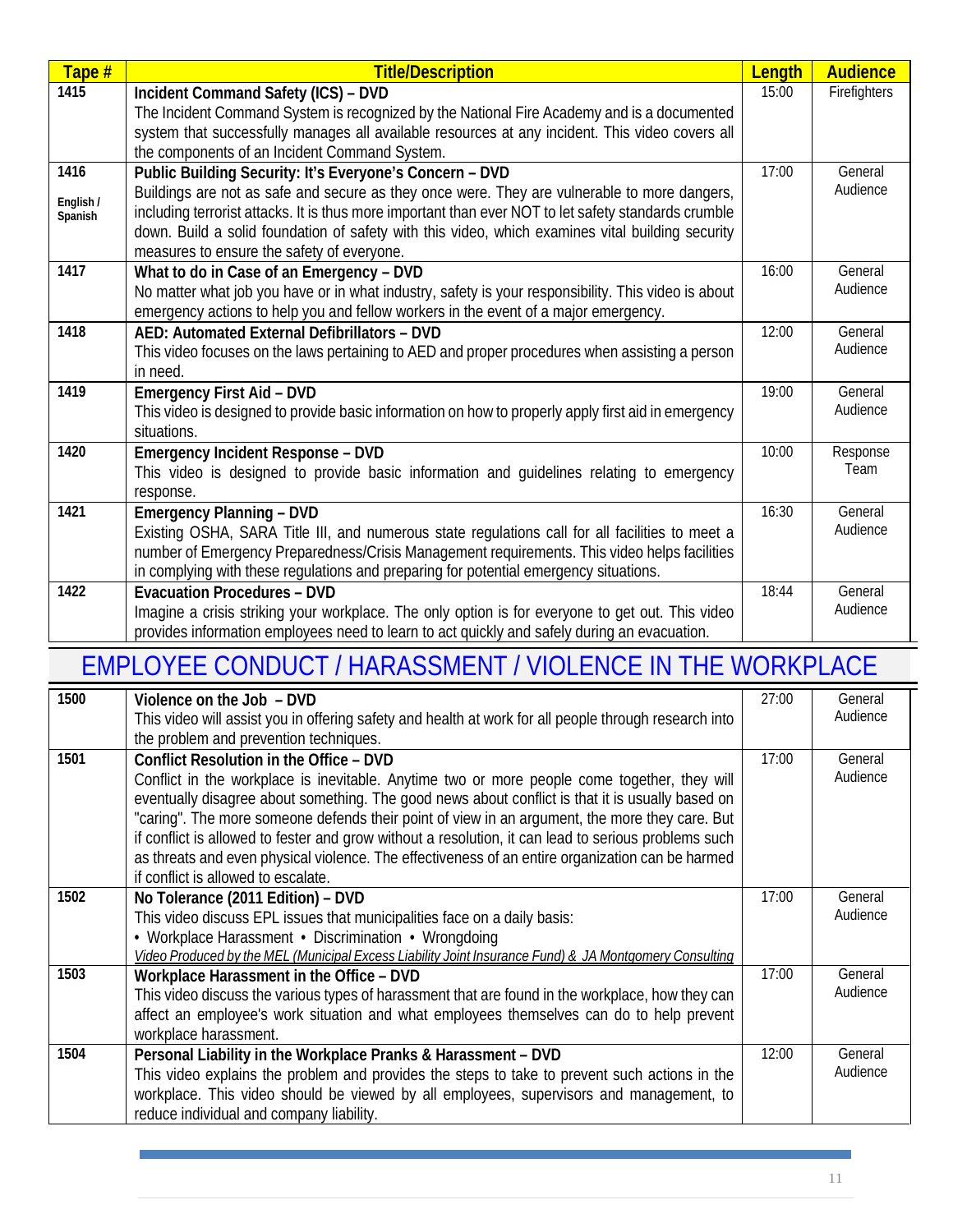| Tape # | <b>Title/Description</b>                                                                                                                                                                                   | <b>Length</b> | <b>Audience</b> |
|--------|------------------------------------------------------------------------------------------------------------------------------------------------------------------------------------------------------------|---------------|-----------------|
| 1505   | Workplace Violence: Employee Training - DVD                                                                                                                                                                | 17:00         | General         |
|        | This video discusses the increase in violence in the last decade, and reviews the various identified                                                                                                       |               | Audience        |
|        | causes and symptoms. It stresses the need for recognition and early intervention. While focused                                                                                                            |               |                 |
|        | on employee recognition it is a good review of supervisor and managerial responses and                                                                                                                     |               |                 |
|        | responsibilities.                                                                                                                                                                                          |               |                 |
| 1506   | 'Run, Hide, Fight': Surviving An Active Shooter Event - DVD                                                                                                                                                | 6:00          | General         |
|        | The Mayor's Office of Public Safety and Homeland Security Department produced this video,                                                                                                                  |               | Audience        |
|        | which offers a three-step quide on confronting such an unthinkable scenario: Run, Hide, Fight                                                                                                              |               |                 |
|        | This video was produced to educate everyone on how to best handle an Active Shooter situation                                                                                                              |               |                 |
|        | in the workplace or in public. While we encourage you to watch this video and learn how best to<br>react to such an event, we also warn you, this content, like it's subject matter, is violent in nature. |               |                 |
|        | Visit: http://www.readyhoustontx.gov/videos.html                                                                                                                                                           |               |                 |
| 1507   | 'Run, Hide, Fight': Surviving An Active Shooter Event (Multiple Languages) - DVD                                                                                                                           | 6:00          | General         |
|        | The Mayor's Office of Public Safety and Homeland Security Department produced this video,                                                                                                                  |               | Audience        |
|        | which offers a three-step guide on confronting such an unthinkable scenario: Run, Hide, Fight                                                                                                              |               |                 |
|        | This video was produced to educate everyone on how to best handle an Active Shooter situation                                                                                                              |               |                 |
|        | in the workplace or in public. While we encourage you to watch this video and learn how best to                                                                                                            |               |                 |
|        | react to such an event, we also warn you, this content, like it's subject matter, is violent in nature.                                                                                                    |               |                 |
|        | Visit: http://www.readyhoustontx.gov/videos.html                                                                                                                                                           |               |                 |
| 1508   | <b>Workplace Violence - DVD</b>                                                                                                                                                                            | 14:00         | General         |
|        | This video will show employees how to recognize the warning signs of possible violent behavior,                                                                                                            |               | Audience        |
|        | as well as how to avoid or defuse potentially dangerous situations.                                                                                                                                        |               |                 |
| 1509   | Preventing Harassment: Creating a Positive Office - DVD                                                                                                                                                    | 11:00         | General         |
|        | This safety video discusses various types of workplace harassment and how this unwelcome                                                                                                                   |               | Audience        |
|        | behavior affects the work environment. It also explains what you should do if you are a victim or                                                                                                          |               |                 |
|        | observer of disrespectful conduct and how you can avoid having your own behavior interpreted                                                                                                               |               |                 |
| 1510   | as harassment.                                                                                                                                                                                             | 20:00         | General         |
|        | Bullying and Respect in the Workplace - DVD<br>Filmed in five diverse workplaces, this video teaches viewers how to speak up if they experience                                                            |               | Audience        |
|        | or witness disrespectful behavior. It also teaches them to get help from supervisors, HR or other                                                                                                          |               |                 |
|        | designated resources if the behavior does not stop or if they do not feel comfortable with handling                                                                                                        |               |                 |
|        | the situation themselves.                                                                                                                                                                                  |               |                 |
| 1511   | Active Shooter: Helping Prevent Tragedy - DVD                                                                                                                                                              | 8:40          | General         |
|        | The purpose of this informative training is not to cause unnecessary alarm in the viewers, but to                                                                                                          |               | Audience        |
|        | enlighten them regarding some of the elements of an active shooter scenario and what they should                                                                                                           |               |                 |
|        | be prepared to do if they find themselves involved in a situation that they need to know how to                                                                                                            |               |                 |
|        | deal with it.                                                                                                                                                                                              |               |                 |
| 1512   | Active Shooter and Workplace Violence - DVD                                                                                                                                                                | 10:00         | General         |
|        | The purpose of this video is to familiarize you with basic response practices when encountering                                                                                                            |               | Audience        |
|        | workplace violence, practices that will help you to be prepared for and to respond to a violent                                                                                                            |               |                 |
| 1513   | emergency.<br>Active Shooter: How to Survive - DVD                                                                                                                                                         | 7:00          | General         |
|        | This short dramatic video clearly demonstrates the essentials for surviving a tragic event that                                                                                                            |               | Audience        |
|        | happens all too often across our country. The video follows a dramatization of an active shooter                                                                                                           |               |                 |
|        | event and identifies proper behavior and procedures that save the lives of those involved. An                                                                                                              |               |                 |
|        | emergency response dispatcher then reviews the key actions that saved the employees lives.                                                                                                                 |               |                 |
| 1514   | Bullying and Other Disruptive Behavior for Employees - DVD                                                                                                                                                 | 17:00         | General         |
|        | Employees and managers both need to understand bullying and disruptive behavior, and know                                                                                                                  |               | Audience        |
|        | what to do to prevent it or shut it down. This video discusses: • how to recognize bullies and                                                                                                             |               |                 |
|        | disruptive people • explains the impact their behavior can have • outlines the steps employees                                                                                                             |               |                 |
|        | can take to help address these problems                                                                                                                                                                    |               |                 |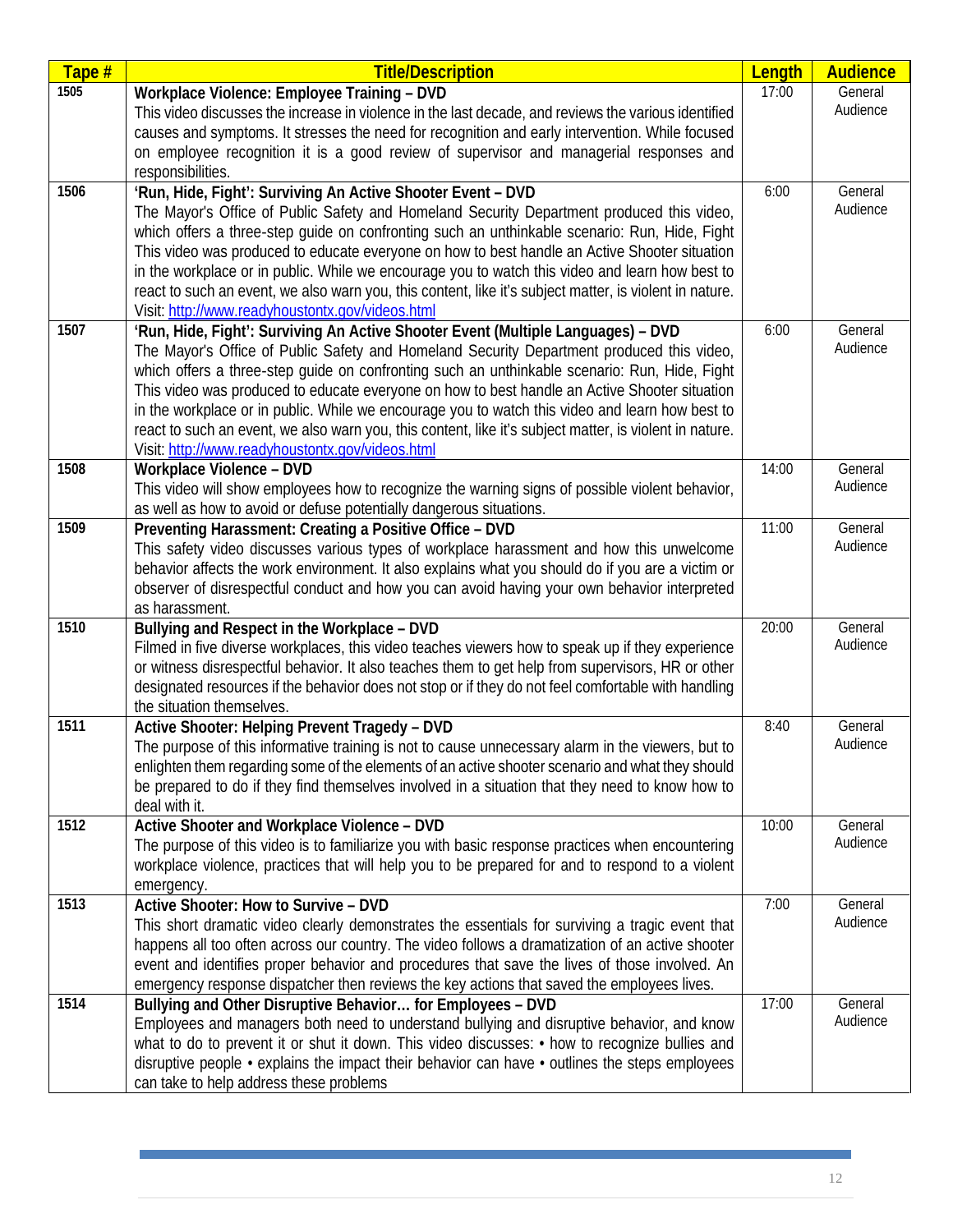| Tape # | <b>Title/Description</b>                                                                             | Length | <b>Audience</b> |
|--------|------------------------------------------------------------------------------------------------------|--------|-----------------|
| 1515   | Bullying and Other Disruptive Behavior for Managers - DVD                                            | 22:00  | Supervisors     |
|        | Employees and managers both need to understand bullying and disruptive behavior, and know            |        | Managers        |
|        | what to do to prevent it or shut it down. This video focuses on: • tools and techniques that can be  |        |                 |
|        | used to raise awareness of the problem in a department • investigate reports of disruptive behavior  |        |                 |
|        | • intervene as necessary                                                                             |        |                 |
| 1516   | Workplace Violence (Training Network) - DVD                                                          | 14:00  | Supervisors     |
|        | This video trains employees on • how to recognize the warning signs of possible violent behavior     |        | Managers        |
|        | • help to prevent violence in their facilities and respond safely if aggression takes place • how to |        |                 |
|        | avoid or defuse potentially dangerous situations (c/o 2018)                                          |        |                 |
| 1517   | We Must Respect Each Other in Local Government - DVD                                                 | 22:00  | Supervisors     |
|        | This course discusses the right of each employee to a workplace free of harassment and each          |        | Managers        |
|        | employee's duty to respect the rights of all other employees.                                        |        |                 |
|        | Video Produced by the MEL (Municipal Excess Liability Fund)                                          |        |                 |

## EXCAVATION / TRENCHING / SHORING

<span id="page-15-0"></span>

| 1600 | The Competent Person & Soil Classification - DVD<br>If you have been around construction or public works for any length of time, you know that working<br>around trenches can be dangerous. This video reviews competent person, inspections, soil<br>classification and manual testing.                                                                                                                                                                                 | 20:00 | <b>Public Works</b><br>Utilities        |
|------|--------------------------------------------------------------------------------------------------------------------------------------------------------------------------------------------------------------------------------------------------------------------------------------------------------------------------------------------------------------------------------------------------------------------------------------------------------------------------|-------|-----------------------------------------|
| 1601 | Trench Safety for Field Personnel - DVD<br>This training video has been developed specifically for those persons actually working in or around<br>trenches, excavations. An excellent refresher course for anyone in this category. Basic information<br>stresses trenching safety, equipment, different types of soils and the competent person job<br>responsibilities. Discusses pre-planning, how heavy soil is, cave-ins and other day to day risks<br>and hazards. | 14:00 | <b>Public Works</b><br>Utilities        |
| 1602 | Seeing is Believing: Safely Exposing Buried Utilities - DVD<br>Knowing the colors and meaning of utility markers is only part of the answer to safe damage-free<br>digging. Physically exposing buried utilities in a safe efficient way is absolutely vital to any<br>installation or repair. Learn the most efficient and cost effective means through this video.                                                                                                     | 23:00 | <b>Public Works</b><br>Utilities        |
| 1603 | Digging Dangers XVI: Excavation Tragedies - DVD<br>This video covers some of the worst excavation accidents of 2004.                                                                                                                                                                                                                                                                                                                                                     | 20:00 | <b>Public Works</b><br><b>Utilities</b> |
| 1604 | Competent Person - Trenching & Shoring - DVD<br>It occurs year after year, workers needlessly dying in trench cave-ins. The tragedy lies with the<br>fact that these workers should have never have been in a situation in which their lives were on the<br>line. According to NIOSH, these deaths are entirely preventable.                                                                                                                                             | 29:00 | <b>Public Works</b><br><b>Utilities</b> |
| 1605 | Trenching & Shoring (Ref) - (Digital) - DVD<br>This video reviews $\cdot$ causes of fatalities $\cdot$ soil $\cdot$ causes of cave-ins $\cdot$ what is a trench $\cdot$ OSHA<br>Standards $\cdot$ what the competent person must do $\cdot$ inspections $\cdot$ hazardous atmospheres $\cdot$ water<br>control · soil classification · manual testing · pocket penetrometer                                                                                              | 14:00 | <b>Public Works</b><br><b>Utilities</b> |
| 1606 | Trenching and Shoring Safety (Marcom) - DVD<br>Employees need to understand the hazards that can be encountered in trenching work as well as<br>the OSHA regulations and safe work practices that can prevent accidents from occurring. This<br>video provides employees with this important information.                                                                                                                                                                | 22:00 | <b>Public Works</b><br><b>Utilities</b> |

#### EYE SAFETY

<span id="page-15-1"></span>

| 1700 | Eye Safety Update – DVD                                                                      | 15:00 | Public Works |
|------|----------------------------------------------------------------------------------------------|-------|--------------|
|      | This updated training video shows employees that many eye problems are caused by not paying  |       | Utilities    |
|      | attention to the work that they are doing or not wearing appropriate PPE.                    |       |              |
| 1701 | Safety Showers & Eye Washes - DVD                                                            | 13:00 | Public Works |
|      | This video reviews situations where safety showers and eye washes should be used, as well as |       | Utilities    |
|      | how to properly use them.                                                                    |       |              |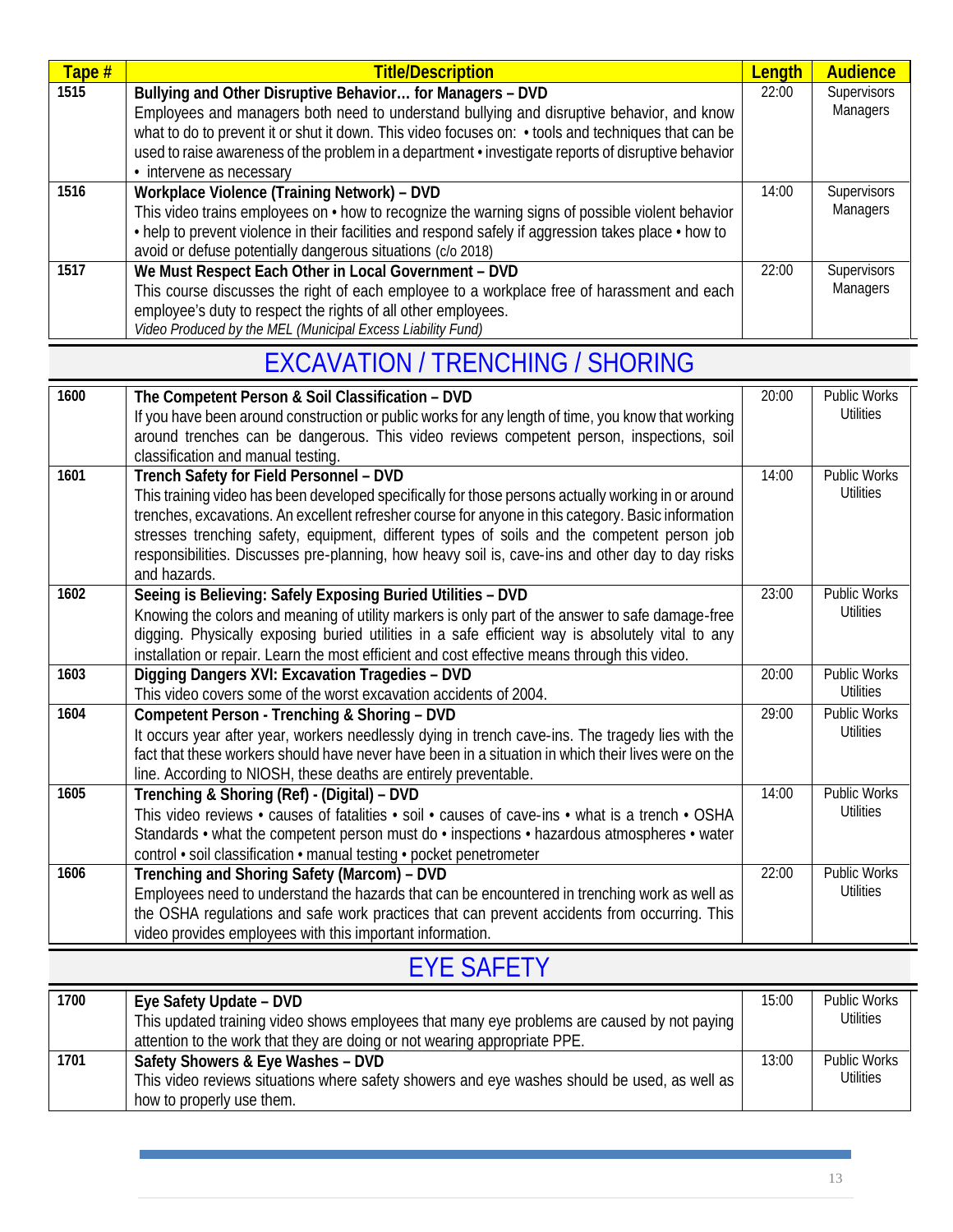| Tape #    | <b>Title/Description</b>                                                                              | Length | <b>Audience</b>     |
|-----------|-------------------------------------------------------------------------------------------------------|--------|---------------------|
| 1702      | The Horror of Losing an Eye - DVD                                                                     | 13:00  | <b>Public Works</b> |
|           | This video is a <i>graphic</i> display of eye diseases, eye injuries and eye traumas. It covers solid |        | Utilities           |
|           | information on eye injury prevention and emergency treatments. Viewer Discretion                      |        |                     |
| 1703      | The Eyedeology of Safety - DVD                                                                        | 20:00  | <b>Public Works</b> |
| English / | This video reviews how to avoid an eye injury as well as emergency procedures to follow if an         |        | <b>Utilities</b>    |
| Spanish   | accident should occur.                                                                                |        |                     |
| 1704      | Eye Safety - DVD                                                                                      | 12:00  | <b>Public Works</b> |
|           | This safety video provides three steps to eye safety that is extremely easy to relate to and          |        | Utilities           |
|           | understand.                                                                                           |        |                     |
| 1705      | Eye Protection: A New Approach - DVD                                                                  | 16:00  | <b>Public Works</b> |
|           | This video delivers important information on eye protection with a unique emphasis on personal        |        | <b>Utilities</b>    |
|           | responsibility.                                                                                       |        |                     |

## FALL PROTECTION / LADDER / SCAFFOLD SAFETY

<span id="page-16-0"></span>

| 1800      | Personal Fall Protection: One Step Beyond - DVD                                                       | 13:00 | Public Works;       |
|-----------|-------------------------------------------------------------------------------------------------------|-------|---------------------|
| English / | This training video, based on Subpart M of OSHA Standard 1926, highlights fall protection             |       | <b>Utilities</b>    |
| Spanish   | measures for general industry employees.                                                              |       |                     |
| 1801      | Ladder Safety (Ref) - DVD                                                                             | 7:00  | General             |
|           | This video is designed for step and straight ladders and reviews: • safety requirements • belt        |       | Audience            |
|           | buckle rule • 4:1 ratio of straight ladders • how to reduce ladder injuries • unsafe behavior         |       |                     |
| 1802      | Supported Scaffolding Safety - DVD                                                                    | 23:00 | Public Works        |
|           | This video helps employees understand the dangers of working with scaffolds and how these risks       |       | <b>Utilities</b>    |
|           | can be minimized by knowing the correct ways to erect, maintain and use scaffolding equipment.        |       |                     |
| 1803      | Surviving the Fall - DVD                                                                              | 20:00 | Public Works        |
|           | In this video viewers will see fall protection equipment deployed in actual fall events and learn the |       | <b>Utilities</b>    |
|           | proper selection and use of these devices and having a rescue plan in place should a fall occur.      |       |                     |
| 1804      | Ladder Safety (Aurora) - DVD                                                                          | 17:00 | <b>Public Works</b> |
|           | Over 300 people are killed every year and 165,000 are injured while using ladders. This safety        |       | <b>Utilities</b>    |
|           | video will help keep you and your employees safe while using ladders.                                 |       |                     |
| 1805      | Fall Protection (Aurora) - DVD                                                                        | 12:00 | <b>Public Works</b> |
|           | This video provides the information employees need to work safely when they are 'off the ground'      |       | <b>Utilities</b>    |
|           | and assists in the OSHA Standard on Fall Protection.                                                  |       |                     |
| 1806      | ABC's of Your Personal Fall Arrest System - DVD                                                       | 9:00  | <b>Public Works</b> |
|           | This video shows viewers how too properly select and use personal fall arrest systems so they         |       | <b>Utilities</b>    |
|           | can work safely above ground.                                                                         |       |                     |
| 1807      | Fall Protection (Digital) - DVD                                                                       | 19:00 | <b>Public Works</b> |
|           | This video provides information on the various types of fall protection, when and how to use the      |       | <b>Utilities</b>    |
|           | protective equipment with emphasis on safety.                                                         |       |                     |
| 1808      | About Personal Fall Arrest System (Concise) - DVD                                                     | 12:00 | Public Works        |
|           | This video reviews the proper selection and use of fall arrest equipment.                             |       | <b>Utilities</b>    |
| 1809      | Walkways, Ladders & Elevations: Don't Slip & Fall - DVD                                               | 12:00 | General             |
|           | Slips and falls were the major causes of injuries in the early days of safety. This video discusses   |       | Audience            |
|           | the causes of trips, slips and falls and prevention.                                                  |       |                     |
| 1810      | Scaffold Safety - DVD                                                                                 | 10:00 | Public Works        |
|           | It is important that work crews maintain and use scaffolds in a safe manner. This video is designed   |       | <b>Utilities</b>    |
|           | to review the basics of scaffolds with emphasis on safety procedures.                                 |       |                     |
| 1811      | Roof Top Safety - DVD                                                                                 | 7:00  | <b>Public Works</b> |
|           | Working on roof tops requires specialized types of fall protection. This video outlines what types    |       | <b>Utilities</b>    |
|           | of fall protection are required and when, and the steps workers must take to comply with              |       |                     |
|           | regulations and work in a safe manner.                                                                |       |                     |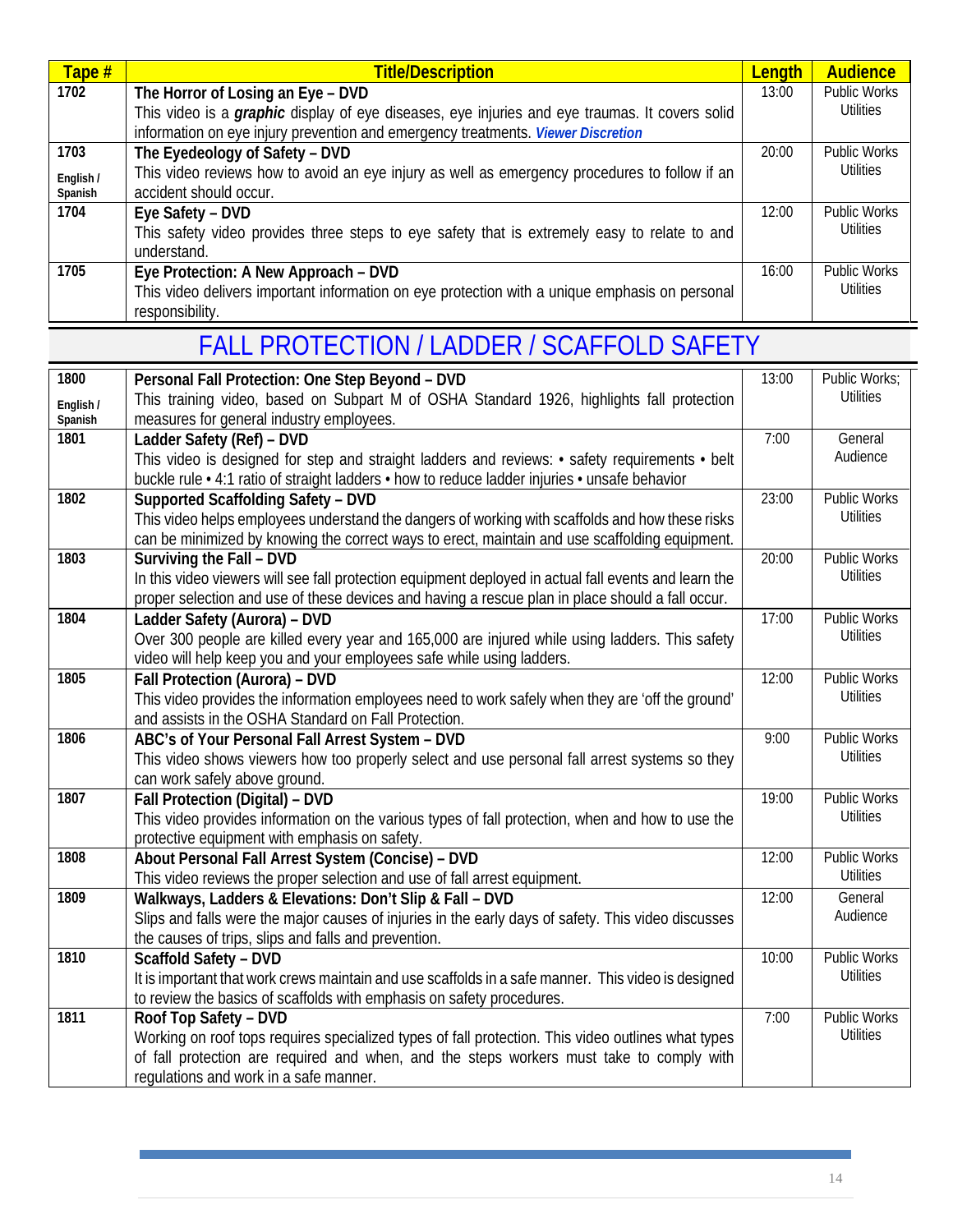<span id="page-17-0"></span>

#### FIRE DEPARTMENT SAFETY

| 1900 | Occupational Disease Prevention for Firefighters - DVD<br>This 25 minute video discusses some of the common exposures firefighters face in the field and<br>in fire stations, and what they can do to reduce their risk of contracting occupational diseases.                                                                           | 25:00 | Fire<br>Department |
|------|-----------------------------------------------------------------------------------------------------------------------------------------------------------------------------------------------------------------------------------------------------------------------------------------------------------------------------------------|-------|--------------------|
| 1901 | <b>Tactical Perspectives: Command - DVD</b><br>Lt. Ricci and Deputy Chief Anthony Avillo, North Hudson (NJ) Regional Fire & Rescue, illustrate<br>the perspective of command and review the issues involved in a room-and-contents fire, attic fire<br>and a basement fire.                                                             | 41:00 | Fire<br>Department |
| 1902 | <b>Tactical Perspectives: Fire Attack - DVD</b><br>Lt. Ricci and Chris Pepler, Deputy Fire Chief, Torrington (CT) Fire Department, outline the<br>importance of an engine company sizing up, choosing the correct hoseline, and selecting the<br>proper water supply.                                                                   | 23:00 | Fire<br>Department |
| 1903 | Tactical Perspectives: Ventilation - DVD<br>Lt. Ricci and P.J. Norwood, Deputy Chief of the East Haven (CT) Fire Department, outline the<br>importance of coordinating ventilation with the other disciplines on the fireground.                                                                                                        | 28:00 | Fire<br>Department |
| 1904 | Tactical Perspectives: Search - DVD<br>Lt. Ricci and Jim Duffy, Battalion Chief/Shift Commander, Wallingford (CT) Fire Department,<br>outline the importance of a primary search and a secondary search, and look at hostile searches,<br>VES, and other tactics that help ensure a positive outcome and keeping ourselves safe.        | 22:00 | Fire<br>Department |
| 1905 | Tactical Perspectives: Mayday - DVD<br>Lt. Frank Ricci and Chief P.J. Norwood discuss potential tactical failures on the fireground and the<br>significance of Mayday training on all levels of the fire department, from probie up to the chief, in<br>order to properly mitigate a Mayday situation.                                  | 37:00 | Fire<br>Department |
| 1906 | <b>Tactical Perspectives: Dispatch - DVD</b><br>Chief P.J. Norwood and Lt. Ricci illustrate a dispatch's role in handling a Mayday situation who is<br>often the critical link who facilitates the safe rescue of the trapped or missing firefighter.                                                                                   | 35:00 | Fire<br>Department |
| 1907 | Bread & Butter Operations: Car Fires - DVD<br>Chief Doug Leihbacher covers properly responding to a vehicle fire and the hazards associated<br>with this type of call as well as how to properly extinguish the fire whether it is in the engine, trunk<br>or passenger compartment.                                                    | 31:00 | Fire<br>Department |
| 1908 | Bread & Butter Operations: Fire Streams - DVD<br>Aaron Fields discusses the various fire stream options available to today's firefighters and how to<br>properly use them to effectively, efficiently, and safely operate during fire attack.                                                                                           | 31:00 | Fire<br>Department |
| 1909 | Bread & Butter Operations: Ground Ladders - DVD<br>Lt. Mike Ciampo walks you through the proper use of ground ladders on the fireground.                                                                                                                                                                                                | 33:00 | Fire<br>Department |
| 1910 | Bread & Butter Operations: Initial Attack Lines - DVD<br>Chief Jeff Shupe explains how to properly estimate the length of hose needed on the fireground,<br>stretching that hose into place, and then advancing it into and through the structure.                                                                                      | 26:00 | Fire<br>Department |
| 1911 | Bread & Butter Operations: SCBA - DVD<br>Chief Phil Jose covers the daily check (visual and operational) of the Self-Contained Breathing<br>Apparatus (SCBA) as well as the proper way to don and doff the SCBA.                                                                                                                        | 28:00 | Fire<br>Department |
| 1912 | Bread & Butter Operations: Search & Rescue - DVD<br>Chief Skip Coleman discusses the strengths and weaknesses of the many different search<br>techniques that have been popular through the history of the fire service, and explains why<br>oriented search is the new standard for fireground search for bread and butter structures. | 28:00 | Fire<br>Department |
| 1913 | Bread & Butter Operations: Ventilation - DVD<br>Firefighter Joe Alvarez looks at the basic characteristics of smoke and heat, and shows how to<br>use those characteristics to properly vent a fire.                                                                                                                                    | 25:00 | Fire<br>Department |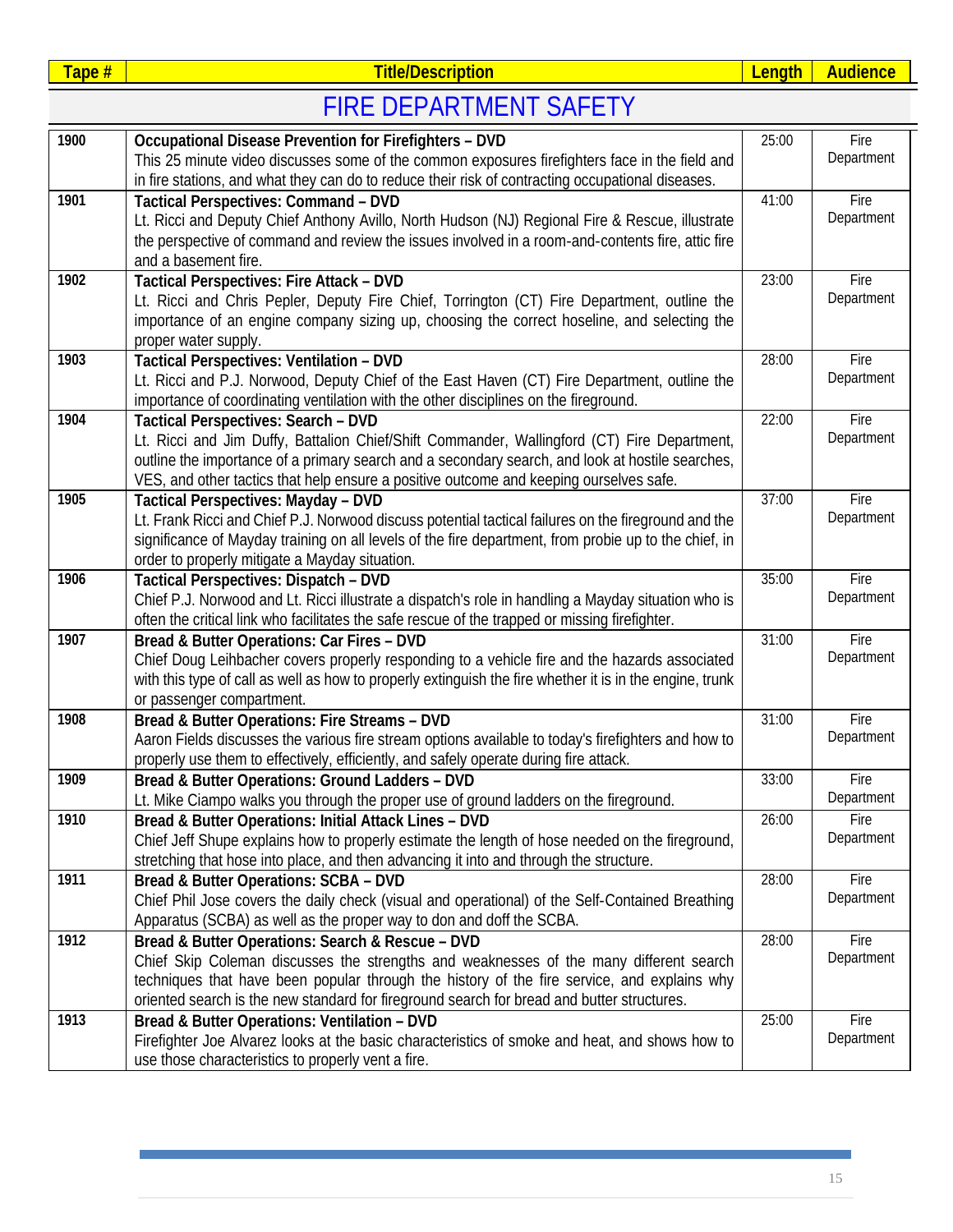| Tape # | <b>Title/Description</b>                                                                                                                                                                                                 | Length | <b>Audience</b> |
|--------|--------------------------------------------------------------------------------------------------------------------------------------------------------------------------------------------------------------------------|--------|-----------------|
| 1914   | Pride & Ownership: A Firefighter's Love of the Job - DVD                                                                                                                                                                 | 31:00  | <b>Fire</b>     |
|        | In this thought-provoking and inspirational session from FDIC 2001, Chief Rick Lasky gives an<br>upfront and honest criticism about the need to reignite the love of the job on every level, from<br>chiefs and on down. |        | Department      |
| 1915   | Surface Ice Rescue - DVD                                                                                                                                                                                                 | 26:00  | <b>Fire</b>     |
|        | With this video learn the safest and most effective Ice rescue procedures.                                                                                                                                               |        | Department      |

#### FIRE EXTINGUISHERS / FIRE SAFETY

<span id="page-18-0"></span>

| 2000 | Fire Extinguishers: Ready To Respond - DVD                                                              | 13:00 | General  |
|------|---------------------------------------------------------------------------------------------------------|-------|----------|
|      | The confidence of gaining the proper knowledge through this video can help the panic and                |       | Audience |
|      | confusion usually common to most fire emergencies.                                                      |       |          |
| 2001 | Fire Prevention and Safety - DVD                                                                        | 17:00 | General  |
|      | This video teach employees the importance of preventing and dealing with fire emergencies.              |       | Audience |
| 2002 | Fire Prevention in the Office - DVD                                                                     | 16:00 | General  |
|      | The training video looks at what causes fires in office environments, reviews steps that can be         |       | Audience |
|      | taken to help prevent fires and discusses what employees should do in case of a fire emergency.         |       |          |
| 2003 | The Safe Operation and Use of Fire Extinguishers - DVD                                                  | 8:00  | General  |
|      | The training video looks at what causes fires in office environments, reviews steps that can be         |       | Audience |
|      | taken to help prevent fires and discusses what employees should do in case of a fire emergency.         |       |          |
| 2004 | Using Fire Extinguishers - DVD                                                                          | 18:00 | General  |
|      | This video look at why things burn, review the types of fire extinguishers that are found in facilities |       | Audience |
|      | today, and discuss how to use fire extinguishers to fight small fires.                                  |       |          |
| 2005 | Fire Extinguisher Basic Training (Ref) - DVD                                                            | 10:00 | General  |
|      | This safety training video will provide viewers with the basic information they need to react safely    |       | Audience |
|      | in a potentially dangerous situation involving a fire                                                   |       |          |
| 2006 | Fire Safety for Office Workers (Ref) - DVD                                                              | 11:00 | General  |
|      | This video discusses how to eliminate the factors that contribute to the ignition of fires and how to   |       | Audience |
|      | respond if a fire were to break out.                                                                    |       |          |
| 2007 | About Fire Prevention & Response - DVD                                                                  | 12:00 | General  |
|      | Correcting fire hazards and knowing how to respond to a fire can prevent injuries and save lives.       |       | Audience |
|      | This video discusses how workers can prevent fires & how they should respond should one occur.          |       |          |
| 2008 | Fire Prevention Responsibilities - DVD                                                                  | 11:00 | General  |
|      | Good housekeeping is another basic safety tip. Check out those janitor closets and other                |       | Audience |
|      | storerooms to make sure there are no flammables or combustibles improperly stored and keeping           |       |          |
|      | areas clean, neat, and organized.                                                                       |       |          |
| 2009 | Advanced Fire Extinguisher Training - DVD                                                               | 19:00 | General  |
|      | This video will provide information and help become familiar with extinguishers, fire prevention        |       | Audience |
|      | and understanding an emergency action in the event of a fire.                                           |       |          |
| 2010 | Commercial Kitchen Fire Prevention - DVD                                                                | 5:00  | General  |
|      | This video outlines these principles and delivers information vital to preventing and containing        |       | Audience |
|      | fires in your establishment. Different types of fire suppression systems are discussed as well as       |       |          |
|      | how to operate and inspect them.                                                                        |       |          |

#### FLAGGER / WORK ZONE SAFETY

<span id="page-18-1"></span>

| 2100 | Flagger Safety - DVD                                                                          | 15:00 | Work Zone |
|------|-----------------------------------------------------------------------------------------------|-------|-----------|
|      | This video explains proper equipment, operating rules and professional attitude during this   |       | Personnel |
|      | important assignment for anyone who is assigned the task of traffic control/flagger.          |       |           |
| 2101 | Road Crew Safety: Safe Practices for Road Construction & Paving Crews - DVD                   | 26:00 | Work Zone |
|      | Working in close proximity to heavy equipment causes more accidents than most people realize. |       | Personnel |
|      | This video examines work zone dangers and offers advice on ways to lower the risks.           |       |           |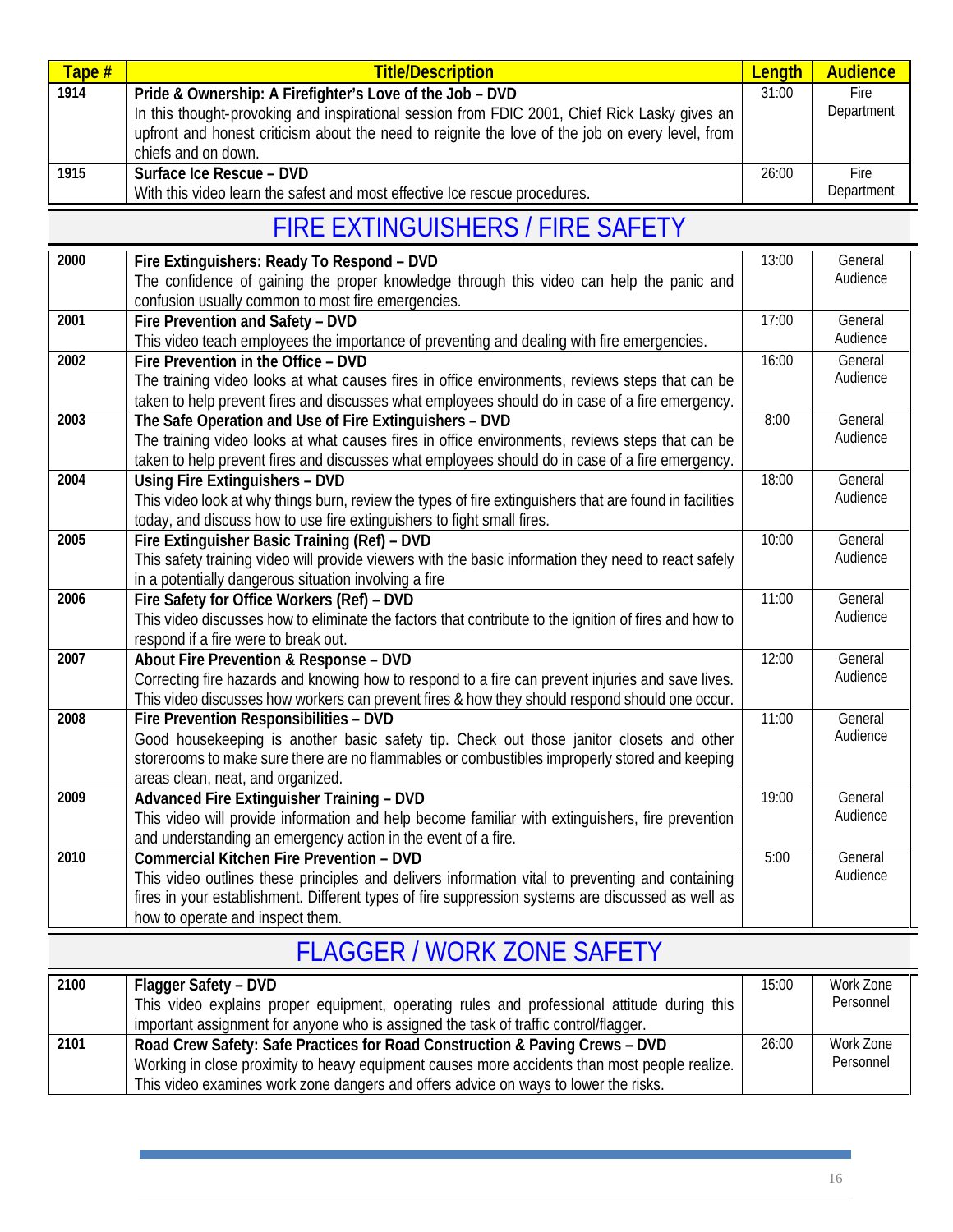| Tape # | <b>Title/Description</b>                                                                            | Length | <b>Audience</b> |
|--------|-----------------------------------------------------------------------------------------------------|--------|-----------------|
| 2102   | Flagger Safety (Public Agency) - DVD                                                                | 15:00  | Work Zone       |
|        | The Manual of Traffic Controls for Construction and Maintenance Work Zones is the basic             |        | Personnel       |
|        | standard that provides quidance for flagger conduct, skill, and the science they use. This video    |        |                 |
|        | can only provide basic quidelines and information, so it's important for you to closely follow your |        |                 |
|        | company's policies and procedures.                                                                  |        |                 |
| 2103   | Work Zone Safety (Traffic Control) - DVD                                                            | 16:00  | Work Zone       |
|        | Traffic control is essential to protect the public from the hazards associated with the project and |        | Personnel       |
|        | the employees on the work project from the traffic. Standards and worksite protection must be       |        |                 |
|        | provided when needed.                                                                               |        |                 |

#### FLEET SAFETY & MAINTENANCE

<span id="page-19-0"></span>

| 2200 | Automotive Industry: Motor Fleet Maintenance Safety - DVD                                             | $\overline{17:00}$ | Automotive |
|------|-------------------------------------------------------------------------------------------------------|--------------------|------------|
|      | Fleet repair professionals have important and demanding responsibilities requiring technical skills,  |                    | Personnel  |
|      | experience, and a lot of hard work. Always follow your organization's policies and procedures and     |                    |            |
|      | equipment manufacturer's recommendations.                                                             |                    |            |
| 2201 | Lifting it Right - DVD                                                                                | 24:00              | Automotive |
|      | Hosted by racing legends Richard & Kyle Petty, this DVD is based on the ALI Safety Manual.            |                    | Personnel  |
| 2202 | D.O.T.: Out of Service Criteria - DVD                                                                 | 19:00              | Automotive |
|      | This video examines what's known as Motor Vehicle Out of Service Criteria. This criteria is           |                    | Personnel  |
|      | published by the Commercial Vehicle Safety Alliance or CVSA. If any of the conditions described       |                    |            |
|      | in this video are present on your vehicle, the vehicle may be deemed Out of Service by the            |                    |            |
|      | Department of Transportation.                                                                         |                    |            |
| 2203 | Lock Out/Tag Out (Vehicle Procedures) - DVD                                                           | 16:00              | Automotive |
|      | The control of hazardous energy sources commonly known as Lockout/Tagout covers the use               |                    | Personnel  |
|      | and maintenance of machines and equipment, in which the unexpected energization or startup of         |                    |            |
|      | the machines or equipment or release of stored energy could cause injury to employees.                |                    |            |
| 2204 | Safe Use, Handling, Storing, Charging & Jump Starting of Acid Batteries - DVD                         | 20:00              | Automotive |
|      | This video is designed to explain the basics of batteries, how they work, and safety information      |                    | Personnel  |
|      | that you need to know to prevent accidents and injuries when using, handling, storing, or disposing   |                    |            |
|      | of batteries.                                                                                         |                    |            |
| 2205 | Jump Start Your Battery Safety (Automotive) - DVD                                                     | 12:00              | Automotive |
|      | With an emphasis on safety this video covers: • battery care • maintenance • jump-starting            |                    | Personnel  |
| 2206 | Preventing Back Injuries (Automotive) - DVD                                                           | 8:00               | Automotive |
|      | This video explains how the back works and lifting safely.                                            |                    | Personnel  |
| 2207 | Hearing Conservation (Automotive) - DVD                                                               | 11:00              | Automotive |
|      | This video will focus on protecting your hearing in the workplace and outside the workplace.          |                    | Personnel  |
| 2208 | Hand & Power Tool Safety (Automotive) - DVD                                                           | 13:00              | Automotive |
|      | When working with hand and power tools, your safety attitude and common sense are an                  |                    | Personnel  |
|      | important part of your job. This video focuses on the how to use these tools safely.                  |                    |            |
| 2209 | Passenger Light Truck Tire Installer - DVD                                                            | 12:00              | Automotive |
|      | This video reviews the basic procedures for tire installation and equipment use.                      |                    | Personnel  |
| 2210 | Hazard Communications (Automotive) - DVD                                                              | 13:00              | Automotive |
|      | This is a review of information to protect yourself and others when working with hazardous            |                    | Personnel  |
|      | materials and chemicals. Meet this challenge by reviewing information you need to protect yourself    |                    |            |
|      | and others when working with hazardous materials and chemicals.                                       |                    |            |
| 2211 | Disabled Vehicles: Accident Procedures & Truck Fires - DVD                                            | 16:00              | Automotive |
|      | Experienced drivers know when a truck sounds unusual or if there is a problem with the motor or       |                    | Personnel  |
|      | other parts of the vehicle. If you are not sure, pull over and check out the problem. This video is a |                    |            |
|      | quide to help drivers avoid excessive downtime due to a disabled vehicle.                             |                    |            |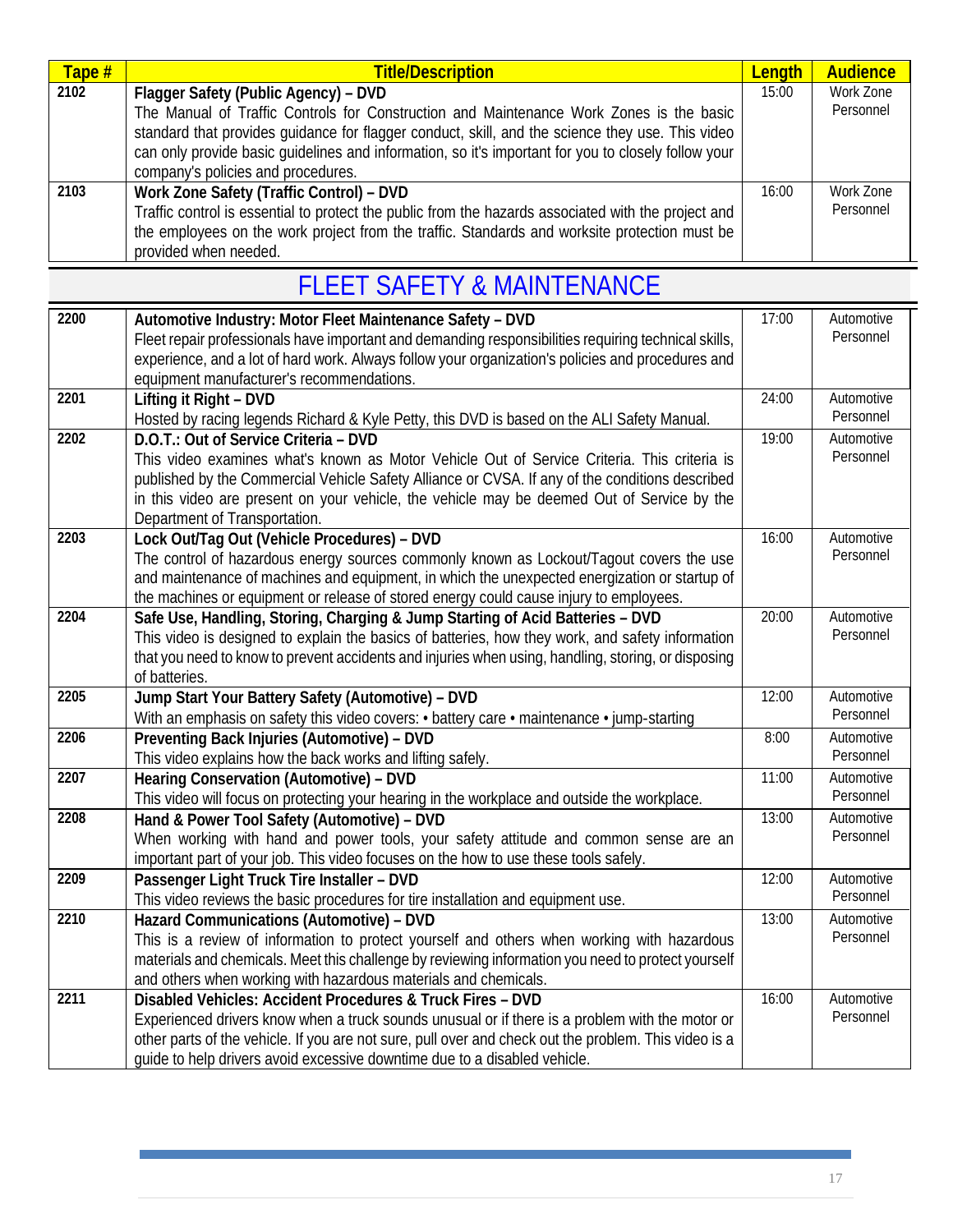| Tape # | <b>Title/Description</b>             | Audience |  |
|--------|--------------------------------------|----------|--|
|        | FORKLIFT / CRANES / HOISTS / RIGGING |          |  |

<span id="page-20-0"></span>

| 2300      | The Safe Operation of Utility Carts - DVD                                                                                                           | 11:00 | <b>Utility Cart</b>   |
|-----------|-----------------------------------------------------------------------------------------------------------------------------------------------------|-------|-----------------------|
|           | This video provides excellent training relating to the many hazards associated with the use of                                                      |       | Operators             |
|           | utility carts.                                                                                                                                      |       |                       |
| 2301      | <b>Bucket Truck Safety - DVD</b>                                                                                                                    | 49:00 | <b>Bucket Truck</b>   |
|           | This video covers a number of aspects of bucket truck safety including: • how to avoid accidents                                                    |       | Operators             |
|           | $\cdot$ how to lower the boom in an emergency $\cdot$ how to carry out a bucket truck rescue                                                        |       |                       |
| 2302      | Bucket Trucks: Extending Your Safety - DVD                                                                                                          | 15:00 | <b>Bucket Truck</b>   |
| English / | Bucket trucks make working at high elevations easier but if they are not operated safely, major                                                     |       | Operators             |
| Spanish   | accidents can occur.                                                                                                                                |       |                       |
| 2303      | <b>Indoor Cranes: Safety Lifting Operations - DVD</b>                                                                                               | 16:00 | Crane                 |
| English / | This video is specifically designed for non-licensed operators to give them the knowledge they                                                      |       | Operators             |
| Spanish   | need to safely operate several types of cranes.                                                                                                     |       |                       |
| 2304      | Crane Safety - DVD                                                                                                                                  | 17:00 | Crane                 |
|           | While there are many different types of cranes they all have the ability to make many jobs much                                                     |       | Operators             |
|           | easier by lifting enormous weight. A small miscalculation or a brief moment of inattention, and                                                     |       |                       |
|           | tragedy could strike. Once a load falls, not much can be done to stop it, and there is little time for                                              |       |                       |
|           | people to move safely out of the way.                                                                                                               |       |                       |
| 2305      | Forklift Safety Lessons for the Safe Operator - DVD                                                                                                 | 15:00 | Forklift<br>Operators |
|           | The purpose of this vide is to show operators the safe work practices they must follow to avoid                                                     |       |                       |
| 2306      | injuries and property damage.<br>Forklift Safety Lessons for the Safe Pedestrian - DVD                                                              | 15:00 | Forklift              |
|           |                                                                                                                                                     |       | Operators             |
|           | This video shows viewers the precautions they can take to prevent serious injuries that occur<br>when forklifts come into contact with pedestrians. |       |                       |
| 2307      | <b>Operating Forklifts Safely (Ref) - DVD</b>                                                                                                       | 10:00 | Forklift              |
|           | This video gives viewers a solid overview of forklift characteristics & safe forklift operation.                                                    |       | Operators             |
| 2308      | Lift Truck Characteristics Balance and Stability - DVD                                                                                              | 10:00 | Forklift              |
|           | Captured from hours of interviews and discussion this video reviews rigging and lifting techniques                                                  |       | Operators             |
|           | used by the PRO's.                                                                                                                                  |       |                       |
| 2309      | Scissor Lift Safety (Ref) - DVD                                                                                                                     | 10:00 | Scissor Lift          |
|           | Falls from the elevated platform seem to be caused primarily by a worker's unsafe acts. This video                                                  |       | Operators             |
|           | reviews: • scaffolding • causes of most injuries • basic operations • inspection • electrocution                                                    |       |                       |
|           | hazard • pre-starting safety checks • start and operation                                                                                           |       |                       |
| 2310      | Forklift Operator Training (Ref) - DVD                                                                                                              | 8:00  | Forklift              |
|           | As a forklift operator it is your responsibility to always operate your vehicle in a safe manner that                                               |       | Operators             |
|           | will protect you and your co-workers from accident and injury. The three forklift accidents                                                         |       |                       |
|           | reenacted in this video will show viewers the life-threatening consequences of incorrect and                                                        |       |                       |
|           | unsafe lift truck operation.                                                                                                                        |       |                       |
| 2311      | Forklift Operator Training - DVD                                                                                                                    | 16:00 | Forklift              |
|           | Anyone operating this equipment must be trained and authorized by your company. A forklift                                                          |       | Operators             |
|           | professional doesn't cause property damage or injuries. The time you save by speeding and                                                           |       |                       |
|           | cutting corners isn't worth one minor accident.                                                                                                     |       |                       |
| 2312      | Chains, Cranes, Hoists and Slings Safety - DVD                                                                                                      | 11:00 | Crane                 |
|           | Safety around hoisting equipment is extremely important because one little mistake can be                                                           |       | Operators             |
|           | disastrous. In addition damaged or worn out parts also make your equipment unsafe to use.                                                           |       |                       |
| 2313      | About the Safe Operation of Aerial Work Platforms - DVD                                                                                             | 12:00 | Aerial<br>Workers     |
|           | Unsafe operation of aerial work platforms, also known as elevated work platforms (including boom                                                    |       |                       |
|           | lifts and scissor lifts), often has devastating consequences. This video discusses the safety                                                       |       |                       |
| 2314      | precautions these workers must follow to prevent injuries and property damage.<br>Overhead Pendant Hoist Safety - DVD                               | 14:00 | <b>Hoists</b>         |
|           | The overhead pendant hoist is used to safely maneuver heave loads around shops, treatment                                                           |       | Operators             |
|           | plants and other locations. This program will focus on overhead rail mounted hoists.                                                                |       |                       |

 $\mathbb{R}$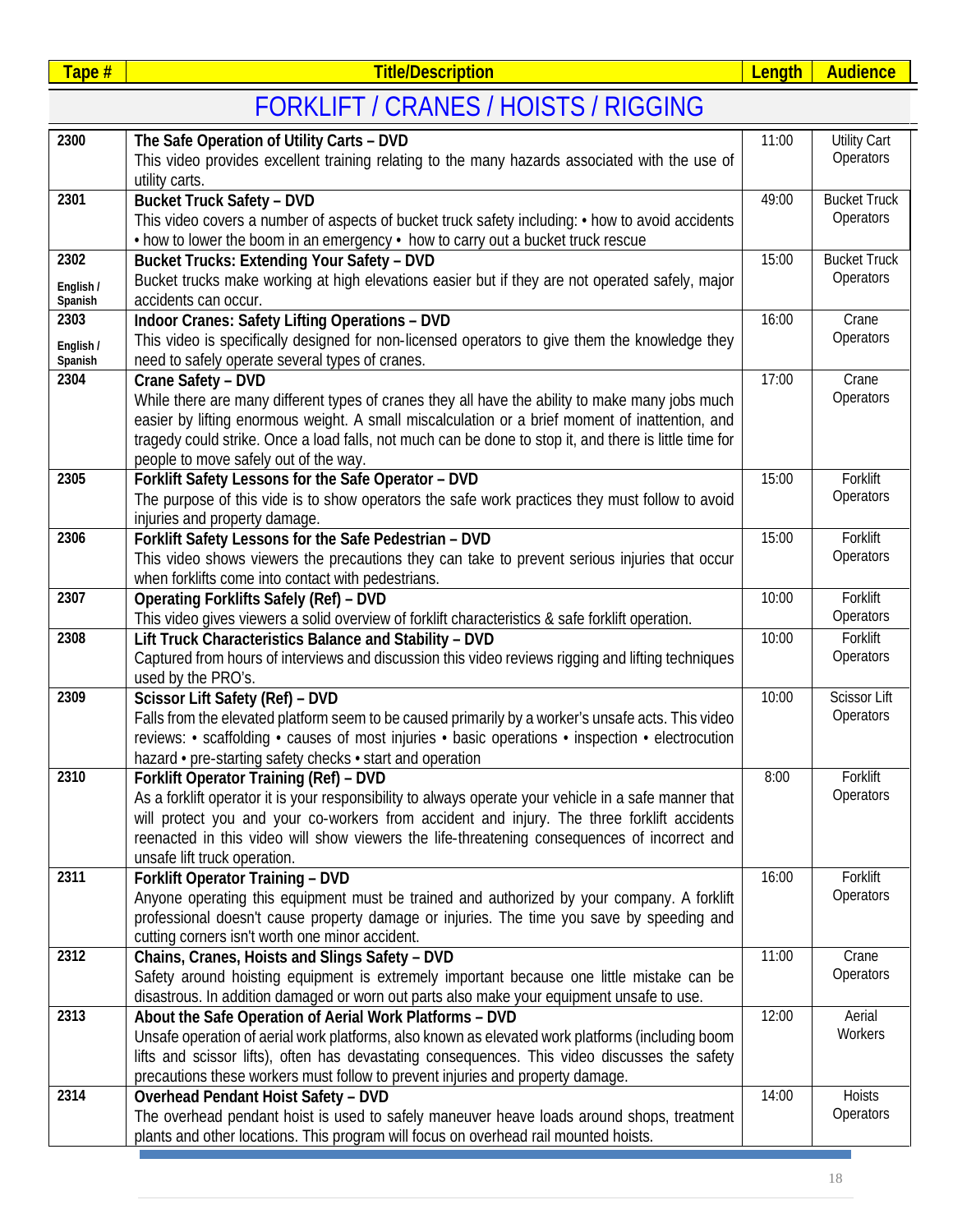<span id="page-21-0"></span>

#### GENERAL JOB / SAFETY AWARENESS

| 2400 | I Choose to Look the Other Way (Ref) - DVD<br>Based on the popular safety poem by Don Merrell this video shows how speaking up about unsafe<br>acts can save lives and help develop a positive safety culture.                                                                                                                                                                                                                                                                                                                      | 5:00  | General<br>Audience       |
|------|-------------------------------------------------------------------------------------------------------------------------------------------------------------------------------------------------------------------------------------------------------------------------------------------------------------------------------------------------------------------------------------------------------------------------------------------------------------------------------------------------------------------------------------|-------|---------------------------|
| 2401 | Housekeeping and Accident Prevention - DVD<br>This video helps employees keep their workplace clean and safe and encourages good habits<br>and practices.                                                                                                                                                                                                                                                                                                                                                                           | 13:00 | General<br>Audience       |
| 2403 | Safety Orientation - DVD<br>This video addresses two of the most prominent safety issues confronting employers: • developing<br>a good 'safety attitude' in their employees • providing 'introductory' safety training                                                                                                                                                                                                                                                                                                              | 15:00 | New<br>Personnel          |
| 2404 | Back to Work, Back to Safety - DVD<br>In this video viewers will learn many valuable safety lessons about the pitfalls workers experience<br>when they return from vacation, extended illness or other absence. This video explains and<br>illustrates issues through a series of examples, testimonials and incident reenactments.                                                                                                                                                                                                 | 10:00 | General<br>Audience       |
| 2405 | <b>Employee Safety Orientation - DVD</b><br>This short video is an overview of your safety responsibilities to help you perform your job safely.<br>Safety is a responsibility that's important to you, the company, and your fellow employees.                                                                                                                                                                                                                                                                                     | 15:00 | <b>New</b><br>Personnel   |
| 2406 | Safety Orientation: Public Agency Employees - DVD<br>As employees working to serve the public in many capacities we have commitments to the<br>organization, ourselves, and families to work safely. Unlike some occupations you have the risk<br>of exposure to numerous potential sources of injuries and health hazards. This video reviews:<br>• new hire orientation program • proper training required • organizations • Injury or Illness<br>Prevention Program or IIPP · personal protective equipment (PPE) · other topics | 24:00 | <b>New</b><br>Personnel   |
| 2407 | <b>Job Safety Analysis - DVD</b><br>This video provides the steps to be taken when performing a JSA. It is simply a procedure used<br>to review job methods and uncover hazards that may have been overlooked in a layout or may<br>have developed after production started or resulted from changes in work procedures or<br>personnel. This is one of the first steps in hazard and accident analysis and in safety training.                                                                                                     | 11:00 | Safety<br>Committee       |
| 2408 | Job Safety Analysis: Safety Awareness and You (Concise) - DVD<br>This video discusses the important roles played by both management and employees in<br>recognizing and controlling workplace hazards and how these shared duties of safety awareness<br>and hazard recognition help prevent injury.                                                                                                                                                                                                                                | 10:00 | Safety<br>Committee       |
| 2409 | Work Standards & Safety (Sanitation) - DVD<br>Training and education provides the information needed to perform your job. This video will review<br>rules with an emphasis on safety.                                                                                                                                                                                                                                                                                                                                               | 12:00 | Sanitation<br>Workers     |
| 2410 | Leading Indicators: It is the Little Things (Ref) - DVD<br>Jeff "Odie" Espenship, United States Air Force A-1 Warthog fighter pilot, discusses his<br>experiences involving shortcuts and complacency as a pilot and how they relate to common<br>workplace situations. He stresses that employees must always be aware of the 'little things' and<br>take action when they tempt us or our co-workers to perform unsafe acts.                                                                                                      | 13:00 | General<br>Audience       |
| 2411 | Administrative Employee Safety Orientation: Schools - DVD<br>Administrative employees in a school environment have demanding responsibilities. This video is<br>a review of accident prevention techniques and safety awareness.                                                                                                                                                                                                                                                                                                    | 15:00 | Administrative<br>Schools |
| 2412 | Teacher Safety Orientation - DVD<br>Schoolteachers have demanding responsibilities including educating students. This video is a<br>review of accident prevention techniques and safety awareness.                                                                                                                                                                                                                                                                                                                                  | 19:00 | School<br>Teachers        |
| 2413 | Safety Orientation & Accident Prevention: Custodians & Maintenance - DVD<br>The video reviews some written and unwritten responsibilities you have as a custodian and<br>maintenance person, particularly relating to safety. Along with maintaining the facility, your job<br>makes you the most qualified person to improve safety and health conditions.                                                                                                                                                                         | 12:00 | Custodians<br>Maintenance |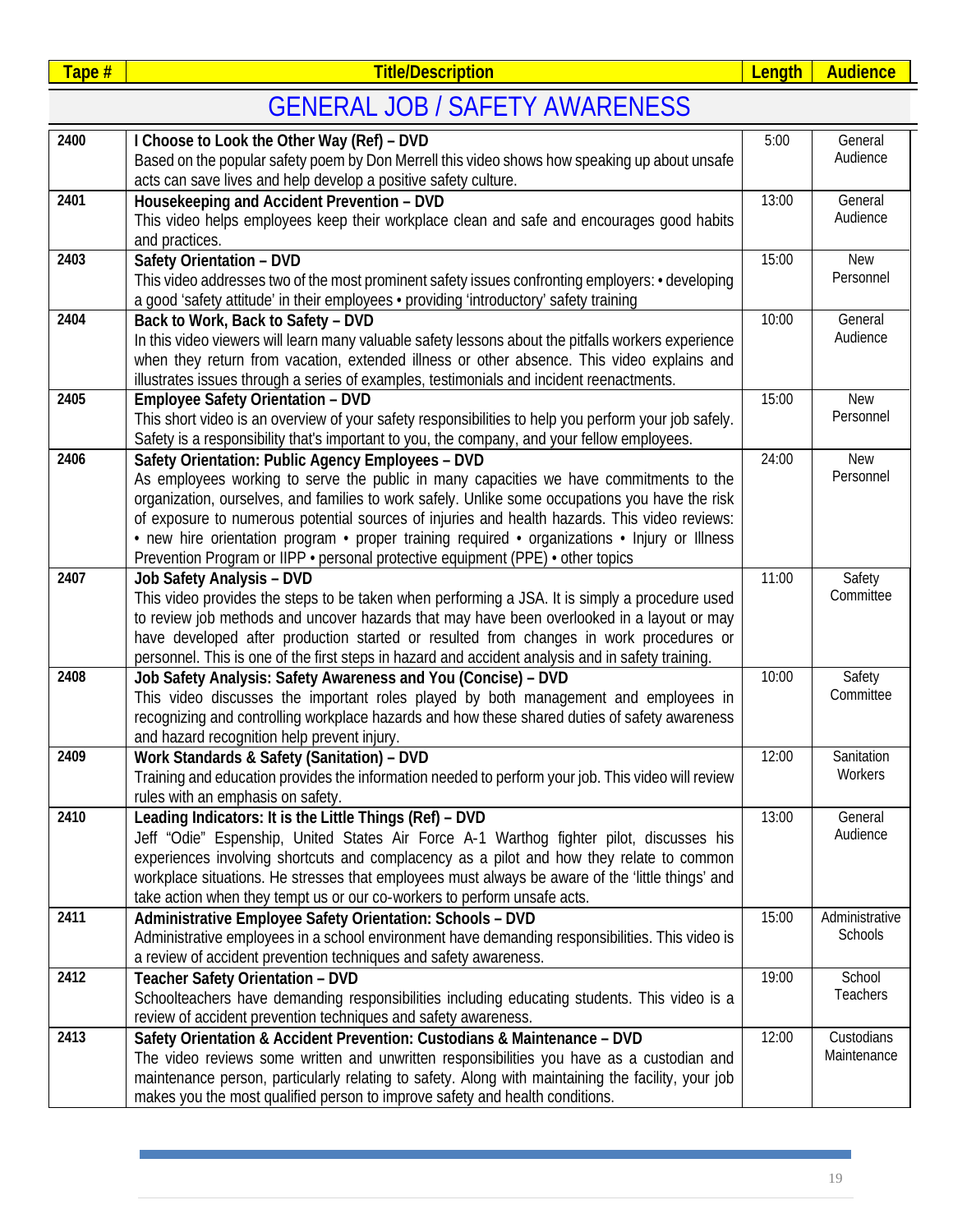| Tape # | <b>Title/Description</b>                                                                          | Length | <b>Audience</b> |
|--------|---------------------------------------------------------------------------------------------------|--------|-----------------|
| 2414   | Employee Safety Orientation: Sanitation - DVD                                                     | 11:00  | Sanitation      |
|        | This video reviews safe working practices that will protect you and your co-workers safety and    |        | Workers         |
|        | health: • Accident Prevention • Personal Protective Equipment • complete vehicle pre & post-trip  |        |                 |
|        | inspections • paperwork • residential manual & automated pickup • and more                        |        |                 |
| 2415   | Employee Safety Orientation: Automotive Personnel - DVD                                           | 11:00  | Automotive      |
|        | Safety is an important responsibility for you, the company and fellow employees. This video is an |        | Personnel       |
|        | overview of your safety responsibilities to help perform your job safely.                         |        |                 |

## HAND SAFETY

<span id="page-22-0"></span>

| 2500 | Hand Safety (Summit) - DVD<br>What would you do without your hands? How would losing or severely damaging one or both                                                                                                                              | 17:40 | <b>Public Works</b><br>Utilities |
|------|----------------------------------------------------------------------------------------------------------------------------------------------------------------------------------------------------------------------------------------------------|-------|----------------------------------|
|      | hands affect your life? This video asks that question to straight out and remind viewers of the<br>personal long-term consequences of taking hand safety for granted.                                                                              |       |                                  |
| 2501 | Hand Safety (Aurora) - DVD                                                                                                                                                                                                                         | 10:00 | <b>Public Works</b>              |
|      | Dramatic interviews with people who have suffered hand injuries combined with realistic wrong<br>way/right way scenarios deliver a powerful message.                                                                                               |       | Utilities                        |
| 2502 | The Horror of Losing a Hand - DVD<br>Utilize the <i>graphic</i> nature of this video to show your employees the horrifying reality of losing a<br>hand and how important hand injury prevention & general hand safety really is. Viewer Discretion | 11:00 | <b>Public Works</b><br>Utilities |
| 2503 | Hand Injury Prevention - DVD<br>Keep hand injury prevention at the forefront with the information on this hand video that contains<br>insight to . PPE training . ergonomics safety . general hand injury safety awareness                         | 12:00 | <b>Public Works</b><br>Utilities |
| 2504 | Hand, Wrist & Finger Safety - DVD<br>This video reviews hand, wrist and finger hazards and help employees to take the steps necessary<br>to avoid them.                                                                                            | 12:00 | <b>Public Works</b><br>Utilities |

## HAZCOM W/GHS (RTK)

<span id="page-22-1"></span>

| 2600 | MSDS Read It Before You Need It! - DVD                                                          | 20:00 | General  |
|------|-------------------------------------------------------------------------------------------------|-------|----------|
|      | The MSDS is a complex document, an essential tool to monitor chemical use and avoid accidents.  |       | Audience |
|      | With this video be confident that your employees understand the ins and outs of the MSDS.       |       |          |
| 2601 | Hazard Communication: It's Your Right to Know - DVD                                             | 22:00 | General  |
|      | This video reviews the required OSHA introductions to • hazardous substances • proper labeling  |       | Audience |
|      | and storage procedures • OSHA hazard communication standards • OSHA labeling requirements       |       |          |
|      | • 'your right to know' as an employee.                                                          |       |          |
| 2602 | Hazard Communication: Real Accidents, Real Stories - DVD                                        | 12:00 | General  |
|      | Three compelling stories follow the victims, coworkers and families affected by dangerous       |       | Audience |
|      | hazardous substance incidents and how to prevent these incidents from occurring using OSHA      |       |          |
|      | hazard communication standards.                                                                 |       |          |
| 2603 | Global Harmonization: Worldwide Hazard Communication - DVD                                      | 15:00 | General  |
|      | Give your employees the basic information about the Globally Harmonized System (GHS) for        |       | Audience |
|      | Classification and Labeling of Chemicals. Teach them how GHS differs from the Hazard            |       |          |
|      | <b>Communication Standard.</b>                                                                  |       |          |
| 2604 | Hazard Communication: For Public Employees - DVD                                                | 18:30 | General  |
|      | This important training video will provide your employees with elementary knowledge of these    |       | Audience |
|      | substances: what they are and how to work with them safely.                                     |       |          |
| 2605 | Material Safety Data Sheets - DVD                                                               | 14:00 | General  |
|      | This video describes the importance of the information provided in each of the various MSDS     |       | Audience |
|      | sections.                                                                                       |       |          |
| 2606 | HazCom & The Global Harmonizing System: Employee Training - DVD                                 | 23:00 | General  |
|      | This video is designed to help employees understand the three key elements of the GHS: • Hazard |       | Audience |
|      | Classification • Container Labeling • Safety Data Sheets                                        |       |          |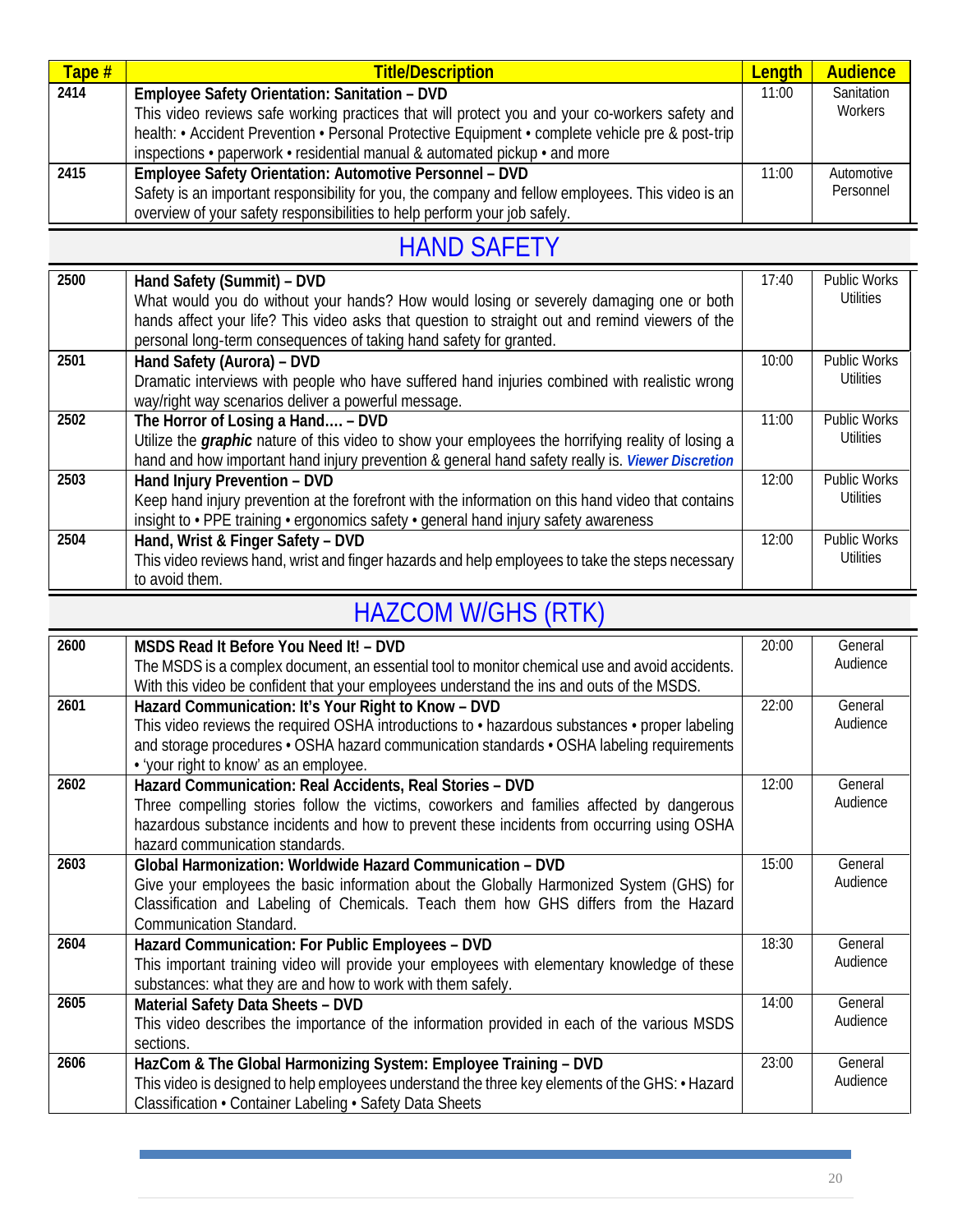| Tape # | <b>Title/Description</b>                                                                        | Length | <b>Audience</b> |
|--------|-------------------------------------------------------------------------------------------------|--------|-----------------|
| 2607   | <b>Physical Hazards - DVD</b>                                                                   | 12:00  | General         |
|        | This video reviews this specific class of hazards described in the HazCom GHS classification    |        | Audience        |
|        | system.                                                                                         |        |                 |
| 2608   | How to Comply with the New GHS HazCom Program - DVD                                             | 15:00  | General         |
|        | There is a lot of information about the Hazard Communications program that's changing the way   |        | Audience        |
|        | organizations comply with the new rules. This video is an explanation of how to comply without  |        |                 |
|        | changing your entire HAZCOM program.                                                            |        |                 |
| 2609   | HazCom & The Global Harmonizing System: Employee Training (Ref) - DVD                           | 14:00  | General         |
|        | This video is designed to help employees understand the three key elements of the GHS: • Hazard |        | Audience        |
|        | Classification • Container Labeling • Safety Data Sheets                                        |        |                 |
| 2610   | Integrating GHS with HazCom - DVD                                                               | 18:00  | General         |
|        | This update to the Hazard Communication Standard will provide a common and coherent             |        | Audience        |
|        | approach to classifying chemicals and communicating hazard information on labels and safety     |        |                 |
|        | data sheets.                                                                                    |        |                 |

### HAZARDOUS MATERIALS & CHEMICALS

<span id="page-23-0"></span>

| 2700      | HazMat Transportation: Security Depends on You - DVD                                                                                                                                           | 20:00 | Public Works                            |
|-----------|------------------------------------------------------------------------------------------------------------------------------------------------------------------------------------------------|-------|-----------------------------------------|
| English / | Working with hazardous chemicals is dangerous enough, but if they fall into the wrong hands, the                                                                                               |       | <b>Utilities</b>                        |
| Spanish   | results can be catastrophic! Tragedies can be averted with the simplest of procedures: • proper                                                                                                |       |                                         |
|           | recordkeeping • workplace awareness                                                                                                                                                            |       |                                         |
| 2701      | Chemical Handling Safety: Corrosives - DVD                                                                                                                                                     | 16:00 | <b>Public Works</b>                     |
| English / | This video teaches how to recognize, use, and handle corrosive materials safely. This video                                                                                                    |       | <b>Utilities</b>                        |
| Spanish   | reviews: • identification & classification • solids, liquids, gases • emergency procedures • storage                                                                                           |       |                                         |
|           | and handling                                                                                                                                                                                   |       |                                         |
| 2702      | <b>Chemical Handling Safety: Solvents - DVD</b>                                                                                                                                                | 16:00 | <b>Public Works</b>                     |
| English / | With this video your employees will gain knowledge about solvents including preparation and good                                                                                               |       | <b>Utilities</b>                        |
| Spanish   | work practices.                                                                                                                                                                                |       |                                         |
| 2703      | Chlorine Safety - DVD                                                                                                                                                                          | 19:00 | <b>Public Works</b><br><b>Utilities</b> |
|           | Chlorine is the major chemical used for the sanitation of water, swimming pool disinfection, or in                                                                                             |       |                                         |
|           | the treatment process of sewage. Chlorine comes in the gaseous form but when cooled and                                                                                                        |       |                                         |
| 2704      | compressed the gas becomes liquid.                                                                                                                                                             | 22:00 | <b>Public Works</b>                     |
|           | <b>Hazardous Material Labels - DVD</b>                                                                                                                                                         |       | <b>Utilities</b>                        |
|           | This video helps employees understand the characteristics of different labeling systems and the<br>ways that each convey information. By recognizing the differences and similarities of these |       |                                         |
|           | systems employees will be better prepared to work safely around hazardous materials.                                                                                                           |       |                                         |
| 2705      | Flammable and Explosives - DVD                                                                                                                                                                 | 11:00 | <b>Public Works</b>                     |
|           | This video reviews proper handling procedures as well as the personal protective equipment that                                                                                                |       | <b>Utilities</b>                        |
|           | should be used when working with flammables and explosives.                                                                                                                                    |       |                                         |
| 2706      | Handling Compressed Gas Cylinders - DVD                                                                                                                                                        | 11:00 | <b>Public Works</b>                     |
|           | This video provides the information employees need to work safely when handling and using                                                                                                      |       | <b>Utilities</b>                        |
|           | compressed gas cylinders.                                                                                                                                                                      |       |                                         |
| 2707      | DOT General Awareness: Handling & Transporting Hazardous Materials Safely - DVD                                                                                                                | 18:00 | <b>Public Works</b>                     |
|           | This video focuses on handling hazardous materials and reviews a number of topics making                                                                                                       |       | <b>Utilities</b>                        |
|           | employees more aware of: • encountering hazardous chemicals • the hazards chemicals may                                                                                                        |       |                                         |
|           | have • taking appropriate security measures when dealing with hazardous materials                                                                                                              |       |                                         |
| 2708      | Safety Training for Handling & Transporting Hazardous Materials - DVD                                                                                                                          | 18:00 | <b>Public Works</b>                     |
|           | This safety video can help make employees aware of the hazards associated with the materials                                                                                                   |       | <b>Utilities</b>                        |
|           | they handle and show them how to secure and work with these materials safely.                                                                                                                  |       |                                         |
| 2709      | HazMat: Understanding the Hazard Classes - DVD                                                                                                                                                 | 43:00 | Public Works                            |
|           | This video describes the 9 hazard classes used by the DOT and states the common hazards of                                                                                                     |       | <b>Utilities</b>                        |
|           | each class with a list of sample materials and recommended response actions. The four                                                                                                          |       |                                         |
|           | emergency response considerations for each class are: • Hazard Recognition • Hazard Analysis                                                                                                   |       |                                         |
|           | • Recommended Actions • Incident Stabilization                                                                                                                                                 |       |                                         |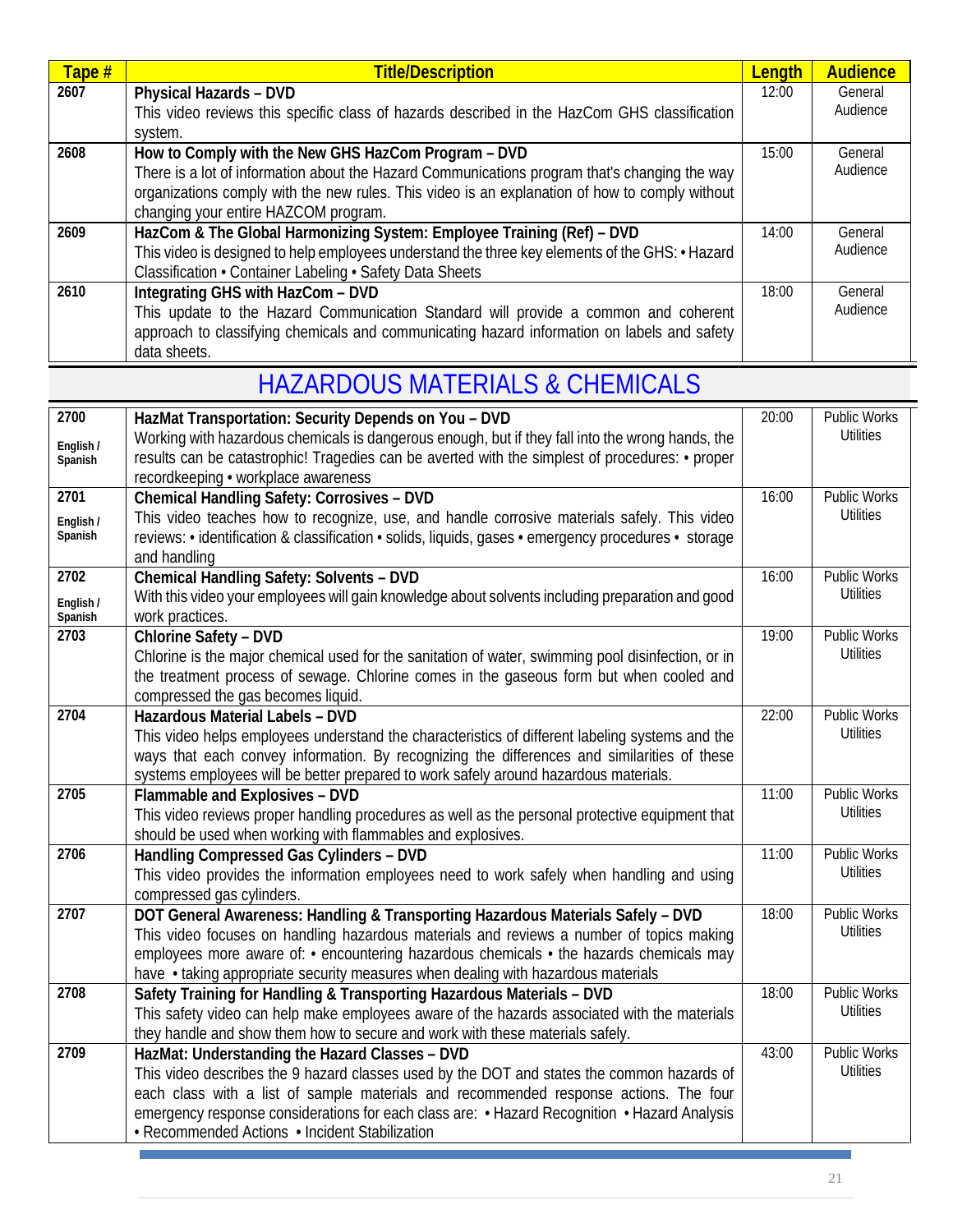| Tape # | <b>Title/Description</b>                                                                              | Length | <b>Audience</b>     |
|--------|-------------------------------------------------------------------------------------------------------|--------|---------------------|
| 2710   | Flammable Liquid Safety - DVD                                                                         | 8:00   | Public Works        |
|        | Instruction for employees working with flammable liquids. Defines LEL, UEL, flash points, and         |        | <b>Utilities</b>    |
|        | other related information as well as provides the basics of bonding and grounding.                    |        |                     |
| 2711   | Dealing with Hazardous Spills - DVD                                                                   | 23:00  | Public Works        |
|        | This video is designed to help employees who seldom have to face the dangers of a hazardous           |        | Utilities           |
|        | spill deal with a cleanup situation.                                                                  |        |                     |
| 2712   | Carbon Monoxide Poisoning - DVD                                                                       | 10:00  | General             |
|        | Carbon Monoxide (CO) is an odorless gas. CO is one of the most common chemical killers in             |        | Audience            |
|        | industry and home. This video focuses on the danger of CO poisoning and the precautions to take       |        |                     |
|        | in avoiding exposure.                                                                                 |        |                     |
| 2713   | Handling Compressed Gas Safely - DVD                                                                  | 21:00  | <b>Public Works</b> |
|        | The video discusses the various types of gas that are contained in gas cylinders as well as safe      |        | Utilities           |
|        | handling procedures and use of compressed gas.                                                        |        |                     |
| 2714   | Bonding & Grounding of Flammable Liquids - DVD                                                        | 9:00   | Public Works        |
|        | This video illustrates static electricity, bonding & grounding of flammable liquids and how to reduce |        | <b>Utilities</b>    |
|        | the effects of potential explosions by reducing static electricity when transferring flammables.      |        |                     |
| 2715   | <b>Indoor Air Quality - DVD</b>                                                                       | 13:00  | General             |
|        | This video shows employees the potentially harmful effects of poor air quality and will help them     |        | Audience            |
|        | prevent, identify and correct air quality problems.                                                   |        |                     |

## <span id="page-24-1"></span>HEARING CONSERVATION

<span id="page-24-0"></span>

| 2800 | Hearing Conservation For Employees - DVD<br>This video explains how your facility's hearing conservation program protects employees from the<br>harmful effects of noise exposure.                                                                                                    | 20:00 | <b>Public Works</b><br>Utilities |
|------|---------------------------------------------------------------------------------------------------------------------------------------------------------------------------------------------------------------------------------------------------------------------------------------|-------|----------------------------------|
| 2801 | Hearing Conservation and Safety - DVD<br>To protect workers from high levels of noise, OSHA created the Occupational Noise Exposure<br>Standard. The regulation requires employees to be trained on how to protect their hearing while<br>working in areas with harmful noise levels. | 25:00 | Public Works<br>Utilities        |
| 2802 | Hearing Conservation - DVD<br>This video will focus on protecting your hearing in the workplace and outside the workplace.                                                                                                                                                            | 11:00 | Public Works<br>Utilities        |

#### HEAVY EQUIPMENT / SNOW PLOW

| 2900 | <b>Transporting Construction Equipment - DVD</b><br>This law requires that all equipment haulers understand AWLL and the North American Cargo<br>Securement Standard – whether you transport a skid steer, an excavator or any other type of<br>construction equipment you need to be familiar with current regulations. Are you ready?                   | 34:00 | Heavy<br>Equipment<br>Operators |
|------|-----------------------------------------------------------------------------------------------------------------------------------------------------------------------------------------------------------------------------------------------------------------------------------------------------------------------------------------------------------|-------|---------------------------------|
| 2901 | Rigging & Lifting: Mobile Construction Equipment - DVD<br>With expert help from The Crosby Group, Deere & Company and real-world practical advice from<br>the National Utility Contractors Association (NUCA) this video provides easy-to-follow practical<br>advice on correct rigging and handling of unusual loads with mobile construction equipment. | 29:00 | Heavy<br>Equipment<br>Operators |
| 2902 | On Again Off Again: A Guide To Mounting & Dismounting Heavy Equipment - DVD<br>This video helps to reduce or prevent falls claims by training people how to correctly mount and<br>dismount equipment.                                                                                                                                                    | 18:00 | Heavy<br>Equipment<br>Operators |
| 2903 | Backhoe Loader: Maintenance & Transport - DVD<br>Some good operators have died or been seriously injured making avoidable mistakes during<br>maintenance or transporting their machine. The lessons in this video were taken from real-life<br>situations. Here's a chance to learn from the sometimes deadly mistakes of others.                         | 11:00 | Backhoe<br>Operators            |
| 2904 | <b>Backhoe Safety - DVD</b><br>Focusing on tractor-loader backhoes (rubber tired with a front loading bucket) this video puts the<br>emphasis on safe operation techniques.                                                                                                                                                                               | 18:00 | Backhoe<br>Operators            |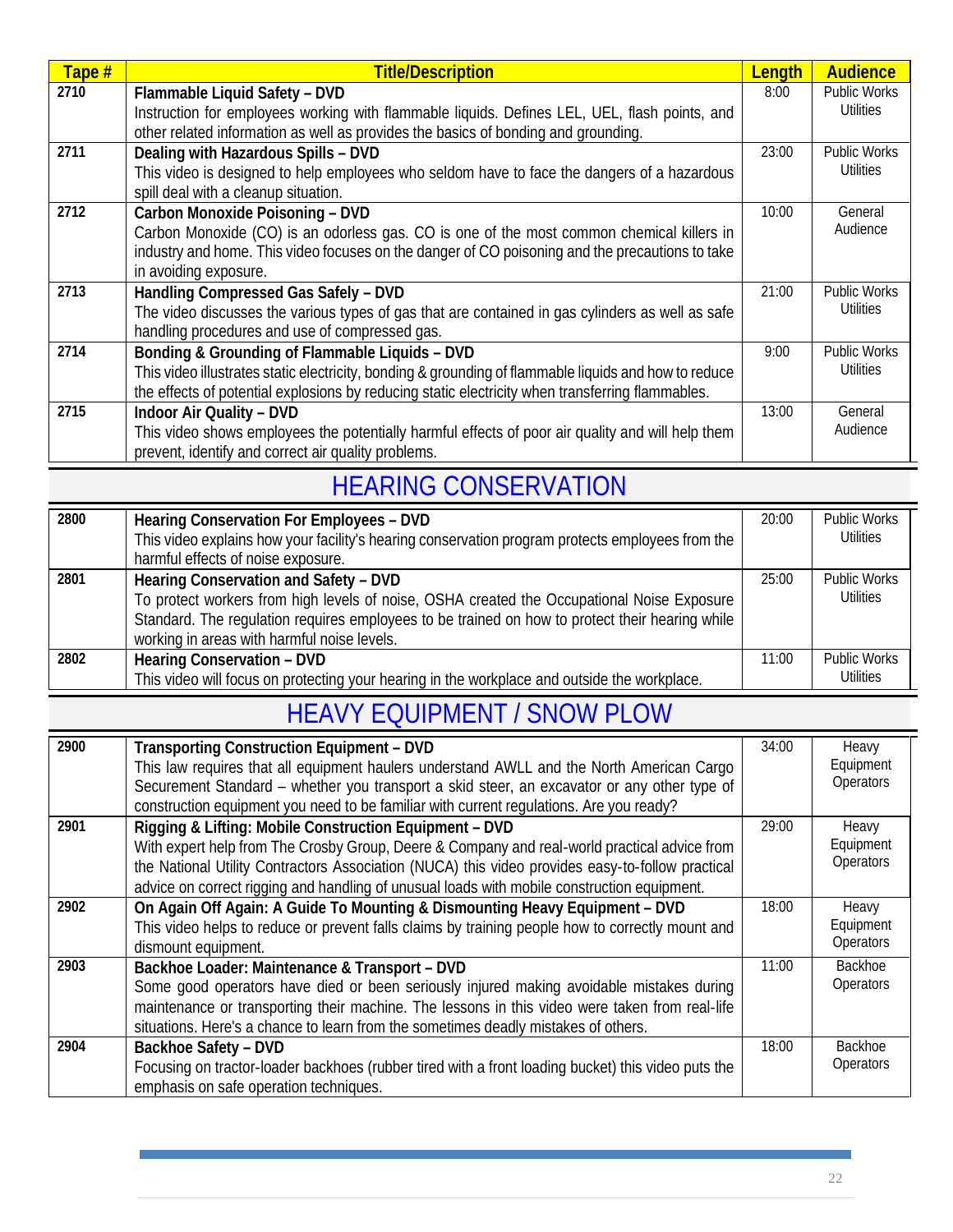| Tape #  | <b>Title/Description</b>                                                                                                                                                                  | Length | <b>Audience</b>         |
|---------|-------------------------------------------------------------------------------------------------------------------------------------------------------------------------------------------|--------|-------------------------|
| 2905    | Hydro-Vacuum Truck Safety - DVD                                                                                                                                                           | 13:00  | Hydro-                  |
|         | This video reviews a number of other ways to be injured while working around this equipment.                                                                                              |        | Vacuum                  |
|         |                                                                                                                                                                                           |        | Operator                |
| 2906    | Safety Training for Repair Technicians - DVD                                                                                                                                              | 22:00  | Automotive<br>Personnel |
|         | Developed in partnership with Deere & Company, Hertz Equipment Rental Corp. and the                                                                                                       |        |                         |
|         | Construction Industry Manufacturers Association, this video examines all types of repair related<br>accidents and shows effective ways to prevent them.                                   |        |                         |
| 2907    | Hand Signals: For Mobile Construction Equipment - DVD                                                                                                                                     | 14:00  | Heavy                   |
|         | This video shows the SAE hand signals in use with various types of construction equipment in a                                                                                            |        | Equipment               |
|         | clear concise manner.                                                                                                                                                                     |        | Operator                |
| 2908    | Hand Signals: For Mobile Construction Equipment (Spanish) - DVD                                                                                                                           | 14:00  | Heavy                   |
|         | This video shows the SAE hand signals in use with various types of construction equipment in a                                                                                            |        | Equipment               |
| Spanish | clear concise manner.                                                                                                                                                                     |        | Operator                |
| 2909    | Skid Steer Safe Operating Techniques - DVD                                                                                                                                                | 14:00  | Heavy                   |
|         | A Skid Steer is a small but very dangerous machine. In this video you'll learn safe operations                                                                                            |        | Equipment               |
|         | including: • blind spots and backing • weather (mud/snow) • safe hauling (terrain/slopes) • tips                                                                                          |        | Operator                |
|         | from experienced operators                                                                                                                                                                |        |                         |
| 2910    | Roller Compactor - DVD                                                                                                                                                                    | 54:00  | Heavy                   |
|         | Divided into ten distinct segments, this video is designed to bring the operators manual to life and                                                                                      |        | Equipment<br>Operator   |
|         | plan your training sessions to fit work schedules.                                                                                                                                        |        |                         |
| 2911    | The Safe Operation and Maintenance of Dump Trucks - DVD                                                                                                                                   | 14:00  | Dump Truck              |
|         | This video emphasizes what is different in dealing with a dump truck, the proper operations and                                                                                           |        | Operator                |
|         | maintenance on these powerful machines.                                                                                                                                                   |        |                         |
| 2912    | <b>Tractor Safety Basics - DVD</b>                                                                                                                                                        | 16:00  | Tractor<br>Operators    |
|         | This video reviews: • personal protective equipment • safe operation of tractors • safety checks •<br>the personal safety checklist • tractor operation checklist • the manual • and more |        |                         |
| 2913    | Snow Removal Techniques: Plowing Tips from the Pros - DVD                                                                                                                                 | 23:00  | <b>Snow Plow</b>        |
|         | This video teaches snow plowing on city streets, country roads & interstates and shows different                                                                                          |        | Operators               |
|         | types of snow plows/snow blowers used on trucks, wheel loaders & motor graders.                                                                                                           |        |                         |
| 2914    | Snow Plow Safety - DVD                                                                                                                                                                    | 23:00  | <b>Snow Plow</b>        |
|         | Ideal for training newly hired snowplow operators or as a refresher for experienced operators.                                                                                            |        | Operators               |
| 2915    | <b>Basic Snowplowing Techniques - DVD</b>                                                                                                                                                 | 32:00  | <b>Snow Plow</b>        |
|         | This video is designed to introduce snowplow operators to basic snowplowing principles and                                                                                                |        | Operators               |
|         | general techniques.                                                                                                                                                                       |        |                         |
| 2916    | Skid Steer Loaders in the Snow and Ice Industry - DVD                                                                                                                                     | 23:00  | <b>Skid Steer</b>       |
|         | This video will appeal to supervisors, operators and estimators covering a wide range of topics.                                                                                          |        | Operators               |
| 2917    | Dump Truck Safety - DVD                                                                                                                                                                   | 11:00  | Dump Truck              |
|         | Of all the vehicles found on construction, maintenance, and public works, the dump truck is without                                                                                       |        | Operators               |
|         | question the most versatile. In addition to the all familiar carrying, dumping, and spreading of                                                                                          |        |                         |
|         | loads, this highly versatile equipment can be outfitted with a wide array of attachments to make it,                                                                                      |        |                         |
|         | without question, the workhorse of the job site.                                                                                                                                          |        | Backhoe                 |
| 2918    | Backhoe Operations for Public Works - DVD                                                                                                                                                 | 15:00  | Operators               |
|         | Backhoes perform tasks such as digging, scraping, compact soil, load material, break pavement                                                                                             |        |                         |
| 2919    | and lifting. The video focuses on the safe operation of backhoes.<br>Backhoe Loader: Safe Operating Techniques - DVD                                                                      | 16:00  | <b>Backhoe</b>          |
|         | A wide variety of working applications provides a broad appeal to this video. Any operator who                                                                                            |        | Operators               |
|         | watches this lesson in safe operating techniques and fails to learn something new, has just slept                                                                                         |        |                         |
|         | through the entire video.                                                                                                                                                                 |        |                         |
| 2920    | Backhoe Loader: Pre-Start Inspection - DVD                                                                                                                                                | 12:00  | Backhoe                 |
|         | This video was created to help both new and experienced operators understand what to look for                                                                                             |        | Operators               |
|         | in a daily pre-start inspection. It emphasizes looking beyond the ordinary to help avoid equipment                                                                                        |        |                         |
|         | failures and the importance of knowing all the controls & their function.                                                                                                                 |        |                         |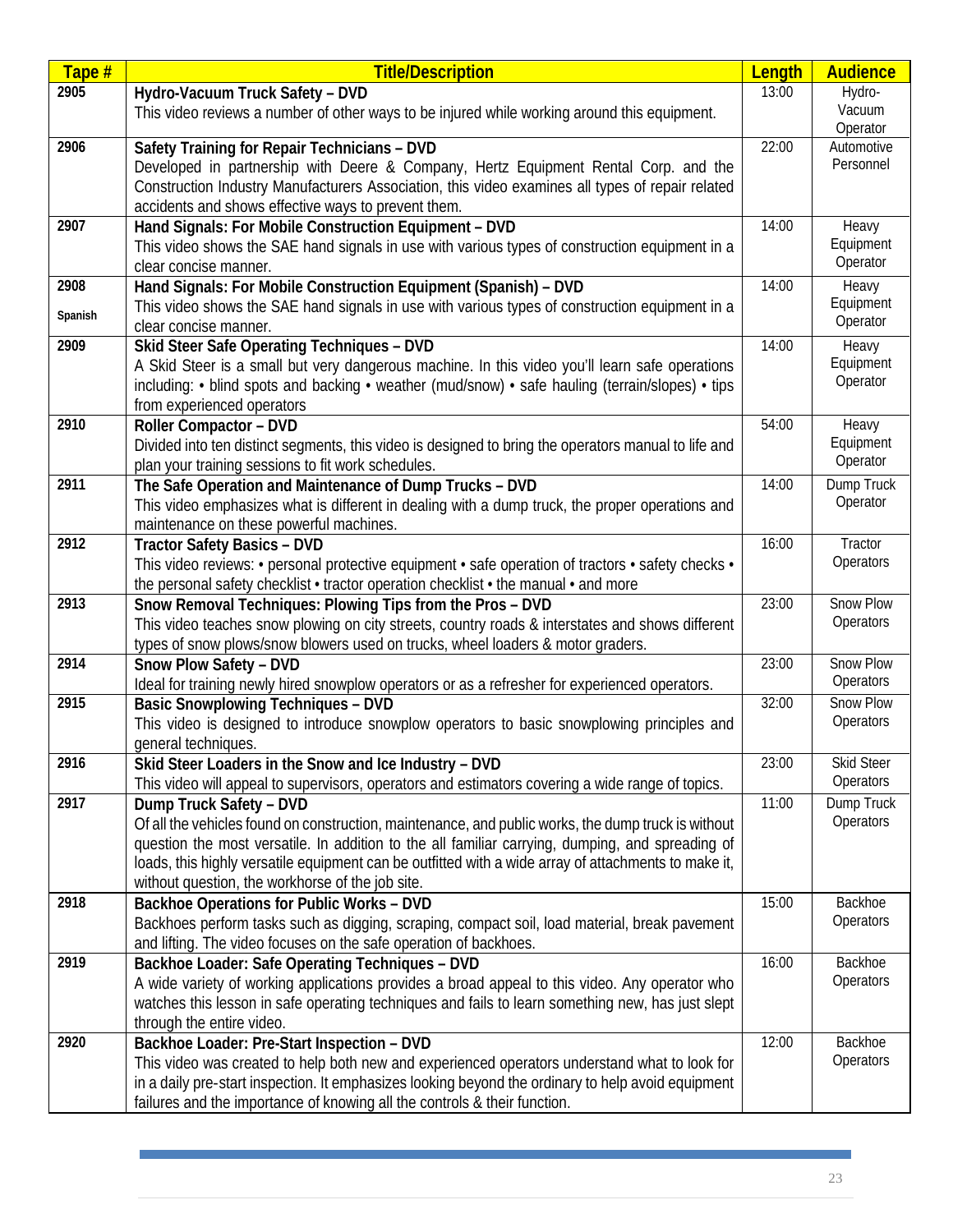<span id="page-26-0"></span>

| Tape# | <b>Title/Description</b>                                                                                                                                                                                                                                                                                                                                                      | Length | <b>Audience</b>                |
|-------|-------------------------------------------------------------------------------------------------------------------------------------------------------------------------------------------------------------------------------------------------------------------------------------------------------------------------------------------------------------------------------|--------|--------------------------------|
| 2921  | Wheel Loader Operating Techniques - DVD                                                                                                                                                                                                                                                                                                                                       | 21:00  | Wheel Loader                   |
|       | This video brings together real-world wheel loaders (front-end loaders) techniques learned in                                                                                                                                                                                                                                                                                 |        | Operator                       |
|       | many types of operating situations.                                                                                                                                                                                                                                                                                                                                           |        |                                |
| 2922  | Dump Truck Operation & Safety - DVD<br>Safe operation practices for semi-trailer and single body trucks are covered by this dump truck<br>safety training video. Department of Labor accidents are used to provide examples of the dangers<br>of backing, uneven terrain and tip-overs.                                                                                       | 13:00  | Dump Truck<br>Operator         |
| 2923  | Crawler Excavator: Maintenance & Transport - DVD<br>This video is designed to address the safety hazards inherent in these specialized areas:<br>• relieving static pressure in systems • dangers of high pressure leaks • dangers of replacing wear<br>components • correct component positioning on the trailer • knowing the condition and rating of<br>tie-down equipment | 15:00  | Heavy<br>Equipment<br>Operator |
| 2924  | Skid Steer: Pre-Operation Inspection - DVD<br>It's easy to classify the skid steer as a simple machine to operate. But when you're talking safety,<br>its simplicity is its downfall. Anyone can quickly create a dangerous situation for the operator or<br>nearby people. Applies to most work locations - indoor and outside.                                              | 12:00  | <b>Skid Steer</b><br>Operators |

#### LANDSCAPE SAFETY

| 3000 | Right of Way Mowing Safety - DVD                                                                 | 25:00 | Parks &    |
|------|--------------------------------------------------------------------------------------------------|-------|------------|
|      | Train new operators & remind experienced operators to do pre-start inspections before they begin |       | Recreation |
|      | another mowing season. The dangers of right-of-way mowing are documented and focuses on          |       |            |
|      | <b>Tractor Mowing.</b>                                                                           |       |            |
| 3001 | The Safe Operation of Commercial Lawn Mowers - DVD                                               | 12:00 | Parks &    |
|      | This video covers how to safely inspect, operate and maintain commercial lawn mowers.            |       | Recreation |
| 3002 | Landscape Equipment: Safety & Maintenance - DVD                                                  | 15:00 | Parks &    |
|      | This video covers proper procedures when working with: • chemicals • hazardous materials • weed  |       | Recreation |
|      | whackers • mowers • cutters • trimmers                                                           |       |            |
| 3003 | WSI: Groundskeeping Safety - DVD                                                                 | 19:00 | Parks &    |
|      | This landscaping video emphasis is placed on working in the elements and how to recognize,       |       | Recreation |
|      | prevent and handle heat stress situations.                                                       |       |            |
| 3004 | Landscape Maintenance (Aurora) - DVD                                                             | 14:00 | Parks &    |
|      | Video covers general safety rules when operating • mowers • cutters • knives • trimmers • weed   |       | Recreation |
|      | whackers. It also reviews proper procedures when handling chemicals and hazardous materials      |       |            |
|      | associated with this environment.                                                                |       |            |
| 3005 | Landscape Power Tool Safety - DVD                                                                | 22:00 | Parks &    |
|      | This video goes over operational safety issues for the most commonly used pieces of landscape    |       | Recreation |
|      | equipment: • chain saw • string trimmer • power blower • pole saw                                |       |            |
| 3006 | Chainsaw Safety Basics: An Expert's Perspective - DVD                                            | 14:00 | Parks &    |
|      | This video includes instruction on how to use the proper daily safety precautions during use of  |       | Recreation |
|      | cut-off saws on the job, use of proper PPE and machine guarding, and outlines safety procedures  |       |            |
|      | from pre-use inspection all the way to shut down.                                                |       |            |
| 3007 | Video Guide to Chain Saw Safety - DVD                                                            | 27:00 | Parks &    |
|      | The video is easy to understand and it clearly states what operators need to know in order to    |       | Recreation |
|      | prevent an accident.                                                                             |       |            |
| 3008 | Chain Saw Safety (Digital) - DVD                                                                 | 11:00 | Parks &    |
|      | This video will make you more aware of some basic operating procedures and techniques to help    |       | Recreation |
|      | you be an accident free chain saw operator.                                                      |       |            |
| 3009 | Pesticide Handlers and the Worker Protection Standard - DVD                                      | 50:00 | Parks &    |
|      | Produced under an EPA grant, this excellent pesticide training DVD covers 16 different elements  |       | Recreation |
|      | of pesticide safety training for WPS-defined "HANDLER" employees.                                |       |            |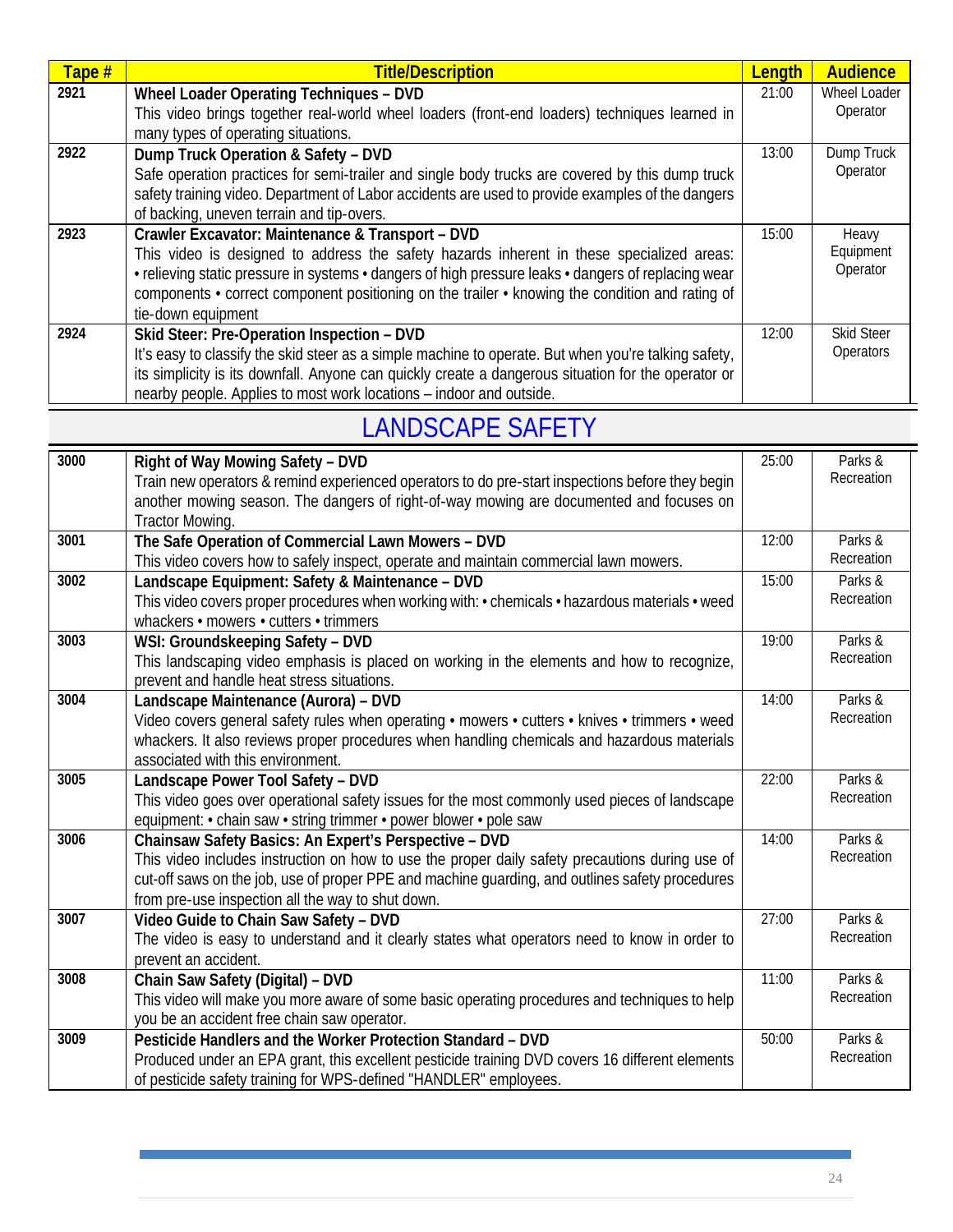<span id="page-27-0"></span>

| Tape #               | <b>Title/Description</b>                                                                                                                   | Length             | <b>Audience</b>       |
|----------------------|--------------------------------------------------------------------------------------------------------------------------------------------|--------------------|-----------------------|
| 3010                 | Pesticide Safety: Worker Protection - DVD                                                                                                  | 32:00              | Parks &               |
| English /            | This EPA accepted and professionally produced this bilingual training video and is designed to                                             |                    | Recreation            |
| Spanish              | meet the criteria for content and quality of materials used as required by the WPS in two 16-                                              |                    |                       |
|                      | minute sections: • Agricultural Workers • Pesticide Handlers                                                                               |                    |                       |
| 3011                 | <b>Commercial Lawnmower Safety - DVD</b>                                                                                                   | 12:00              | Parks &               |
|                      | This video is great for training new hires or experienced personnel. It explains basic safety rules                                        |                    | Recreation            |
|                      | vital to safe operation of commercial lawnmowers as it addresses • inspection • safe operation                                             |                    |                       |
|                      | · maintenance · safe fueling procedures                                                                                                    |                    |                       |
| 3012                 | Tree Trimming Safety - DVD                                                                                                                 | 20:00              | Parks &<br>Recreation |
|                      | This video demonstrates safety and maintenance methods for working with: $\cdot$ chain saws                                                |                    |                       |
| 3013                 | . chippers · high lift trucks · general tree trimming safety                                                                               | 15:00              | Parks &               |
|                      | Landscape Maintenance Safety (Digital) - DVD<br>This video focuses on safety awareness in landscape maintenance and reviews: • proper work |                    | Recreation            |
|                      | clothing · equipment                                                                                                                       |                    |                       |
| 3014                 | <b>Commercial Mower Safety - DVD</b>                                                                                                       | 12:00              | Parks &               |
|                      | This video focuses on the safety features, maintenance and accident prevention tips. Always                                                |                    | Recreation            |
|                      | follow the "Operator's Manual" for safe operation.                                                                                         |                    |                       |
| 3015                 | Grounds Keeping Safety: Dealing with Bugs & Critters - DVD                                                                                 | $\overline{16:00}$ | Parks &               |
|                      | Designed especially for public works, utility, government employees, grounds maintenance                                                   |                    | Recreation            |
| English /<br>Spanish | personnel or other outdoor employees, this video is essential for insect protection and general                                            |                    |                       |
|                      | safety in your work environment.                                                                                                           |                    |                       |
| 3016                 | Chain Saw Safety (Aurora) - DVD                                                                                                            | 13:00              | Parks &               |
|                      | Public works and other occupations often use chain saws in tree trimming, landscaping                                                      |                    | Recreation            |
|                      | maintenance, brush control, and home use. There are many risks involved requiring proper                                                   |                    |                       |
|                      | instructions on safe procedures.                                                                                                           |                    |                       |
| 3017                 | Elements of Pruning - DVD                                                                                                                  | 26:00              | Parks &               |
|                      | Learn how to use apical dominance, direction of bud growth and desired outcome to help make                                                |                    | Recreation            |
|                      | the following pruning cuts: pinching, heading back, thinning out, shearing, and limb removal. See                                          |                    |                       |
|                      | how to prune ornamental trees, hedges, bush roses, conifers and flowering shrubs. Learn about                                              |                    |                       |
| 3018                 | types, uses and maintenance of common pruning tools.<br>Landscape Tools: Use & Safety - DVD                                                | 30:00              | Parks &               |
|                      | Learn what you need to know about tool selection, personal protection equipment to wear while                                              |                    | Recreation            |
|                      | using the tools, tool care and storage. The tools demonstrated include: • shovels • rakes • forks                                          |                    |                       |
|                      | • cultivators • hoes • railroad picks • mattocks                                                                                           |                    |                       |
| 3019                 | Pesticide Safety: Minimal Risk to the Applicator - DVD                                                                                     | 38:00              | Parks &               |
|                      | This video explains the uses of insecticides, herbicides and fungicides in integrated pest                                                 |                    | Recreation            |
|                      | management (IPM) programs and addresses eight major areas that reduce risk to the applicator:                                              |                    |                       |
|                      | . management/employee responsibilities · label information · protective clothing · pesticide                                               |                    |                       |
|                      | storage · mixing and load · application · disposal · accident response procedures                                                          |                    |                       |
| 3020                 | Power Blower - DVD                                                                                                                         | 11:00              | Parks &               |
|                      | This video presents the procedures for maintenance, safety and operation of power blowers.                                                 |                    | Recreation            |
| 3021                 | Tractor Accidents: It's Not Gonna Happen to Me - DVD                                                                                       | 25:00              | Parks &               |
|                      | This video reviews: • pre-operation check • transporting tractors • operation check • tractor                                              |                    | Recreation            |
|                      | behavior and accident prevention • emergency response procedures                                                                           |                    |                       |

#### LIFEGUARD OPERATIONS

| 3100 | Beach Safety: A Guide to Staying Safe On The Coast - DVD                                           | 10:00 | Lifeguards |
|------|----------------------------------------------------------------------------------------------------|-------|------------|
|      | This contains footage of beachgoers in distress, rescues, and interviews with experts and valuable |       |            |
|      | information about overlooked hazards that exist on the beach.                                      |       |            |
|      | Video focuses on West Coast but some information valid to all beaches                              |       |            |
| 3101 | Disappearing Dummies: Why Lifeguards Can't See - DVD                                               | 10:30 | Lifeguards |
|      | Aquatic safety expert Dr. Tom Griffiths explains how and why lifeguards have such great difficulty |       |            |
|      | detecting bodies on the bottom of "crystal clear" swimming pools.                                  |       |            |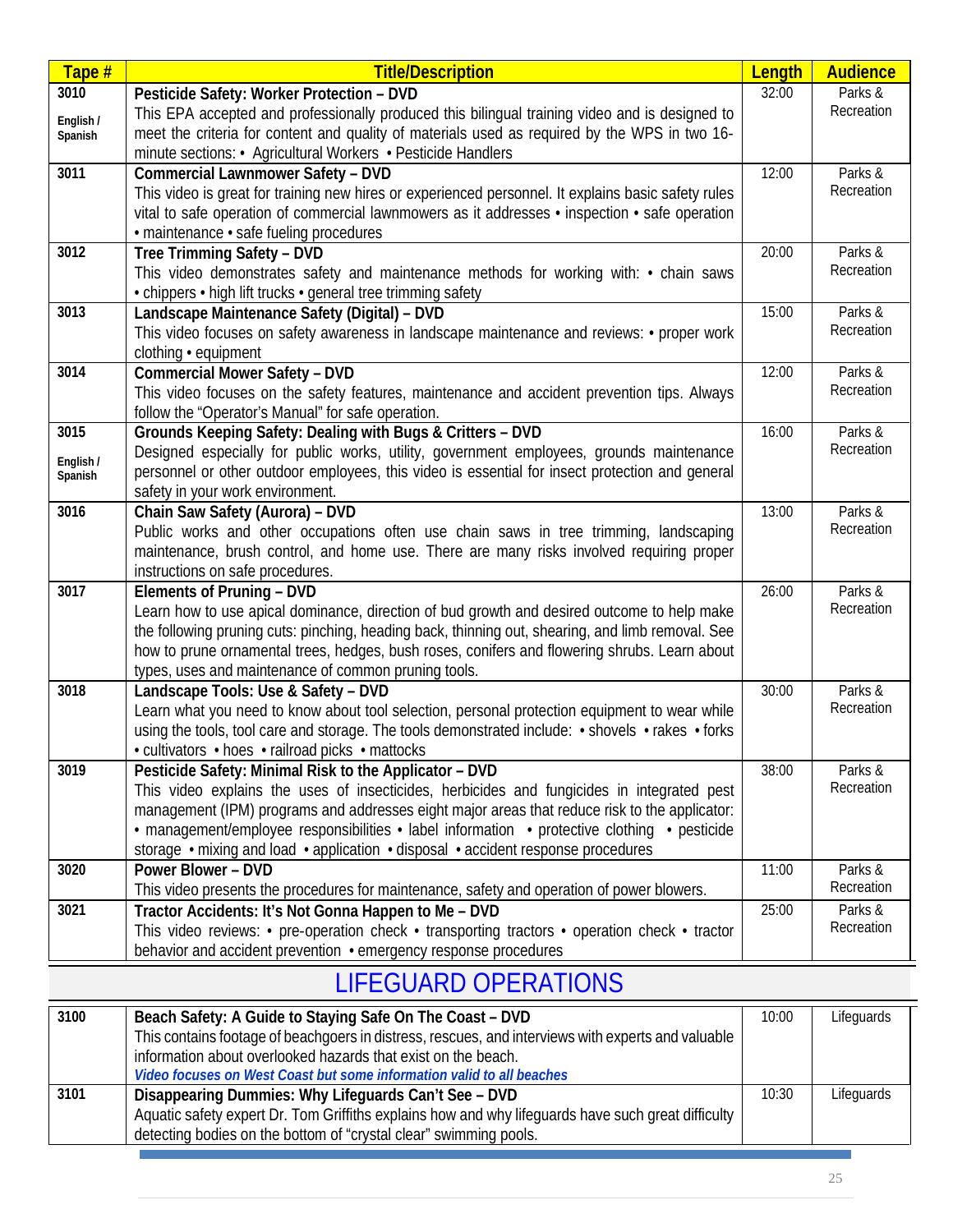<span id="page-28-0"></span>

| Tape # | <b>Title/Description</b>                                                                             | Length | <b>Audience</b> |
|--------|------------------------------------------------------------------------------------------------------|--------|-----------------|
| 3102   | Five Minute Scanning Strategy - DVD                                                                  | 10:30  | Lifeguards      |
|        | The video helps lifeguards improve concentration and attention while reducing boredom by             |        |                 |
|        | changing the mental process every five minutes, making the difficult task of teaching and learning   |        |                 |
|        | the scanning process much easier and enjoyable.                                                      |        |                 |
| 3103   | Shallow Water Blackout / Genetic Drowning Triggers - DVD                                             | 30:00  | Lifeguards      |
|        | This video can help prevent unnecessary deaths in pools, lower liability and better equip lifeguards |        |                 |
|        | in responding to sudden deaths. This presentation is divided into four categories: • Introduction    |        |                 |
|        | and Definitions • Shallow Water Blackout • Genetic 'Drowning' Triggers • Summary and Quiz            |        |                 |
| 3105   | The Supervision Myth - DVD                                                                           | 88:00  | Lifeguards      |
|        | This video details practical and affordable ways to prevent drowning, including supplementing        |        |                 |
|        | supervision with technology, developing a better design, and ensuring better engineering of          |        |                 |
|        | aquatic facilities.                                                                                  |        |                 |
| 3106   | <b>Beach Safety Basics - DVD</b>                                                                     | 13:00  | Lifeguards      |
|        | The two short videos on this DVD address very common safety issues on the Pacific Northwest          |        |                 |
|        | Coast associated with: • rolling logs • rip currents                                                 |        |                 |
|        | Video focuses on the Pacific Northwest Coast but some information valid to all beaches               |        |                 |
| 3107   | <b>Beach Vehicle Operations - DVD</b>                                                                | 27:00  | Lifeguards      |
|        | This video introduces basic concepts aimed at helping beach drivers consider some key aspects        |        |                 |
|        | of safe operating principles.                                                                        |        |                 |
| 3108   | Code X (Search and Recovery) - DVD                                                                   | 16:00  | Lifeguards      |
|        | This training video will help you understand the basics of a Code X search and the Incident          |        |                 |
|        | Command System. Includes footage from an actual Code X incident.                                     |        |                 |
| 3109   | Components of a Rescue - DVD                                                                         | 8:00   | Lifeguards      |
|        | This training video breaks down the components of a rescue from start to finish to help lifeguards   |        |                 |
|        | perform water rescues safely and efficiently.                                                        |        |                 |
| 3110   | <b>Water Observation - DVD</b>                                                                       | 11:00  | Lifeguards      |
|        | This video offers some skills and approaches which may enhance the quality of water surveillance.    |        |                 |
| 3111   | Safe Chemical Handling for Lifeguards & Pool Operators - DVD                                         | 12:00  | Lifeguards      |
|        | This video will help educate and prepare your staff to implement safe chemical handling practices    |        |                 |
|        | at your aquatic facility.                                                                            |        |                 |

#### OFFICE AND ERGONOMIC SAFETY

| 3200 | <b>Computer Workstation Safety - DVD</b>                                                               | 17:00 | Office    |
|------|--------------------------------------------------------------------------------------------------------|-------|-----------|
|      | This video reviews the safe use of computers, and offers practical solutions to many potential         |       | Personnel |
|      | problems. Reminds employees to work safely and avoid injuries when using computers.                    |       |           |
| 3201 | Working Ergonomically in the Office - DVD                                                              | 21:00 | Office    |
|      | This video shows employees how to recognize ergonomic problems in an office environment,               |       | Personnel |
|      | potential adverse effects 'bad ergonomics' can have and practical solutions they themselves can        |       |           |
|      | use to help deal with ergonomic problems in the office.                                                |       |           |
| 3202 | Safe Lifting for Office Workers - DVD                                                                  | 8:00  | Office    |
|      | This lifting safety training video is for office workers to be trained in safe lifting techniques, how |       | Personnel |
|      | the back functions and using safe lifting techniques.                                                  |       |           |
| 3203 | Ergonomics Awareness - DVD                                                                             | 12:00 | Office    |
|      | This video describes the basic of repetitive motion or cumulative trauma injuries.                     |       | Personnel |
| 3204 | Office Ergonomics: If Only Your Computer Could Talk - DVD                                              | 17:00 | Office    |
|      | This video uses a humorous approach of a talking monitor to focus on how humans interact with          |       | Personnel |
|      | office machines, namely the computer.                                                                  |       |           |
| 3205 | Office Safety (Marcom) - DVD                                                                           | 22:00 | Office    |
|      | This video show employees what hazards exist in office environments, and how important it is to        |       | Personnel |
|      | use good safety practices as they go about their work.                                                 |       |           |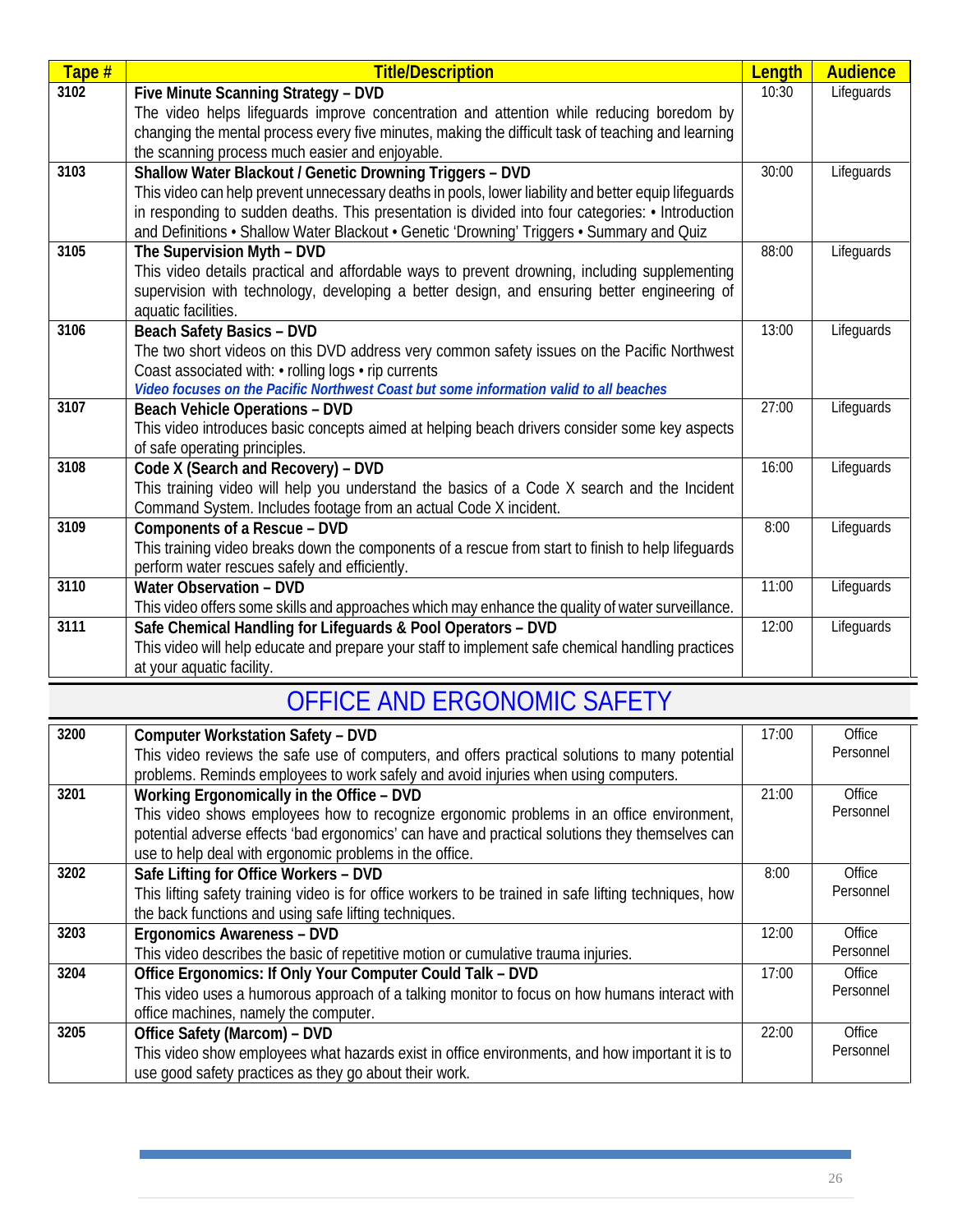<span id="page-29-0"></span>

| Tape # | <b>Title/Description</b>                                                                                                                                                             | Length | <b>Audience</b> |
|--------|--------------------------------------------------------------------------------------------------------------------------------------------------------------------------------------|--------|-----------------|
| 3206   | Cyber Security - DVD                                                                                                                                                                 | 14:00  | Office          |
|        | Cyber Crime now poses a constant and serious threat to the security of government, corporations                                                                                      |        | Personnel       |
|        | and individuals. The highly sophisticated deceptive methods of cyber criminals put our confidential                                                                                  |        |                 |
|        | information at risk. Following the five simple steps presented in this video will go a long way to                                                                                   |        |                 |
|        | protecting you and the organizations so essential to our safety, financial security, and way of life.<br>Video Produced by the MEL (Municipal Excess Liability Joint Insurance Fund) |        |                 |
| 3207   | Office Injury Prevention (Ref) - DVD                                                                                                                                                 | 10:00  | Office          |
|        | This video stresses the importance of office safety and how a good safety attitude and using good                                                                                    |        | Personnel       |
|        | judgment are the real keys to injury prevention. Many common office safety issues are discussed,                                                                                     |        |                 |
|        | including the safe work practices employees must follow to avoid office injuries.                                                                                                    |        |                 |
| 3208   | Employee Involvement in Ergonomics - DVD                                                                                                                                             | 16:00  | Office          |
|        | While CTDs or Cumulative Trauma Disorders are a medical disorder and treated as such,                                                                                                |        | Personnel       |
|        | ergonomics, the fit between people and their tools and workplaces, represents an important                                                                                           |        |                 |
|        | ingredient in treatment and prevention.                                                                                                                                              |        |                 |
| 3209   | Dealing with the Irate Customer - DVD                                                                                                                                                | 21:00  | Office          |
|        | In this video your employees will learn three powerful 'breakthrough techniques' that can be used                                                                                    |        | Personnel       |
|        | if a situation escalates and threatens to get out of hand. They'll learn how to stay professional and                                                                                |        |                 |
|        | not take it personally when they have to deal with a difficult customer, whether in retail, health                                                                                   |        |                 |
|        | care, government, or wherever. Basic customer service skills are a first line of defense-it's hard                                                                                   |        |                 |
| 3210   | for customers to be mean to someone who's being nice to them.                                                                                                                        | 14:00  | Office          |
|        | Social Media at Work - DVD                                                                                                                                                           |        | Personnel       |
|        | Social media is everywhere-including our workplaces. While it can serve useful business                                                                                              |        |                 |
|        | purposes, it can also open the door to hackers, circulate rumors & abusive comments, create                                                                                          |        |                 |
|        | public relations nightmares, and be a real drag on productivity. This video shows dramatic scenes<br>filmed on location in a variety of industries.                                  |        |                 |
|        |                                                                                                                                                                                      |        |                 |

#### OUTDOOR EXPOSURE

| 3300 |                                                                                                     | 11:00 | Parks &    |
|------|-----------------------------------------------------------------------------------------------------|-------|------------|
|      | Poison Oak and Ivy Training - DVD                                                                   |       | Recreation |
|      | This video makes plant identification, prevention and treatment of poison oak and ivy easy to       |       |            |
|      | understand and simple to put into action.                                                           |       | Parks &    |
| 3301 | Cold Stress - DVD                                                                                   | 16:38 |            |
|      | This video educates viewers about hypothermia and frostbite, their warning signs, safety            |       | Recreation |
|      | measures to take before working and warning signs during work.                                      |       |            |
| 3302 | Heat Stress (Aurora) - DVD                                                                          | 12:00 | Parks &    |
|      | Working in hot environments with strenuous physical activity causes heat reactions in the body.     |       | Recreation |
| 3303 | Insect Safety: Killer Bees, Wasps and Spiders - DVD                                                 | 36:00 | Parks &    |
|      | This video covers everything that you will need to protect yourself as much as possible from stings |       | Recreation |
|      | and bites.                                                                                          |       |            |
| 3304 | Poisonous Plant Safety - DVD                                                                        | 36:00 | Parks &    |
|      | This video covers the different types of plants and what to do if you are exposed.                  |       | Recreation |
| 3305 | Hypothermia and Frostbite - DVD                                                                     | 12:00 | Parks &    |
|      | This informative video thoroughly covers everything employees need to know about the dangers        |       | Recreation |
|      | of hypothermia and frostbite and how to avoid them.                                                 |       |            |
| 3306 | Heat Stress: Don't Lose Your Cool - DVD                                                             | 14:00 | Parks &    |
|      | Heat stress may sound like a minor inconvenience, but under the blazing sun and high                |       | Recreation |
|      | temperatures, people can suffer heat stress, illnesses, injuries, accidents and even death.         |       |            |
| 3307 | Heat Stress (Marcom) - DVD                                                                          | 13:00 | Parks &    |
|      | This video reviews how heat affects the body, the steps employees can take to prevent heat          |       | Recreation |
|      | stress, and elementary first aid that can be given to a worker who has been affected by a heat-     |       |            |
|      | related illness.                                                                                    |       |            |
| 3308 | The Mosquito: What You Need to Know - DVD                                                           | 11:00 | Parks &    |
|      | This video has been developed to give you the information you need to protect yourself from being   |       | Recreation |
|      | bitten by the mosquito and how to identify and eliminate the area where they breed and multiply.    |       |            |
|      |                                                                                                     |       |            |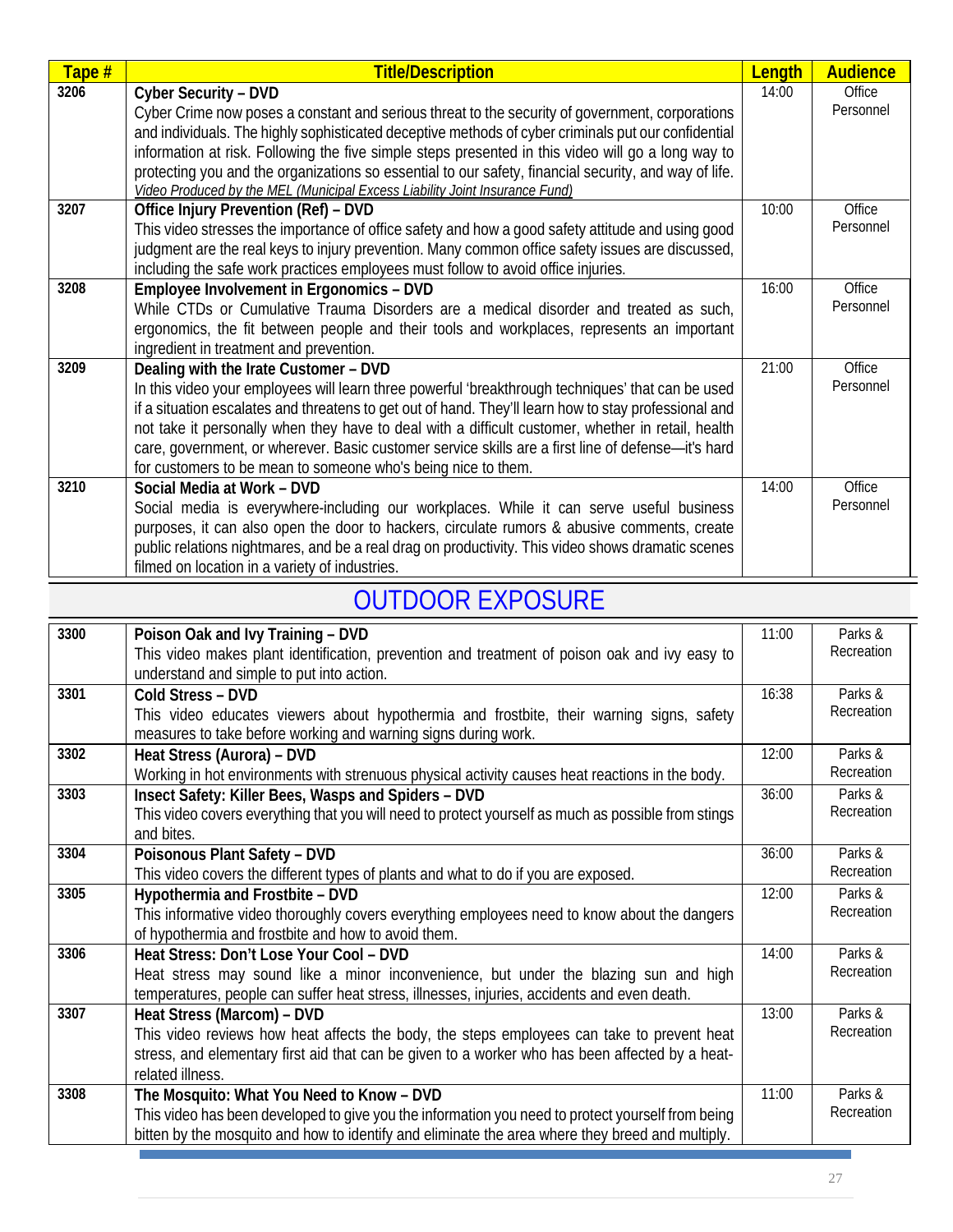<span id="page-30-0"></span>

| Tape # | <b>Title/Description</b>                                                                             | Length | <b>Audience</b>       |
|--------|------------------------------------------------------------------------------------------------------|--------|-----------------------|
| 3309   | Hidden In The Leaves - DVD                                                                           | 24:00  | Parks &               |
|        | This documentary exposes the hidden dangers that ticks represent and spotlights strategies to        |        | Recreation            |
|        | avoid ticks and their diseases.                                                                      |        |                       |
| 3310   | Summer Sports & Recreation Safety (Off-Job Safety) - DVD                                             | 10:00  | Parks &               |
|        | This video points out many off-job hazards and provides safety tips to help you stay safe this       |        | Recreation            |
|        | summer.                                                                                              |        |                       |
| 3311   | Wasps & Spiders - DVD                                                                                | 10:00  | Parks &               |
|        | The same basic first aid treatment for bees is advised for wasps, hornets, and yellow jackets,       |        | Recreation            |
|        | although wasps don't leave their stingers in your skin and can have a harmful reaction in persons    |        |                       |
|        | who are allergic to these types of stings and venom. Also reviewed are spiders, specifically the     |        |                       |
|        | black widow and the violin or brown recluse spider.                                                  |        |                       |
| 3312   | <b>Heat Stress Awareness - DVD</b>                                                                   | 17:00  | Parks &<br>Recreation |
|        | Should we become dehydrated and overheated; the hypothalamus may malfunction making us               |        |                       |
|        | unable to control our core body temperature. The result is often death if not recognized and treated |        |                       |
| 3313   | immediately.<br>101 Days of Summer - DVD                                                             | 11:00  | Summer                |
|        | This video presents a broad discussion appropriate for multiple summer employment positions.         |        | Employees             |
|        | The video is built around the three basic workplace tenets of safety, accountability, and pride.     |        |                       |
|        | Video Produced by the MEL (Municipal Excess Liability Joint Insurance Fund)                          |        |                       |
| 3314   | Heat Stress (Digital) - DVD                                                                          | 15:00  | Parks &               |
|        | This video discusses heat stroke, heat stress, fainting, and precautions to take when working in a   |        | Recreation            |
|        | hot environment in addition to emergency first aid.                                                  |        |                       |
| 3315   | Tick Bite Prevention & Response - DVD                                                                | 16:00  | Parks &               |
|        | The result of this tick bite could be a serious disease such as Lyme Disease or Rocky Mountain       |        | Recreation            |
|        | Spotted Fever. In this video, EMT/Firefighter/Best-Selling Author Martin Lesperance stresses the     |        |                       |
|        | importance of early treatment of tick bites and precautions for preventing them in the first place.  |        |                       |
| 3315   | Heat Stress: Working Safely in the Heat - DVD                                                        | 16:00  | Parks &               |
|        | This program provides an overview of how the body regulates heat and how to recognize the            |        | Recreation            |
|        | warning signs when these processes aren't working. The viewer will learn to recognize and treat      |        |                       |
|        | symptoms of: • Heat Rash • Heat Cramps • Heat Syncope • Heat Stress • Heat Stroke                    |        |                       |

## PERSONAL PROTECTIVE EQUIPMENT (PPE)

| 3400 | PPE: Your Last Line of Defense! - DVD<br>Hear different workers in different environments talk about the importance of PPE, typical (boqus)<br>excuses for not wearing it, and how no matter the circumstances they won't stand for a workplace<br>with unsafe employees. Also heavily covered is proper donning and fitting of Personal Protective<br>Equipment from your head to your toes.            | 19:00 | Employees<br>wearing PPE |
|------|----------------------------------------------------------------------------------------------------------------------------------------------------------------------------------------------------------------------------------------------------------------------------------------------------------------------------------------------------------------------------------------------------------|-------|--------------------------|
| 3401 | PPE: Head to Toe - DVD<br>This video provides an easy to understand overview of the variety of PPE available to help make<br>our work safe.                                                                                                                                                                                                                                                              | 15:00 | Employees<br>wearing PPE |
| 3402 | Safely on Your Feet - DVD<br>The video stresses the importance of matching your footwear to the potential hazards of the job.<br>It clearly illustrates the importance of safety features such as toe protection, traction, and support.<br>Many work environments and potential hazards are illustrated.                                                                                                | 12:00 | General<br>Audience      |
| 3403 | PPE: Wear It For You - DVD<br>Hear David Dyck's powerful true story of surviving a violent explosion during a routine<br>maintenance procedure. Because of the PPE he was wearing he is here today to share his moving<br>story. Not only does David remind us of the importance of PPE, his story illustrates how an injury<br>affects family, friends and co-workers. It's a message you won't forget. | 12:00 | Employees<br>wearing PPE |
| 3404 | Personal Protective Equipment (Marcom) - DVD<br>Since most workplace injuries result from the workers not wearing proper personal protective<br>equipment (PPE), the Occupational Safety and Health Administration (OSHA) requires employers<br>to provide and maintain appropriate PPE for their people, and train them on how to use it.                                                               | 18:26 | Employees<br>wearing PPE |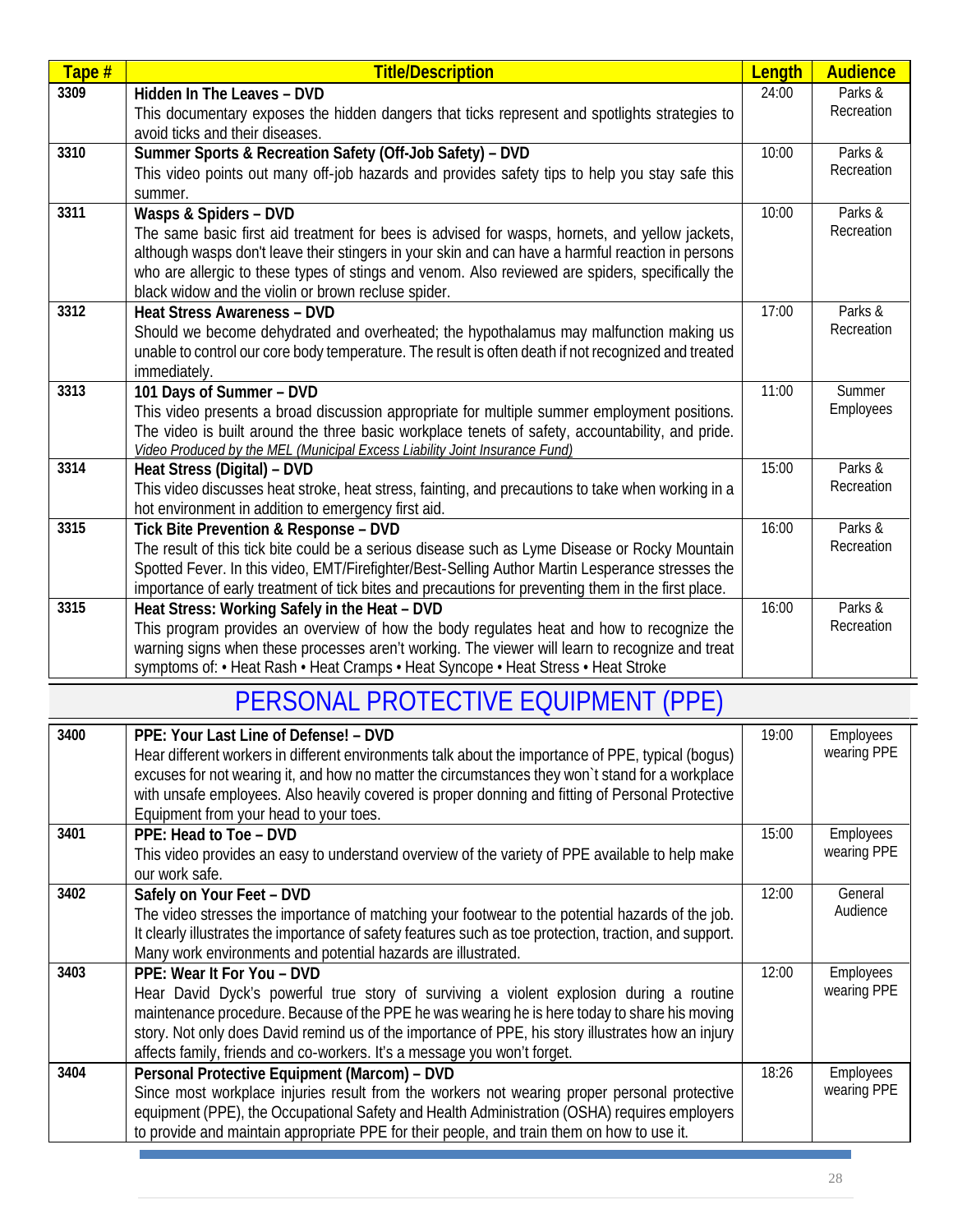|   | г |  |
|---|---|--|
| а |   |  |

#### [PLAYGROUND SAFETY](#page-30-0)

| 3500                  | The Nuts and Bolts of Playground Maintenance - DVD<br>This video provides an overview of the importance of providing proper maintenance and the<br>responsibility of adults.                                                                                                                                                                                                                                                                                                                                                                                                                                                                                                                                                                                                                                                                                                                                                                        | 11:00  | Parks<br>Recreation<br>Schools        |
|-----------------------|-----------------------------------------------------------------------------------------------------------------------------------------------------------------------------------------------------------------------------------------------------------------------------------------------------------------------------------------------------------------------------------------------------------------------------------------------------------------------------------------------------------------------------------------------------------------------------------------------------------------------------------------------------------------------------------------------------------------------------------------------------------------------------------------------------------------------------------------------------------------------------------------------------------------------------------------------------|--------|---------------------------------------|
| 3501                  | Inspecting Playgrounds for Hazards-2 <sup>nd</sup> Addition - DVD<br>This video gives an in-depth look at how to set up a complete playground safety and maintenance<br>program and illustrates how to make a safety evaluation based on the 2011 CPSC guidelines.                                                                                                                                                                                                                                                                                                                                                                                                                                                                                                                                                                                                                                                                                  | 35:00  | Parks<br>Recreation<br>Schools        |
| 3502                  | Safe Surfaces - DVD<br>This video provides guidance for any group considering the acquisition or replacement of safe<br>surfacing around playground equipment.                                                                                                                                                                                                                                                                                                                                                                                                                                                                                                                                                                                                                                                                                                                                                                                      | 10:00  | Parks<br>Recreation<br><b>Schools</b> |
| 3503                  | Planning SAFE Playgrounds - DVD<br>The development of an appropriate play area takes careful planning. This video helps you<br>evaluate the site of the playground, consider professional expertise, observe the needs of the<br>children and work with equipment manufacturers and designers.                                                                                                                                                                                                                                                                                                                                                                                                                                                                                                                                                                                                                                                      | 15:00  | Parks<br>Recreation<br>Schools        |
| 3504<br><b>CD-ROM</b> | Planning Accessible SAFE Playgrounds Using the Americans With Disabilities Act - CD-ROM<br>This CD-ROM is a self-paced pictorial guide covering all the elements of the Americans with<br>Disabilities Act (ADA) requirements. It is useful for designers, planners, installers, and anyone<br>interested in planning a safe, accessible playground. It offers a clear explanation of the ADA<br>standards for playgrounds. Some of the information is very detailed and may require presentation<br>by a knowledgeable person such as a CPSI to be most beneficial. The following is outlined:<br>• Part 1: Understanding the Americans with Disabilities Act • Part 2: Common Definitions used in<br>the Guidelines • Part 3: Designing Inclusive Play Areas for all Children • Part 4: Additional<br>Technical Requirements for Play Areas • Part 5: Future Directions and Reference List<br>This is in the format of a Power Point Presentation | CD-ROM | Parks<br>Recreation<br>Schools        |
| 3505                  | Applying CPSC Guidelines for the Development of S.A.F.E. Playgrounds - CD-ROM                                                                                                                                                                                                                                                                                                                                                                                                                                                                                                                                                                                                                                                                                                                                                                                                                                                                       | CD-ROM | Parks                                 |
| CD-ROM                | The CD-ROM will help those understand how both the CPSC and NPPS are promoting the design<br>of S.A.F.E. Playgrounds. The pictures and graphics make the guidelines easy to comprehend and<br>a great tool for child care centers, park departments, schools, PTA groups, installers, and anyone<br>else interested in developing S.A.F.E. Playgrounds. The following is outlined: • Part 1: CPSC<br>guidelines as applied to the NPPS model • Part 2: General CPSC guidelines • Part 3: General<br>hazards and major equipment • Part 4: Supporting documentation and references<br>This is in the format of a Power Point Presentation                                                                                                                                                                                                                                                                                                            |        | Recreation<br>Schools                 |
| 3506                  | Safe Active Play: A Guide To Avoiding Play Area Hazards - DVD<br>This video is designed to teach caregivers, child care staff and recreation officials how to create<br>safe play environments. The 12 hazards identified are based on a list by the National Playground<br>Safety Institute.                                                                                                                                                                                                                                                                                                                                                                                                                                                                                                                                                                                                                                                       | 35:00  | Parks<br>Recreation<br>Schools        |
| 3507                  | Playground Safety: Supervision - DVD<br>This program reviews the responsibility of caregivers with: • supervising children on playgrounds<br>• how to avoid accidents on the playground • how to report accidents • importance of obeying rules<br>to prevent accidents                                                                                                                                                                                                                                                                                                                                                                                                                                                                                                                                                                                                                                                                             | 13:00  | Caregivers<br>Schools                 |
| 3508                  | Playground Safety - DVD<br>This video teaches how to avoid accidents on the playground, how to report accidents, and the<br>importance of obeying rules to prevent accidents.                                                                                                                                                                                                                                                                                                                                                                                                                                                                                                                                                                                                                                                                                                                                                                       | 13:00  | Parks<br>Recreation<br>Schools        |
| 3509                  | Elementary Playground Safety - DVD<br>This program discuss something very important and serious - safety. Safety is something you do<br>to keep from getting hurt. School children and adults are too busy at work or school to always<br>think about safety. This video will help you to start learning and thinking about safety.                                                                                                                                                                                                                                                                                                                                                                                                                                                                                                                                                                                                                 | 7:00   | Parks<br>Recreation<br>Schools        |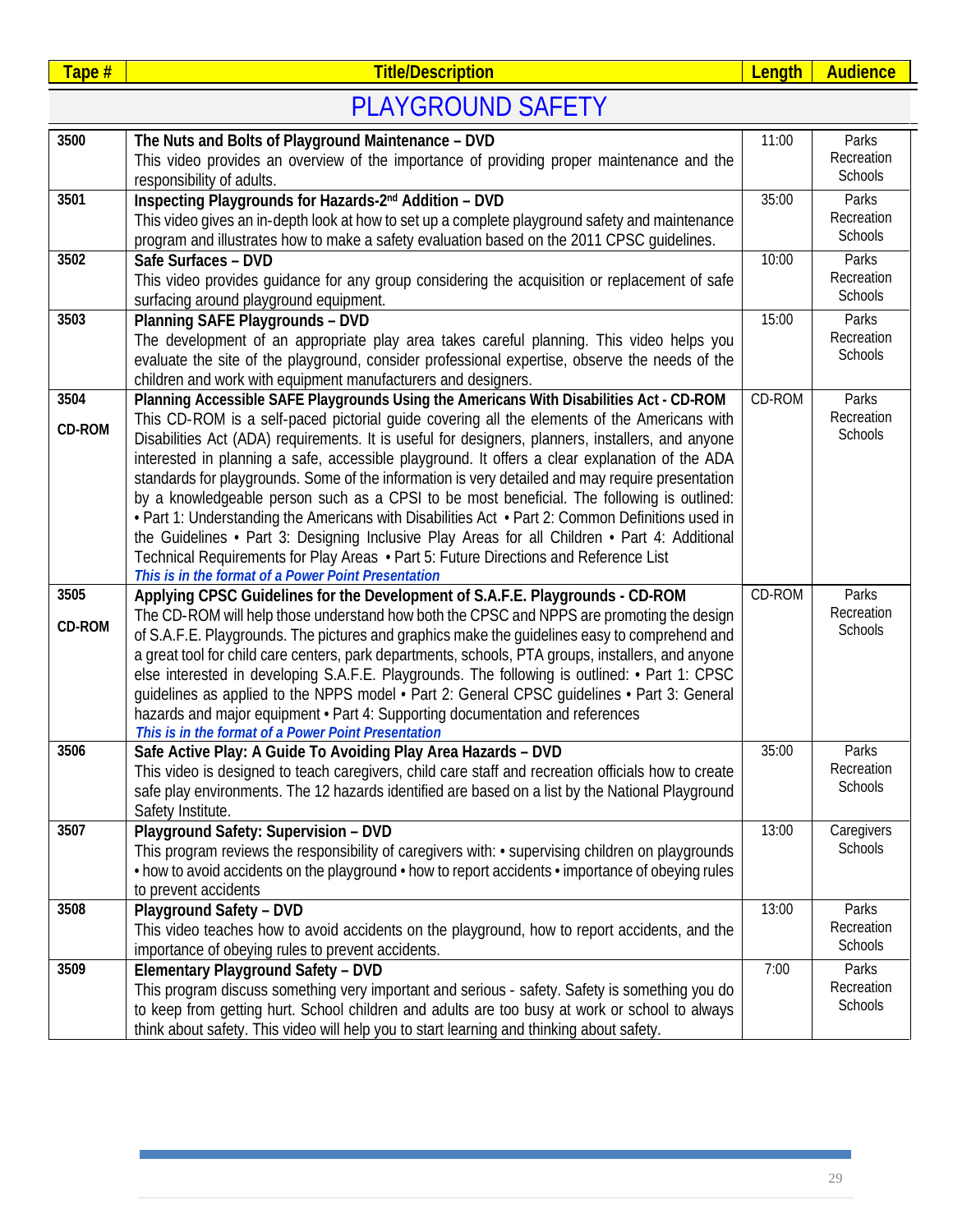<span id="page-32-0"></span>

#### POLICE DEPARTMENT SAFETY

| 3600                 | <b>Emergency Response Driving - DVD</b>                                                                                                                       | 17:00 | Emergency<br>Responders |
|----------------------|---------------------------------------------------------------------------------------------------------------------------------------------------------------|-------|-------------------------|
| English /<br>Spanish | This video shows what it means to drive during emergencies and includes tips to ensure that<br>drivers reach their destinations . ON TIME . SMOOTHLY . SAFELY |       |                         |
| 3601                 | Lead Safety for Firearms - DVD                                                                                                                                | 14:00 | Law                     |
|                      | If you're in law enforcement or the firing range business, getting shot is not your only safety                                                               |       | Enforcement             |
|                      | concern. Lead poisoning is as well, which can be as lethal as the deadliest of ammo. This video                                                               |       |                         |
|                      | reviews: • how lead can enter and harm the body • symptoms of lead poisoning • dangers of lead                                                                |       |                         |
|                      | contamination in both indoor and outdoor ranges • clean-up methods                                                                                            |       |                         |
| 3602                 | Your Vest Won't Stop This Bullet - DVD                                                                                                                        | 11:00 | Law                     |
|                      | Dedicated to the memory of law enforcement officers who have died in the line of duty in traffic                                                              |       | Enforcement             |
|                      | incidents. This video is intended to heighten your awareness to traffic and to encourage everyone                                                             |       |                         |
|                      | use all their training experience, knowledge during traffic stops, and other roadside contacts to                                                             |       |                         |
|                      | enhance safety. Obtain a free copy of this video by contacting: Governor's Office of Highway Safety -                                                         |       |                         |
|                      | hbagley@gohs.ga.gov (limit one per agency)                                                                                                                    |       |                         |
| 3603                 | Understanding the Threat: Racist Skinheads - DVD                                                                                                              | 12:00 | Law                     |
|                      | In this eye-opening roll call video learn the warning signs that will help you identify these racist                                                          |       | Enforcement             |
|                      | extremists, help you protect your community and could save your life.                                                                                         |       |                         |
|                      | Produced by SPLC: www.splcenter.org/law-enforcement                                                                                                           |       |                         |

#### RESPIRATORY PROTECTION

| 3700                         | Respiratory Safety: Public Knowledge - DVD<br>Respirators can be hot, bulky, heavy and just an overall hassle, but can be the difference between<br>life and death. This video gives a straight-forward look at: • why need respirators • how to properly                                                                                                                                          | 21:00 | Employees<br>wearing<br>Respirators |
|------------------------------|----------------------------------------------------------------------------------------------------------------------------------------------------------------------------------------------------------------------------------------------------------------------------------------------------------------------------------------------------------------------------------------------------|-------|-------------------------------------|
| 3701                         | fit and maintain them $\cdot$ when to use certain types<br><b>Respirator Selection &amp; Use - DVD</b><br>Anyone wearing a respirator must be trained and authorized by the company in several different<br>areas, such as how to put on and take off the respirator, called donning and doffing. The process<br>is simple but it does require some basic knowledge and is reviewed in this video. | 29:00 | Employees<br>wearing<br>Respirators |
| 3702                         | Fit Testing Respirators - DVD<br>This video reviews: $\cdot$ fumes $\cdot$ vapors $\cdot$ gases $\cdot$ dusts $\cdot$ respiratory system $\cdot$ air purifying and air<br>supplied respirators • cartridges and respiratory protection • dust masks • fit test • seal test • air<br>purifying respirators                                                                                          | 10:00 | Employees<br>wearing<br>Respirators |
| 3703                         | Respirators and How to Use Them - DVD<br>This video is designed to provide information about respiratory protection and self-contained<br>breathing devices under hazardous conditions. Training must be provided before attempting to<br>use respirator protection along with information about the hazards involved.                                                                             | 12:00 | Employees<br>wearing<br>Respirators |
| 3704<br>English /<br>Spanish | Disposable Respirators: Exposure Control - DVD<br>This program discusses the use, lifespan and maintenance of respirators, including the half mask<br>cartridge and inspection procedures like fit testing.                                                                                                                                                                                        | 12:00 | Employees<br>wearing<br>Respirators |
| 3705                         | Fit Testing Under New NIOSH Standards - DVD<br>This program explains the rules and procedures for proper fit testing of respiratory equipment.<br>These new standards have established new filtering efficiency and performance criteria for all<br>non-powered, air-purifying, particulate-filter respirators.                                                                                    | 16:00 | Employees<br>wearing<br>Respirators |
| 3706                         | Respirators: The New Rules (2011) - DVD<br>Respiratory protection comes in a variety of models. There have been many improvements in<br>respiratory technology as well as improved knowledge on how to protect people exposed to<br>harmful contaminants.                                                                                                                                          | 22:00 | Employees<br>wearing<br>Respirators |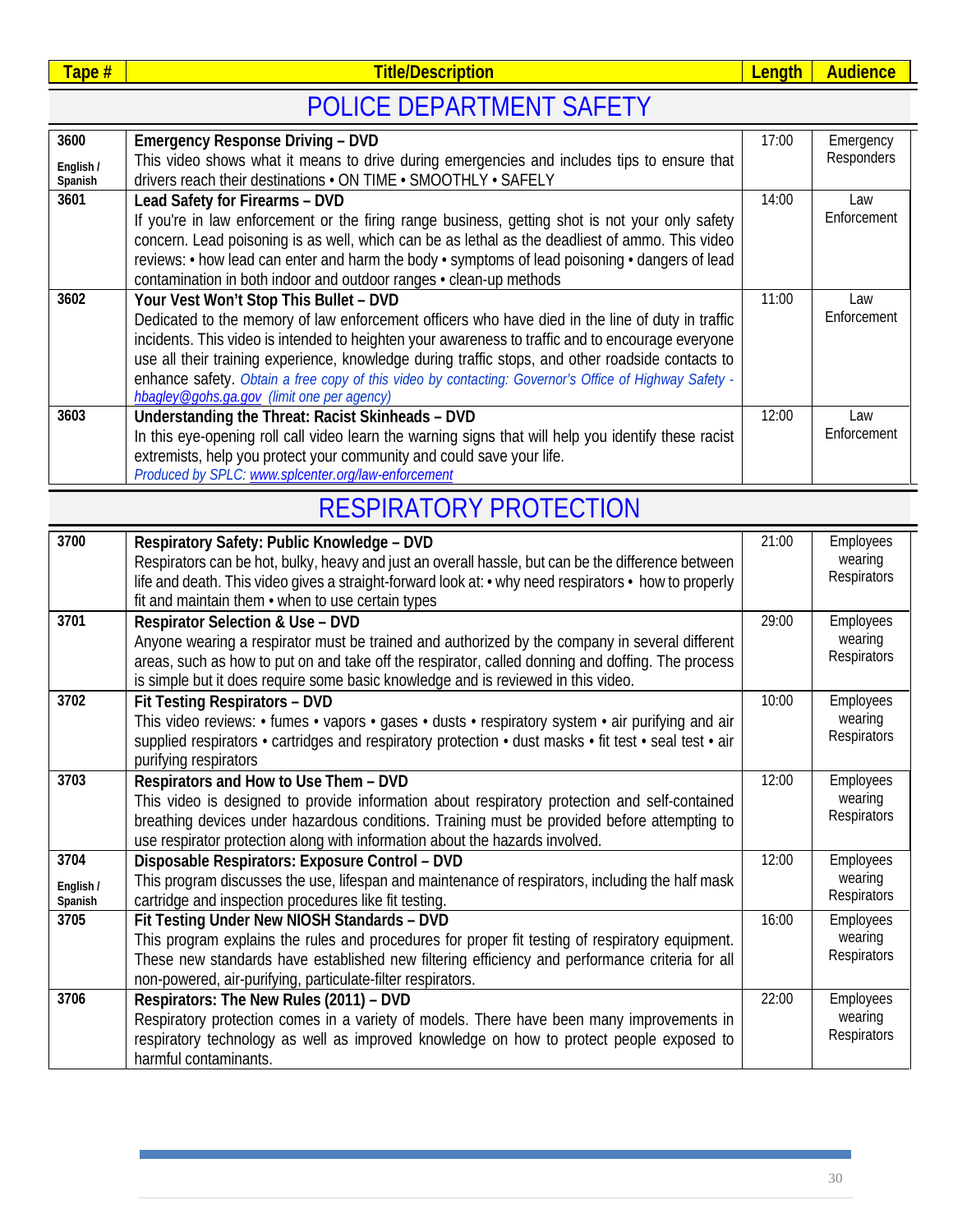<span id="page-33-0"></span>

## SANITATION SAFETY

| 3900 | Be Safe, Be Proud - DVD                                                                                      | 18:00 | Sanitation |
|------|--------------------------------------------------------------------------------------------------------------|-------|------------|
|      | This video, developed by the National Solid Waters Management Association (NSWMA), uses                      |       | Workers    |
|      | real situations to focus on the workplace hazards faced by drivers and helpers on residential                |       |            |
|      | collection routes.                                                                                           |       |            |
| 3901 | Side Loader Operations and Safety - DVD                                                                      | 5:00  | Sanitation |
|      | Side loaders were designed for speed of operation, safety, and ease of loading and perform highly            |       | Workers    |
|      | efficient jobs and is like any other waste hauling vehicle with a few exceptions. This program               |       |            |
|      | covers: • vehicle operations • landfill safety • safety responsibility                                       |       |            |
| 3902 | Residential Pick Up: Driving and Helpers Operations - DVD                                                    | 11:00 | Sanitation |
|      | This video focuses on: • hazards you can expect to encounter • best practices to avoid and prevent           |       | Workers    |
|      | accidents • responsibilities (driver and helper) • residential pick-up • manual pick-up • safe manual        |       |            |
|      | lifting · automated pick-up · backing · truck fires · landfill                                               |       |            |
| 3903 | Vehicle Backing Accident Prevention - DVD                                                                    | 10:00 | Sanitation |
|      | This video explains the common causes & solutions to vehicle backing accidents and reviews:                  |       | Workers    |
|      | · daily inspection · backing · cone of invisibility · children & pedestrians · landfills · transfer stations |       |            |
| 3904 | Rear Loader Safety and Operations - DVD                                                                      | 10:00 | Sanitation |
|      | Rear loaders were designed for speed of operation, safety, ease of loading and perform high                  |       | Workers    |
|      | efficient jobs and is like any other waste hauling vehicle. This video reviews: • pre-trip and               |       |            |
|      | operational inspections • cleaning of windows, mirrors, packing blade • inspecting the hydraulic             |       |            |
|      | system for leaks and serviceability                                                                          |       |            |
| 3905 | Landfill Safety - DVD                                                                                        | 14:00 | Sanitation |
|      | The information in this video can certainly help keep you safe and free of accidents & injuries while        |       | Workers    |
|      | reviewing: • basic rules • personal protective equipment • potential hazards • landfill trucks               |       |            |
| 3906 | Commercial Pick-Up: Front-End Loading and Roll-Offs - DVD                                                    | 12:00 | Sanitation |
|      | This video focuses on the hazards you can expect to encounter and best practices to avoid and                |       | Workers    |
|      | prevent accidents involving front-end loading & roll-offs while on the job.                                  |       |            |
| 3908 | Roll-Offs and Safety Operations - DVD                                                                        | 12:00 | Sanitation |
|      | This video is a reminder for working and acting safely, even after years of experience, and if not           |       | Workers    |
|      | handled properly roll-offs have the potential of causing very serious injuries or property damage.           |       |            |
| 3909 | Solid Waste Safety: Rear Loaders - DVD                                                                       | 11:00 | Sanitation |
|      | This is a great waste management video for either the driver or the helper and reviews: $\cdot$ truck        |       | Workers    |
|      | operations • loading the truck • can sites • improper can sites • container blockages • landfill safety      |       |            |
|      | · dumping · residential safety                                                                               |       |            |
| 3910 | Ergonomics: Recycling Facility Safety - DVD                                                                  | 15:00 | Sanitation |
|      | This training video provides guidelines for safety and reviews: • hazardous materials • ergonomics           |       | Workers    |
|      | . insects • machinery • lockout/tag out • reporting injuries and unsafe conditions • and more                |       |            |
| 3911 | The 5 Keys to Safe Driving: Sanitation Truck - DVD                                                           | 14:00 | Sanitation |
|      | This video takes viewers through a step-by-step explanation and demonstration of the Smith                   |       | Workers    |
|      | System's 5 Keys in situations common to the industry with a special feature on safe backing tips.            |       |            |
| 3912 | <b>Residential Operations - DVD</b>                                                                          | 11:00 | Sanitation |
|      | Residential routes present unique hazards and this video addresses: • vehicle safety • trash pick-           |       | Workers    |
|      | up • customer relations • slips and falls • loading & dumping                                                |       |            |
| 3913 | Front-End Loader Operations & Safety - DVD                                                                   | 10:00 | Sanitation |
|      | This video covers basic operating procedures and techniques including: • dumping procedures                  |       | Workers    |
|      | • hoppers • landfill dumping                                                                                 |       |            |
| 3914 | Route Observations: Safety Analysis - DVD                                                                    | 15:00 | Sanitation |
|      | Route safety is about preventing injury and damage. This training video covers four basic                    |       | Workers    |
|      | concepts: • behavior • not the individual • unsafe acts • performing route observation                       |       |            |
| 3915 | "Pre-Trip Inspection: Waste Management" - DVD                                                                | 9:00  | Sanitation |
|      |                                                                                                              |       | Workers    |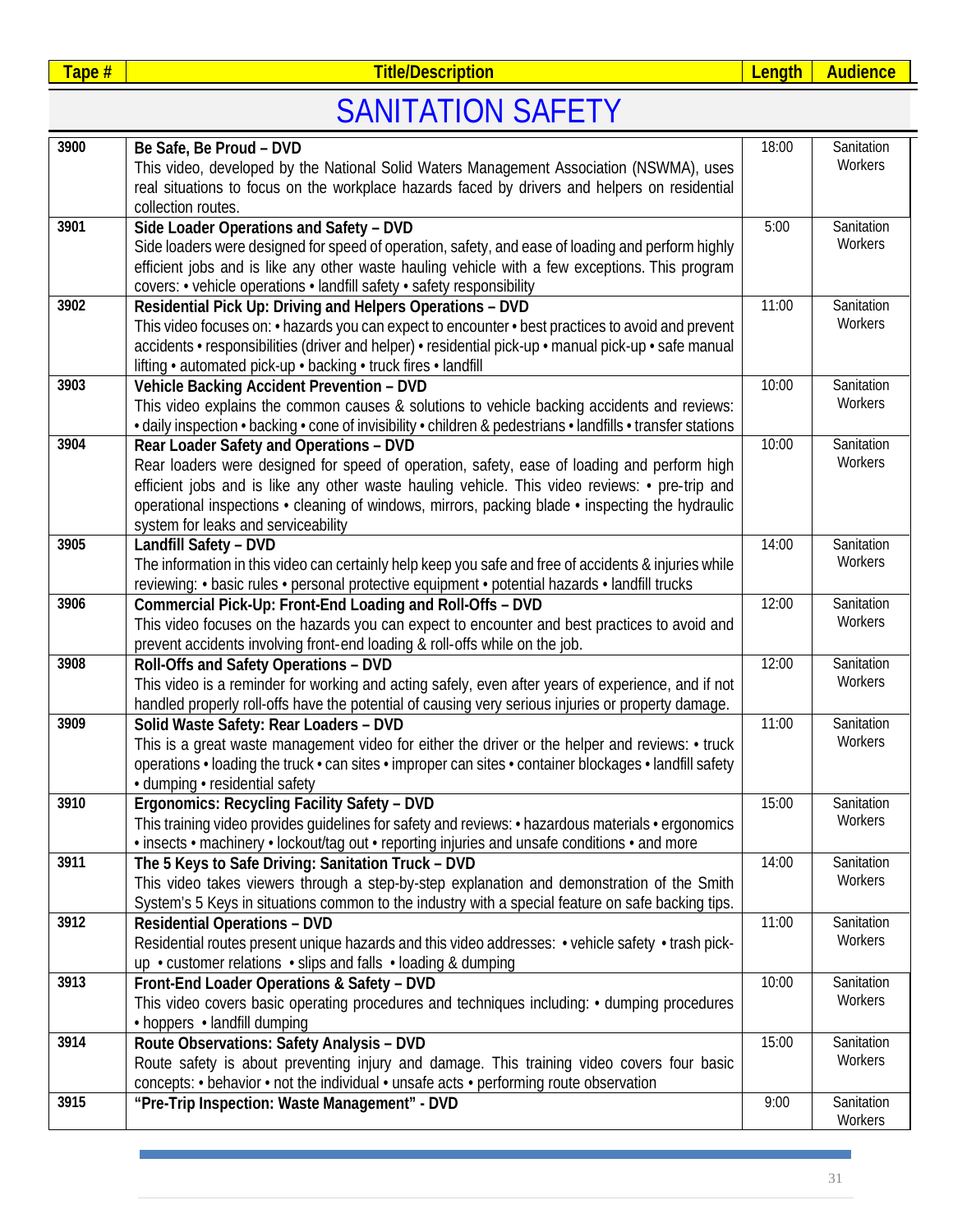<span id="page-34-0"></span>

| Tape # | <b>Title/Description</b>                                                                           | Length | <b>Audience</b> |
|--------|----------------------------------------------------------------------------------------------------|--------|-----------------|
| 3916   | Back Injury Prevention (Waste Management) - DVD                                                    | 9:00   | Sanitation      |
|        | This video explains how the back works in addition to how strains and muscles work so back         |        | Workers         |
|        | injuries can be prevented.                                                                         |        |                 |
| 3917   | Route Safety Analysis - DVD                                                                        | 13:00  | Sanitation      |
|        | Reducing the risks of your route is accomplished by reporting potential hazards to your supervisor |        | <b>Workers</b>  |
|        | when you see them. This program helps to understand some of the more common hazards seen           |        |                 |
|        | in day-to-day operation by identifying and eliminating the hazards.                                |        |                 |
| 3918   | Vehicle Inspections - DVD                                                                          | 19:00  | Sanitation      |
|        | This video shows the driver's responsibilities for vehicle pre-trip & post-trip inspections and a  |        | <b>Workers</b>  |
|        | systematic procedure for conducting the inspection.                                                |        |                 |

#### SEXUAL HARRASSMENT

| 4000 | Preventing Sexual HarassmentFor Employees - DVD<br>This video discuss the various forms of sexual harassment, how to avoid inadvertently sexually                                                                                                                                                                                                                                                                  | 16:00 | General<br>Audience       |
|------|--------------------------------------------------------------------------------------------------------------------------------------------------------------------------------------------------------------------------------------------------------------------------------------------------------------------------------------------------------------------------------------------------------------------|-------|---------------------------|
|      | harassing someone and reviews the procedures employees should follow if they feel that they or<br>a coworker are being sexually harassed.                                                                                                                                                                                                                                                                          |       |                           |
| 4001 | Preventing Sexual HarassmentFor Managers & Supervisors - DVD<br>This videos looks at behaviors and actions that can constitute sexual harassment, discuss why<br>managers and supervisors must pay particular attention to what they say and do, and how to<br>recognize sexual harassment in the workplace.                                                                                                       | 16:00 | Supervisors<br>Management |
| 4002 | Sexual Harassment: What Employees Need to Know - DVD<br>In this video employees see what Sexual Harassment is, how to prevent it or stop it, and how to<br>report it if it happens. It reviews: • definition of sexual harassment • examples of sexual harassment<br>. cost of sexual harassment . procedures for reporting sexual harassment                                                                      | 7:00  | General<br>Audience       |
| 4003 | Sexual Harassment: What Managers Need to Know - DVD<br>In this video managers will know what to do about Sexual Harassment as it reviews: • being aware<br>of your work area • being a positive role model for your employees • knowing what steps to take<br>after hearing the complaint. Sexual Harassment is against the law and should be reported<br>immediately and retaliation for reporting is prohibited. | 9:50  | Supervisors<br>Management |
| 4004 | Sexual Harassment in the Workplace - DVD<br>This video defines what sexual harassment is, give you tips on how to recognize sexually<br>harassing behavior, and advise you on what you should do if you're a victim of sexual harassment.                                                                                                                                                                          | 13:13 | General<br>Audience       |
| 4005 | Handling a Sexual Harassment Investigation - DVD<br>This video looks at: • a company's legal responsibility to prevent and deal with sexual harassment<br>incidents • policies and procedures that should be followed when investigating allegations of<br>sexual harassment • how to interview apparent victims, alleged harassers and potential witnesses.                                                       | 20:00 | Supervisors<br>Management |

#### SHOP & TOOL SAFETY

| 4100 | <b>Compressed Air Safety - DVD</b>                                                                                                      | 9:00  | Compressed        |
|------|-----------------------------------------------------------------------------------------------------------------------------------------|-------|-------------------|
|      | This video features four re-enactments of actual on-the-job injuries to illustrate the hazards of<br>working with compressed air lines. |       | Air Operators     |
| 4101 | Hand Held Cutoff Saws: Safe & Efficient Operation - DVD                                                                                 | 18:00 | <b>Cutoff Saw</b> |
|      | This video focuses on gasoline powered saws while reviewing • saw adjustments • safety devices                                          |       | Operators         |
|      | • correct blade type and application • correct saw starting techniques • care and cleaning                                              |       |                   |
| 4102 | Hand and Power Tool Safety - DVD                                                                                                        | 17:00 | Hand &            |
|      | This training video shows how accidents can be significantly reduced by applying good general                                           |       | Power Tool        |
|      | safety rules and reviews what hazards are associated with the specific types of tools used.                                             |       | Operators         |
| 4103 | Boxcutter/Utility Knife Safety - DVD                                                                                                    | 8:30  | Employees         |
|      | This video provides an excellent overview of utility knife/box cutter safety.                                                           |       | using Utility     |
|      |                                                                                                                                         |       | Knifes            |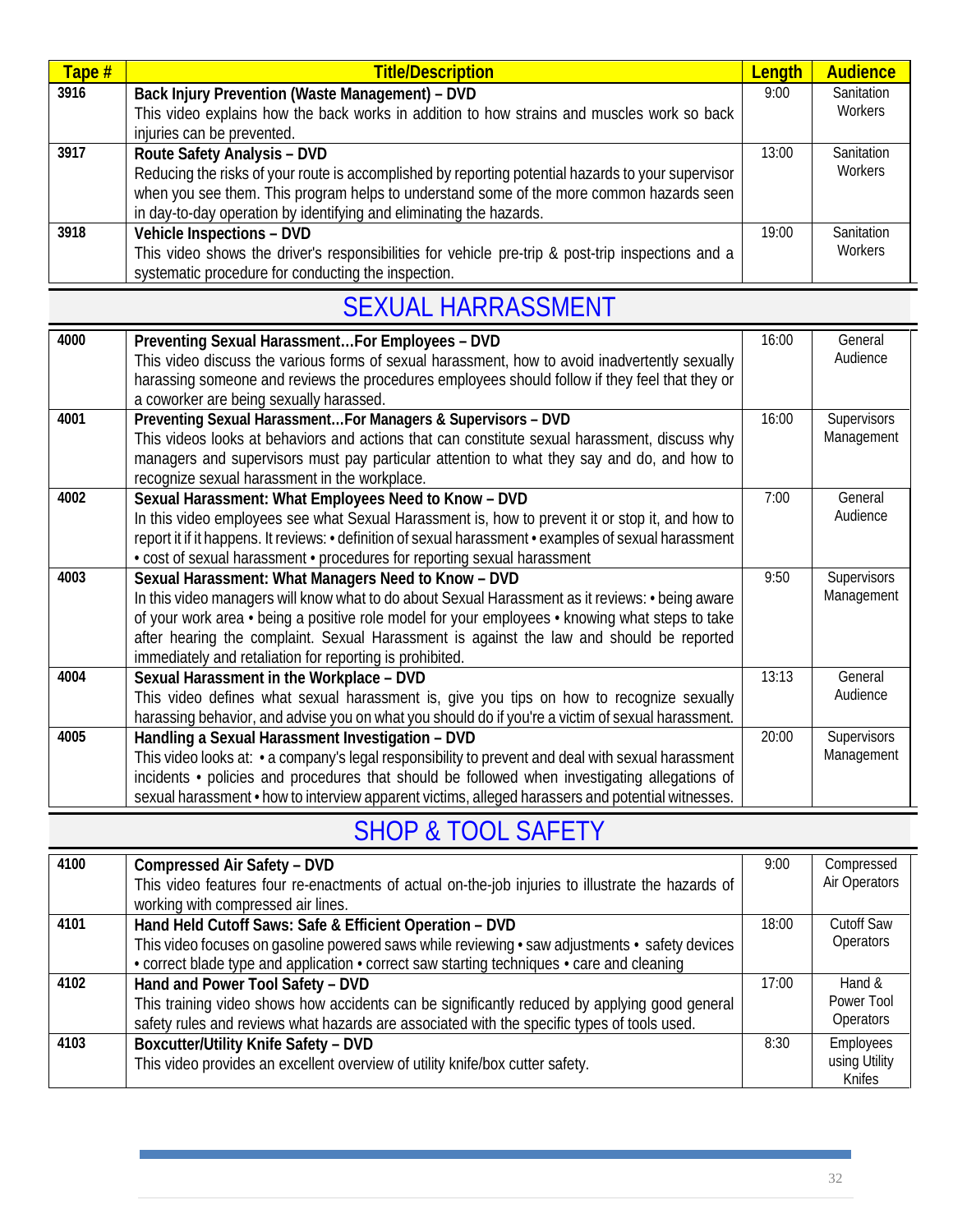<span id="page-35-0"></span>

| Tape #  | <b>Title/Description</b>                                                                                                    | Length | <b>Audience</b>      |
|---------|-----------------------------------------------------------------------------------------------------------------------------|--------|----------------------|
| 4104    | <b>Powder Actuated Tools - DVD</b>                                                                                          | 10:00  | Powder               |
|         | Only powder actuated tools that meet the design requirements of ANSI A10.3-1977 may be used.                                |        | <b>Actuated Tool</b> |
|         | The qualifications for becoming an operator depend upon safety standards and each individual                                |        | Operator             |
|         | employer. Reviewed in this video is: • the training required to be a qualified instructor • equipment                       |        |                      |
|         | safequards and restrictions • pole tool assemblies • limitations • additional requirements for the                          |        |                      |
|         | use of the equipment • safety                                                                                               |        |                      |
| 4105    | <b>Pneumatic Tool Safety - DVD</b>                                                                                          | 7:00   | Vehicle              |
|         | This video provides comprehensive coverage of safe work practices and reviews: • definition and                             |        | Maintenance          |
|         | examples • appropriate PPE • tool and cord inspection • use and clean-up                                                    |        | Personnel            |
| 4106    | Hazards of Long Hair, Loose Clothes and Jewelry - DVD                                                                       | 10:30  | General              |
|         | No matter what type of work you do you must be aware of the hazards and dress appropriately                                 |        | Audience             |
|         | Allowing long hair, loose clothing and jewelry to get tangled in moving parts and machinery causes                          |        |                      |
|         | many injuries and deaths each year.                                                                                         |        |                      |
| 4107    | Power Tool Accidents: They Can Be Prevented - DVD                                                                           | 19:00  | Power Tool           |
|         | This video addresses the importance of: • keeping the work area safe • electrical safety • proper                           |        | Operators            |
|         | tool use and care · developing good personal work habits                                                                    |        |                      |
| 4108    | Power Tool Accidents: They Can Be Prevented (Spanish) - DVD                                                                 | 19:00  | Power Tool           |
| Spanish | This video addresses the importance of: • keeping the work area safe • electrical safety • proper                           |        | Operators            |
|         | tool use and care · developing good personal work habits                                                                    |        |                      |
| 4109    | Portable Grinders and Abrasive Wheels - DVD                                                                                 | 11:00  | Vehicle              |
|         | This video provides information on the proper use and operation of grinders in a safe manner.                               |        | Maintenance          |
| 4111    |                                                                                                                             | 19:00  | Personnel<br>Machine |
|         | Machine Guard Safety - DVD<br>This video is designed to help understand the dangers of working with machinery and how those |        | Operators            |
|         |                                                                                                                             |        |                      |
| 4112    | risks can be minimized by proper installation and use of safety guards and devices.<br>Table Saw Safety and Use - DVD       | 24:00  | <b>Table Saw</b>     |
|         | The video discusses: $\cdot$ the various parts of the table saw $\cdot$ use and adjustments of the fence $\cdot$ the        |        | Operators            |
|         | miter gauge · push sticks                                                                                                   |        |                      |
| 4113    | Machine Guarding and Conveyor Safety - DVD                                                                                  | 14:00  | Machine              |
|         | Machine guarding is defined as any means of effectively preventing personnel from coming in                                 |        | Operators            |
|         | contact with moving parts of machinery or equipment that would cause physical harm to fingers,                              |        |                      |
|         | hands and life.                                                                                                             |        |                      |
| 4114    | <b>Cutting Torch Safety - DVD</b>                                                                                           | 10:00  | <b>Cutting Torch</b> |
|         | In the public work sector, the cutting torch is a valuable and useful tool designed to cut metals in                        |        | Operators            |
|         | a variety of applications. This video provides information on safe cutting torch procedures and                             |        |                      |
|         | operation. It is important to consult your local OSHA requirements for cutting and welding safety.                          |        |                      |
| 4115    | Garage-Repair Shop Safety - DVD                                                                                             | 15:00  | Vehicle              |
|         | This video is great for informing new employees what to expect and also for experienced                                     |        | Maintenance          |
|         | employees to remind them of the many hazards they face and the steps they can take to prevent                               |        | Personnel            |
|         | injury.                                                                                                                     |        |                      |
| 4116    | Portable Generator Hazards & How to Avoid Them - DVD                                                                        | 7:00   | General              |
|         | Portable generators are useful when there is a need for temporary or remote electric power. The                             |        | Audience             |
|         | primary hazards to avoid are carbon monoxide (CO) poisoning, electric shock and fire.                                       |        |                      |

## SLIPS / TRIPS / FALLS

| 4200 | Slips, Trips and Falls: Taking the Right Steps - DVD                                                 | 19:00 | General  |
|------|------------------------------------------------------------------------------------------------------|-------|----------|
|      | Slips, trips and falls cause injuries in the workplace and this high-impact training video advocates |       | Audience |
|      | · solid safety measures · awareness · good housekeeping · proper equipment use                       |       |          |
| 4201 | Slips, Trips and Falls: Stranger Than Friction - DVD                                                 | 20:00 | General  |
|      | Follow a humorous day in the life of average Jim who learns the difference between slips trips and   |       | Audience |
|      | falls as well as how proper attention to surroundings and correct usage of safety tools can be the   |       |          |
|      | difference between a regular day and a life-altering situation.                                      |       |          |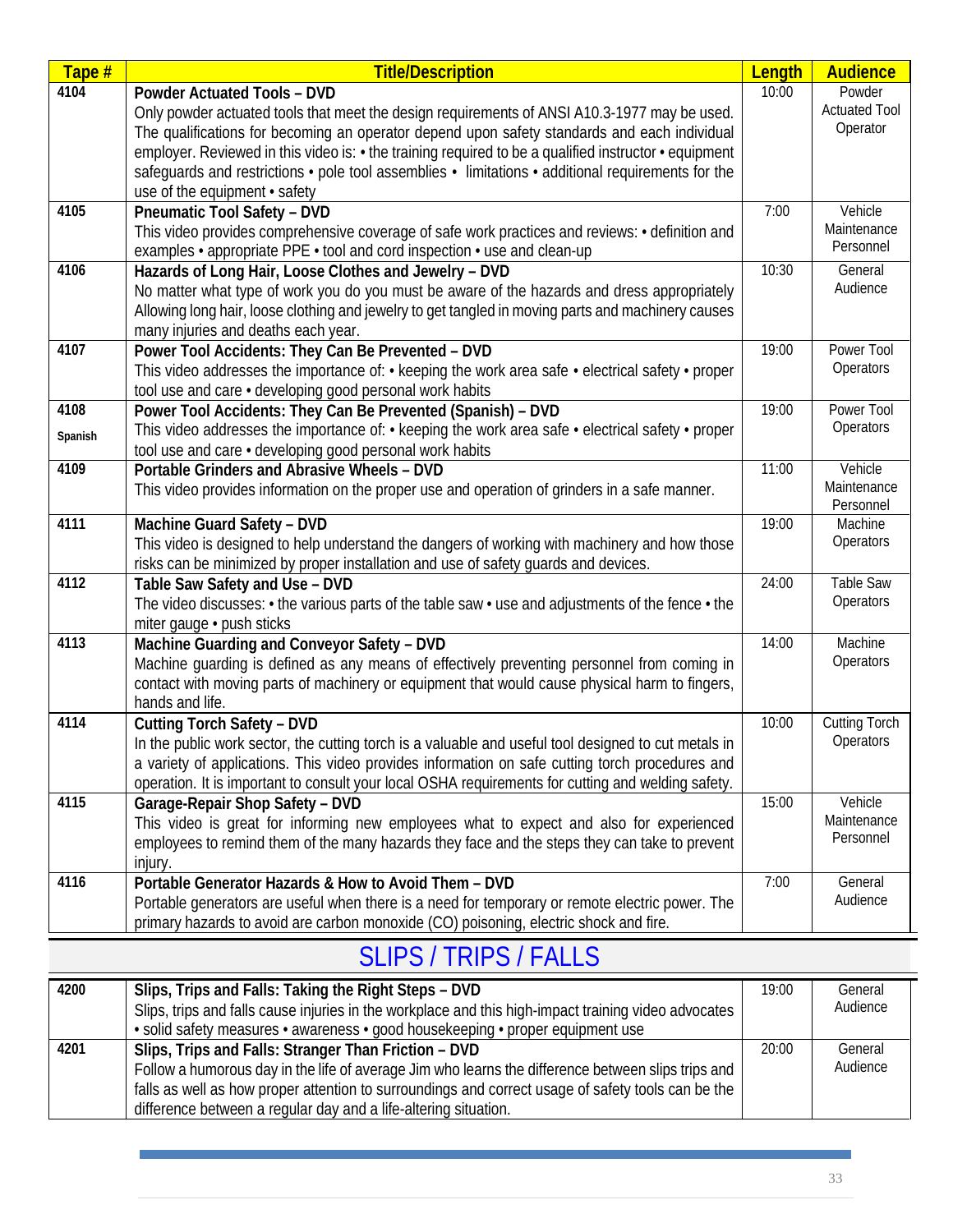<span id="page-36-0"></span>

| Tape # | <b>Title/Description</b>                                                                                        | Length | <b>Audience</b>           |
|--------|-----------------------------------------------------------------------------------------------------------------|--------|---------------------------|
| 4202   | Slips and Falls - DVD                                                                                           | 12:30  | General                   |
|        | This video covers hazards ranging from housekeeping practices to ladder use and delivers                        |        | Audience                  |
|        | important procedural information with the just the right amount of humor and realistic accident re-             |        |                           |
|        | enactments                                                                                                      |        |                           |
| 4203   | I Can't Get No Traction - DVD                                                                                   | 4:00   | General                   |
|        | This music video inspired by the Rolling Stones tune 'Satisfaction' features a variety of realistic             |        | Audience                  |
|        | slip, trip and fall stunts that teach memorable lessons on: • distracted walking • running • poor               |        |                           |
|        | housekeeping • improper ladder use • wearing improper footwear • spills • moving equipment                      |        |                           |
| 4204   | Don't Fall Down on the Job - DVD                                                                                | 18:00  | Maintenance               |
|        | This safety video is good for maintenance, janitorial and office personnel as it presents: • the                |        | Janitorial<br>Office      |
|        | science behind falls • the factors contributing to slips and falls • emphasis on walking • using stairs         |        | Personnel                 |
|        | and step ladders • reviewing specifics on scaffolds set up • equipment inspection • best practices              |        |                           |
| 4205   | Winter Walking - DVD                                                                                            | 7:00   | General                   |
|        | This video will help your employees identify potential hazards and use techniques to avoid injury               |        | Audience                  |
|        | when entering or exiting a vehicle and while traversing steps, sidewalks and turns.                             |        |                           |
| 4206   | Winter Walking: Staying on Your Feet - DVD                                                                      | 10:00  | General                   |
|        | This safety video helps understand the need to adjust walking behavior and techniques when the                  |        | Audience                  |
|        | snow begins to fall and reviews: • why we need to adjust our walking techniques in winter • winter              |        |                           |
|        | hazards to be alert for • walking techniques for winter conditions • procedures for staying on your             |        |                           |
|        | feet • techniques to minimize the effects of a fall                                                             |        |                           |
| 4207   | <b>Walking &amp; Working Surfaces - DVD</b>                                                                     | 17:00  | General<br>Audience       |
|        | This safety video identifies the hazards of different surfaces and provides the practical information           |        |                           |
|        | and specific procedures employees need to help prevent slips, trips and falls on the job.                       |        |                           |
| 4209   | Slips, Trips and Falls (Marcom) - DVD                                                                           | 11:00  | General<br>Audience       |
|        | This program shows situations that can lead to slips, trips and falls, and what to do to avoid or               |        |                           |
|        | prevent these accidents.                                                                                        |        |                           |
| 4210   | Preventing Slips & Falls in Trucking - DVD                                                                      | 7:00   | <b>Truck</b><br>Operators |
|        | This video focuses on preventing slips and falls from trucks and reviews: • footwear • inspecting               |        |                           |
|        | equipment $\cdot$ enter and exit in proper direction $\cdot$ plan exit and know where going $\cdot$ three point |        |                           |
|        | system • keeping both hands free                                                                                |        |                           |

## SUPERVISORS / MANAGEMENT

| 4300                 | Safety Teams - DVD                                                                                                                                             | 11:00 | Safety          |
|----------------------|----------------------------------------------------------------------------------------------------------------------------------------------------------------|-------|-----------------|
|                      | This video teaches leadership and goal-setting skills needed to succeed and motivated to apply                                                                 |       | Committee       |
|                      | those skills as it reviews: • the role of the safety team • establishing clear objectives • individual                                                         |       |                 |
|                      | and team responsibilities • communication skills • implementation • follow-up                                                                                  |       |                 |
| 4301                 | The Pro-Active Safety Committee: A Team for Success - DVD                                                                                                      | 13:00 | Safety          |
| English /<br>Spanish | This video illustrates how to make safety committees work and reviews: • setting up a safety<br>committee • organizational structure • feedback and evaluation |       | Committee       |
| 4302                 | <b>OSHA Recordkeeping - DVD</b>                                                                                                                                | 18:00 | Supervisors     |
|                      | Understanding how to use the 300 Log will enable you to identify workplace hazards, assist OSHA                                                                |       | <b>Managers</b> |
|                      | Representatives & maintain compliance at your site. This video teaches how to properly record                                                                  |       |                 |
|                      | incidents and keep you in compliance.                                                                                                                          |       |                 |
| 4303                 | <b>OSHA Recordkeeping: Managers and Supervisors - DVD</b>                                                                                                      | 20:00 | Supervisors     |
|                      | This video reviews the responsibilities of managers and supervisors in the recordkeeping process                                                               |       | <b>Managers</b> |
|                      | and provides basic information on the updated OSHA standard and associated compliance                                                                          |       |                 |
|                      | activities.                                                                                                                                                    |       |                 |
| 4304                 | Safety Audits - DVD                                                                                                                                            | 20:00 | Supervisors     |
|                      | A single workplace accident can be devastating. This video is an examination of a work area to                                                                 |       | <b>Managers</b> |
|                      | make sure it is as safe as possible and all potential hazards are corrected or removed.                                                                        |       |                 |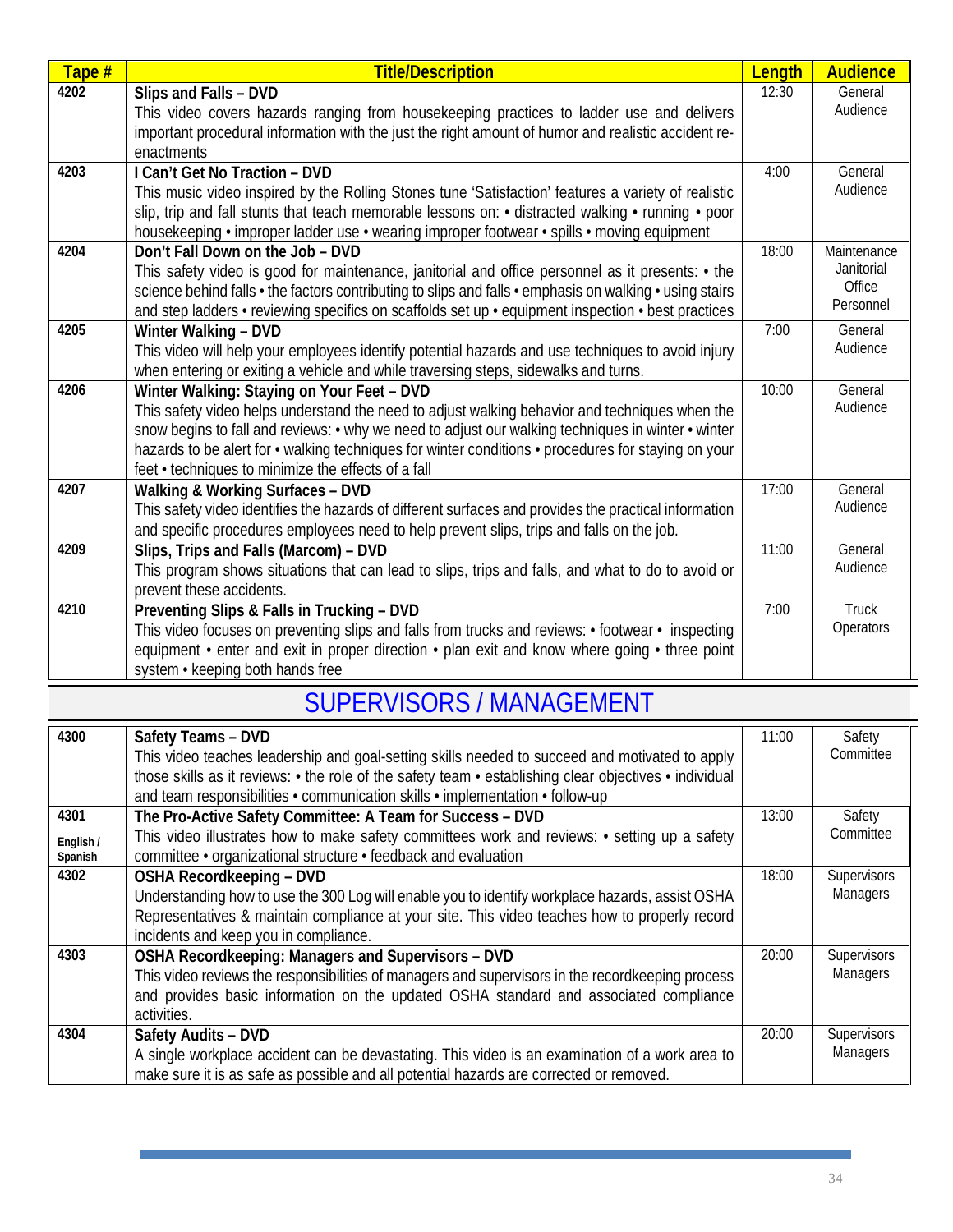<span id="page-37-0"></span>

| Tape # | <b>Title/Description</b>                                                                                                                                                                           | Length | <b>Audience</b>         |
|--------|----------------------------------------------------------------------------------------------------------------------------------------------------------------------------------------------------|--------|-------------------------|
| 4305   | Developing a Positive Safety Culture - DVD                                                                                                                                                         | 20:00  | Supervisors             |
|        | This video discusses the benefits of developing a positive safety culture by: • fewer accidents and                                                                                                |        | Managers                |
|        | injuries • improved morale • increased productivity • communicating with staff • and more                                                                                                          |        |                         |
| 4306   | Critical Incident Stress Debriefing - DVD                                                                                                                                                          | 13:00  | Supervisors             |
|        | This video stresses the importance of having a critical incident debriefing program and reviews:                                                                                                   |        | Managers                |
|        | . how to make best use of these services · when to call · dealing more effectively when they occur                                                                                                 |        |                         |
| 4307   | <b>Contractor Safety - DVD</b>                                                                                                                                                                     | 13:00  | Supervisors             |
|        | This video is primarily aimed at informing contractors of good safety practices, but is also useful                                                                                                |        | Management              |
|        | to supervisors, contractor coordinators and municipal engineers. It reminds the need to inform and                                                                                                 |        |                         |
|        | guide any outside contractor working within your facilities or doing construction for you.                                                                                                         |        |                         |
| 4308   | Responsibilities Of A Supervisor - DVD                                                                                                                                                             | 19:00  | Supervisors             |
|        | This video is all about supervisor responsibilities, liabilities, capabilities, limitations and primarily                                                                                          |        | Managers                |
|        | most difficult: managing other people.                                                                                                                                                             |        |                         |
| 4309   | Safety and The Supervisor - DVD                                                                                                                                                                    | 20:00  | Supervisors<br>Managers |
|        | Safety is your responsibility and you're responsible for everything your employees do or fail to do.<br>This video takes a look at exactly what this responsibility means and basically how safety |        |                         |
|        | programs should work.                                                                                                                                                                              |        |                         |
| 4310   | Safety Committees: The Real Story - DVD                                                                                                                                                            | 10:00  | Safety                  |
|        | This safety video covers the assignments and responsibilities of the safety committee members.                                                                                                     |        | Committee               |
| 4311   | OSHA Recordkeeping: Managers and Supervisors (Marcom) - DVD                                                                                                                                        | 23:00  | Supervisors             |
|        | This video covers the details of the regulation's requirements and show actual workplace incidents                                                                                                 |        | Managers                |
|        | that demonstrate what the responsibilities are in documenting and reporting recordable accidents.                                                                                                  |        |                         |
| 4312   | Stress Management: Supervisors and Employees - DVD                                                                                                                                                 | 20:00  | Supervisors             |
|        | This video is hosted by Dr. Edward Sheldon who gives advice on how to handle stress on the job.                                                                                                    |        | Employees               |
| 4313   | Discipline: The Supervisors Role - DVD                                                                                                                                                             | 23:00  | Supervisors             |
|        | This video includes on-camera professionals speaking on the supervisor's role in enforcing                                                                                                         |        | Managers                |
|        | company rules.                                                                                                                                                                                     |        |                         |
| 4314   | Safety Decision Making - DVD                                                                                                                                                                       | 19:00  | Supervisors             |
|        | This video uses common examples, reenactments and a little humor to explain how humans are                                                                                                         |        | Employees               |
|        | tempted to make unsafe choices by succumbing to the instant gratification of shortcuts, risk-taking                                                                                                |        |                         |
|        | & peer pressure, and how our safety decision-making process works in providing tips & techniques                                                                                                   |        |                         |
|        | to use to overcome our human nature and make safe choices rather than unsafe ones.                                                                                                                 |        |                         |
| 4315   | Better Meeting Management - DVD                                                                                                                                                                    | 31:00  | Supervisors             |
|        | This video shows the advantages and disadvantages of meetings in the pre-meeting step, walks                                                                                                       |        | Managers                |
|        | you through a systematic decision-making process and results in a productive problem-solving or                                                                                                    |        |                         |
|        | informational meeting that everyone wants.                                                                                                                                                         |        |                         |
| 4316   | Becoming a Leader - DVD                                                                                                                                                                            | 20:00  | Supervisors             |
|        | In this video you'll learn to lead using The 8 Communication Principles of Leadership including                                                                                                    |        | Managers                |
|        | techniques on: • delivering a powerful nonverbal message that you are among the organization's                                                                                                     |        |                         |
|        | leaders $\cdot$ making it easy for others to approach you $\cdot$ giving straight answers to even the most                                                                                         |        |                         |
|        | difficult questions • taking responsibility for everything done under your leadership • speaking and                                                                                               |        |                         |
|        | acting in the organization's best interests • encouraging dedication among those you work with                                                                                                     |        |                         |
|        | · leading by example · and more                                                                                                                                                                    |        |                         |

## TASK SPECIFIC TRAINING

| 4400 | Tips from the Pros: Rigging and Lifting - DVD                                                      | 28:00 | Crane     |
|------|----------------------------------------------------------------------------------------------------|-------|-----------|
|      | In this video rigging & lifting techniques used by the PRO's are captured from hours of interviews |       | Operators |
|      | & discussions and provides TIPS on: • rigging attachments • estimating weights • locating balance  |       |           |
|      | points • selecting pick points                                                                     |       |           |
| 4401 | Safe Rigging - DVD                                                                                 | 19:00 | Crane     |
|      | How a load is attached can make the difference between a successful lift & a deadly accident.      |       | Operators |
|      | This program reviews: • physical & mental preparation • PPE • hand signals • equipment & hazard    |       |           |
|      | inspection • slings • hitches • load angles                                                        |       |           |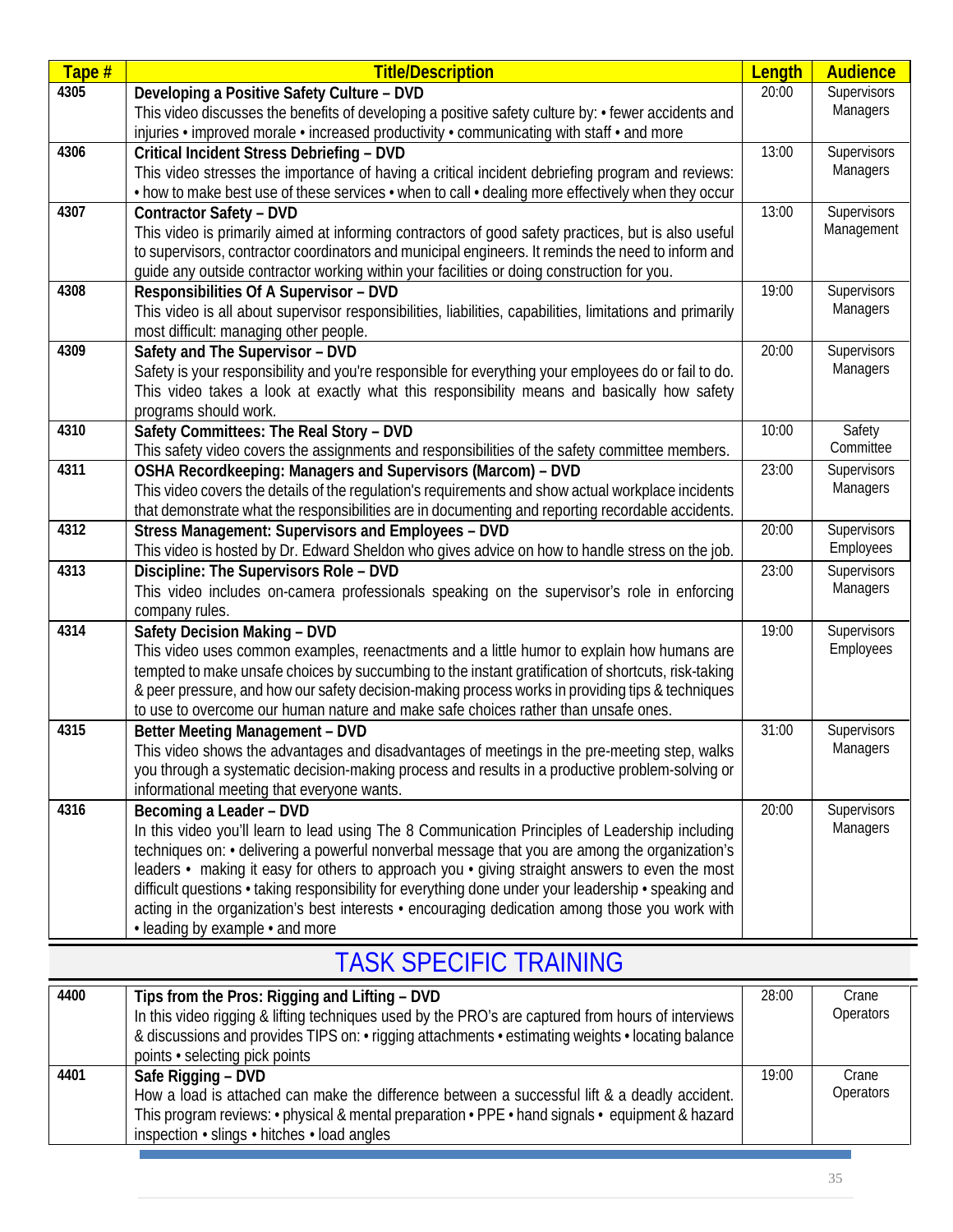<span id="page-38-0"></span>

| Tape # | <b>Title/Description</b>                                                                            | Length | <b>Audience</b>     |
|--------|-----------------------------------------------------------------------------------------------------|--------|---------------------|
| 4402   | Basic Sidewalk Clearing with Snow Blowers - DVD                                                     | 34:00  | Parks/Rec;          |
|        | This video is designed to give basic tips for clearing sidewalks with snow blowers and also gives   |        | <b>Public Works</b> |
|        | experienced skid steer operators a few tips of their own.                                           |        |                     |
| 4403   | Janitor Safety - DVD                                                                                | 12:00  | <b>Janitors</b>     |
|        | This video is examines the common hazards janitorial staff face on a daily basis & the steps to     |        |                     |
|        | take to minimize risk as it reviews: • PPE • Back Injury Prevention • Bloodborne Pathogens • Slips, |        |                     |
|        | Trips and Falls • Electrical Safety • Chemicals                                                     |        |                     |
| 4404   | Cell Phones in the Workplace: A Dangerous Distraction (Ref) - DVD                                   | 8:00   | General             |
|        | This video discusses how sending and receiving text messages can cause us to lose focus on          |        | Audience            |
|        | doing our jobs safely & efficiently as well as the importance of always following your company's    |        |                     |
|        | policy regarding cell phone use. Workplace scenarios illustrate the tragic consequences of          |        |                     |
|        | ignoring these polices in order to text when it is unsafe or prohibited.                            |        |                     |
| 4405   | Working Safely in Hot Environments (Ref) - DVD                                                      | 10:00  | Public Works:       |
|        | This video shows how to prevent and respond to various heat-related problems by: $\cdot$ using      |        | Utilities           |
|        | prevention techniques · recognizing the signs and symptoms of heat stress · what first aid          |        |                     |
|        | procedures to administer when assisting victims of specific heat-related illnesses                  |        |                     |
| 4406   | Taking Care of Your Equipment & Supplies - DVD                                                      | 13:00  | <b>Janitors</b>     |
|        | This video reviews: • properly storing, using, handling and maintaining cleaning supplies &         |        |                     |
|        | equipment • taking care of your equipment • using the appropriate materials for the job • how to    |        |                     |
|        | reduce the waste, loss, and damage                                                                  |        |                     |
| 4407   | Warehouse Safety - DVD                                                                              | 18:00  | Public Works:       |
|        | This video helps to stay safe by identifying the specific hazards they can encounter while working  |        | <b>Utilities</b>    |
|        | in a warehouse and providing practical procedures to avoid them.                                    |        |                     |
| 4408   | Rigging Safety - DVD                                                                                | 20:47  | Crane               |
|        | In this video learn how a load is attached to a crane can make the difference between a successful  |        | Operators           |
|        | lift and an unfortunate accident and how rigging-related accidents can often be deadly due to the   |        |                     |
|        | large and heavy loads that are lifted.                                                              |        |                     |

## WATER / WASTE WATER / UTILITY

| 4500 | Chlorine Safety for Water & Wastewater Operators - DVD<br>Although produced with water and wastewater operations in mind, this video provides information<br>about chlorine that is useful to everyone handling the chemical and especially to end users of<br>cylinders and ton containers.                                                                                                                                                                                                            | 30:00 | <b>Utilities</b>                      |
|------|---------------------------------------------------------------------------------------------------------------------------------------------------------------------------------------------------------------------------------------------------------------------------------------------------------------------------------------------------------------------------------------------------------------------------------------------------------------------------------------------------------|-------|---------------------------------------|
| 4501 | Sodium and Calcium Hypochlorite - DVD<br>This powerful agent is used in water and wastewater treatment to kill bacteria and other pathogens<br>such as viruses, parasites and fungus that may lurk in the water supply. This video reviews: • first<br>aid · safety · storage · disposal · emergency response · usage · personal protective equipment<br>• health effects                                                                                                                               | 19:00 | <b>Utilities</b>                      |
| 4502 | Water System Operator Safety - DVD<br>The specific duties of an operator depends on the type and size of the facility and/or the system<br>working in. This safety video reviews some of the tasks handled, but not limited to: • sample<br>collection • adjusting disinfection dosages • read, interpret and adjust meters • chemical feed<br>systems • moving water from various systems • ensuring reservoir levels • monitoring valves and<br>gauges to make sure the equipment is working properly | 20:00 | <b>Utilities</b>                      |
| 4503 | Laboratory Hoods - DVD<br>This video discusses when and why hoods are used as well as how to operate and maintain them.                                                                                                                                                                                                                                                                                                                                                                                 | 13:00 | Chemistry<br>Teachers                 |
| 4504 | EME Awareness for Antenna Site Safety - DVD<br>This video focuses on the basics of what is necessary to know about radio frequency (RF) fields<br>to minimize exposure to strong fields that may be found near communication antennas.                                                                                                                                                                                                                                                                  | 20:00 | Employees<br>working near<br>Antennas |
| 4505 | <b>Treatment Plant Safety - DVD</b><br>This short video cannot possibly cover in depth all the risks and hazards of working in and around<br>treatment plants, therefore it is imperative to work closely with your supervisor to ensure that you<br>are fully trained and qualified prior to working within your treatment plant.                                                                                                                                                                      | 14:00 | <b>Utilities</b>                      |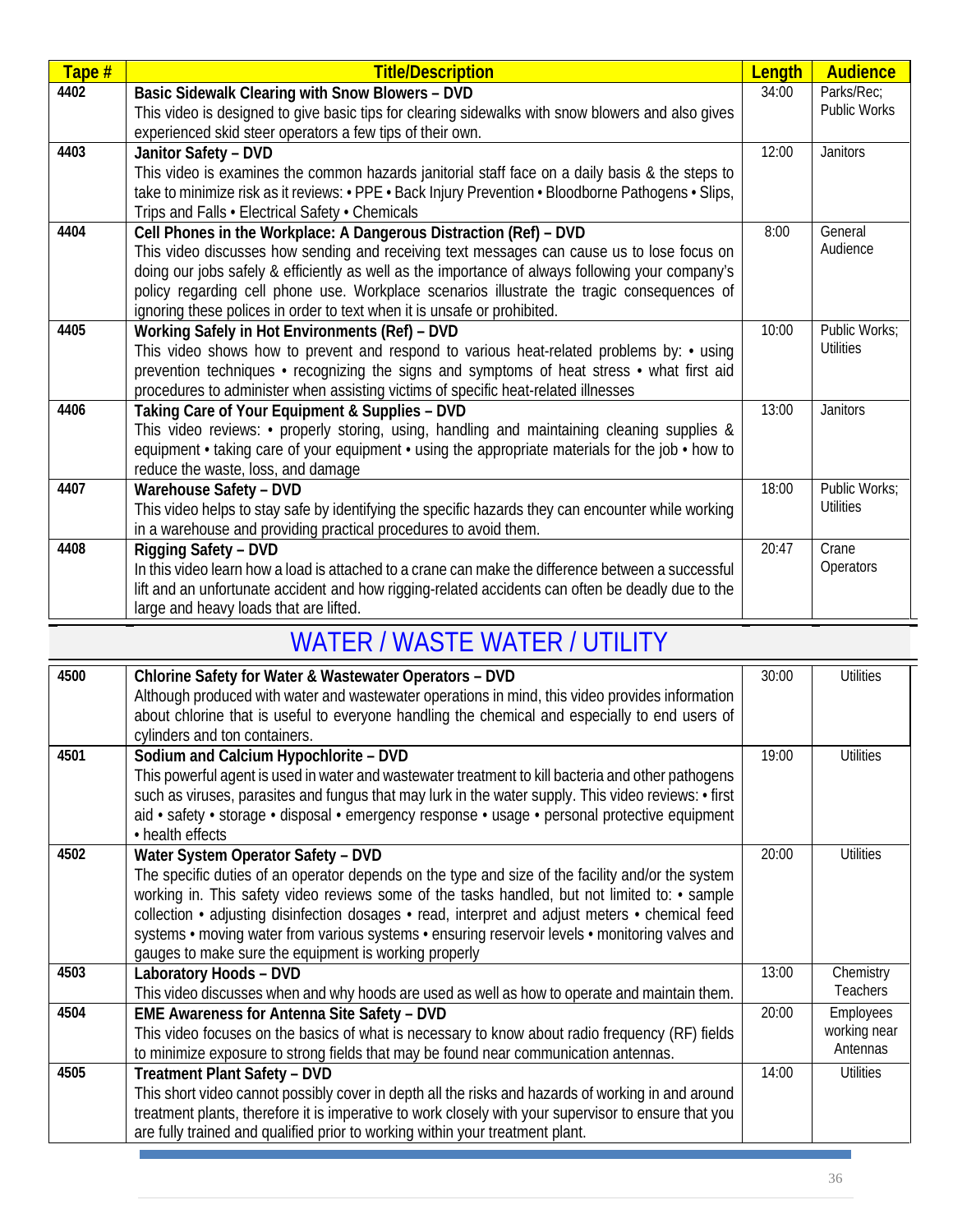<span id="page-39-0"></span>

| Tape # | <b>Title/Description</b>                                                                                        | <b>Length</b> | <b>Audience</b>  |
|--------|-----------------------------------------------------------------------------------------------------------------|---------------|------------------|
| 4506   | Water and Sewer Treatment Plant Safety - DVD                                                                    | 13:00         | Utilities        |
|        | Treatment plants can be hazardous and working with and around pumps, electricity, laboratories                  |               |                  |
|        | & chemicals require special training. This video explains the special safety concerns of operators,             |               |                  |
|        | technicians and maintenance personnel.                                                                          |               |                  |
| 4507   | Dog Bite Prevention (Digital) - DVD                                                                             | 19:00         | General          |
|        | This video covers dog behavior, prevention techniques and first aid and includes tips from Ron                  |               | Audience         |
|        | Berman, canine behavior expert.                                                                                 |               |                  |
| 4508   | Meter Reader Safety - DVD                                                                                       | 20:00         | <b>Utilities</b> |
|        | Meter readers are exposed to all kinds of hazards such as slips and trips, traffic, weather,                    |               |                  |
|        | aggressive dogs, insects and irate customers. This video will focus on the basics of meter reader               |               |                  |
|        | safety.                                                                                                         |               |                  |
| 4509   | <b>Utility Crew Truck Safety - DVD</b>                                                                          | 15:00         | Utilities        |
|        | This video focuses on the safe operations and reviews: $\cdot$ lift and hoist attachments $\cdot$ welding units |               |                  |
|        | • compressors • aerial lift devices • towing equipment                                                          |               |                  |
| 4510   | Valve Crew Safety - DVD                                                                                         | 9:00          | <b>Utilities</b> |
|        | The valve crew is in charge of making sure valves will open and close when required and ensure                  |               |                  |
|        | water quality and adequate fire flows.                                                                          |               |                  |
| 4511   | Understanding Your Stormwater Pollution Plan - DVD                                                              | 23:00         | <b>Utilities</b> |
|        | All employees need to know the overall scope of your organization's Stormwater Pollution                        |               |                  |
|        | Prevention Plan and the role each person plays in its success.                                                  |               |                  |

## WELDING SAFETY

| 4600                 | Oxyfuel Gas Cutting: The Sure Cut - DVD                                                                                                                                                                                                                                                                                                                                                                                            | 13:00 | Welders        |
|----------------------|------------------------------------------------------------------------------------------------------------------------------------------------------------------------------------------------------------------------------------------------------------------------------------------------------------------------------------------------------------------------------------------------------------------------------------|-------|----------------|
|                      | This video details proper safety procedures for oxyfuel gas cutting by reviewing: • proper safety                                                                                                                                                                                                                                                                                                                                  |       |                |
|                      | equipment • hook-up procedures • ventilation                                                                                                                                                                                                                                                                                                                                                                                       |       |                |
| 4601                 | Hexavalent Chromium Awareness - DVD                                                                                                                                                                                                                                                                                                                                                                                                | 17:00 | <b>Welders</b> |
| English /<br>Spanish | Workers are exposed to Hexavalent Chromium are at risk for getting lung cancer, permanent eye<br>damage & skin ulcerations. This video teaches about this dangerous chemical and reviews: • new<br>regulations • exposure monitoring • PPE and respirator use • proper recordkeeping • how to<br>comply with OSHA standards for: • general industry 1910.1026 • shipyards & marine terminals<br>1915.1026 · construction 1926.1126 |       |                |
| 4602                 | Health and Safety Factors in Welding Operation - DVD                                                                                                                                                                                                                                                                                                                                                                               | 16:00 | Welders        |
|                      | This video discusses the general safety and health hazard associated with welding and cutting                                                                                                                                                                                                                                                                                                                                      |       |                |
|                      | and examine hazards and controls specific to toxic fuel gas welding, cutting, and arc welding.                                                                                                                                                                                                                                                                                                                                     |       |                |
| 4603                 | Arc Welding Safety - DVD                                                                                                                                                                                                                                                                                                                                                                                                           | 15:30 | Welders        |
|                      | This video is a guideline on basic safety awareness when working with arc welding and reviews:                                                                                                                                                                                                                                                                                                                                     |       |                |
|                      | · flammable and combustible materials · operation areas · health hazards                                                                                                                                                                                                                                                                                                                                                           |       |                |

#### **WELLNESS**

| 4700                         | Stretching Out at Work - DVD<br>This video describes and demonstrates stretching and warm-up exercises in an electric utility<br>environment and can be customized to any work environment.                                                                                                                                                                                                                                                             | 12:00 | General<br>Audience |
|------------------------------|---------------------------------------------------------------------------------------------------------------------------------------------------------------------------------------------------------------------------------------------------------------------------------------------------------------------------------------------------------------------------------------------------------------------------------------------------------|-------|---------------------|
| 4701<br>English /<br>Spanish | Muscle Strains & Sprains - DVD<br>In this video learn the importance of hazard recognition, body mechanics, and properly preparing<br>the body for performing manual tasks as it teaches: • the importance of stretching and fitness to<br>avoid strains and sprains • how muscles, bones, tendons & ligaments work together • correct<br>stretching techniques • best safety practices to prevent injuries • the importance of health and<br>nutrition | 20:00 | General<br>Audience |
| 4702                         | Working with Stress - DVD<br>Job stress poses a threat to the well-being of workers and organizations, and through research<br>and educational materials such as this video, NIOSH is committed to providing the public with the<br>knowledge to overcome this threat.                                                                                                                                                                                  | 17:00 | General<br>Audience |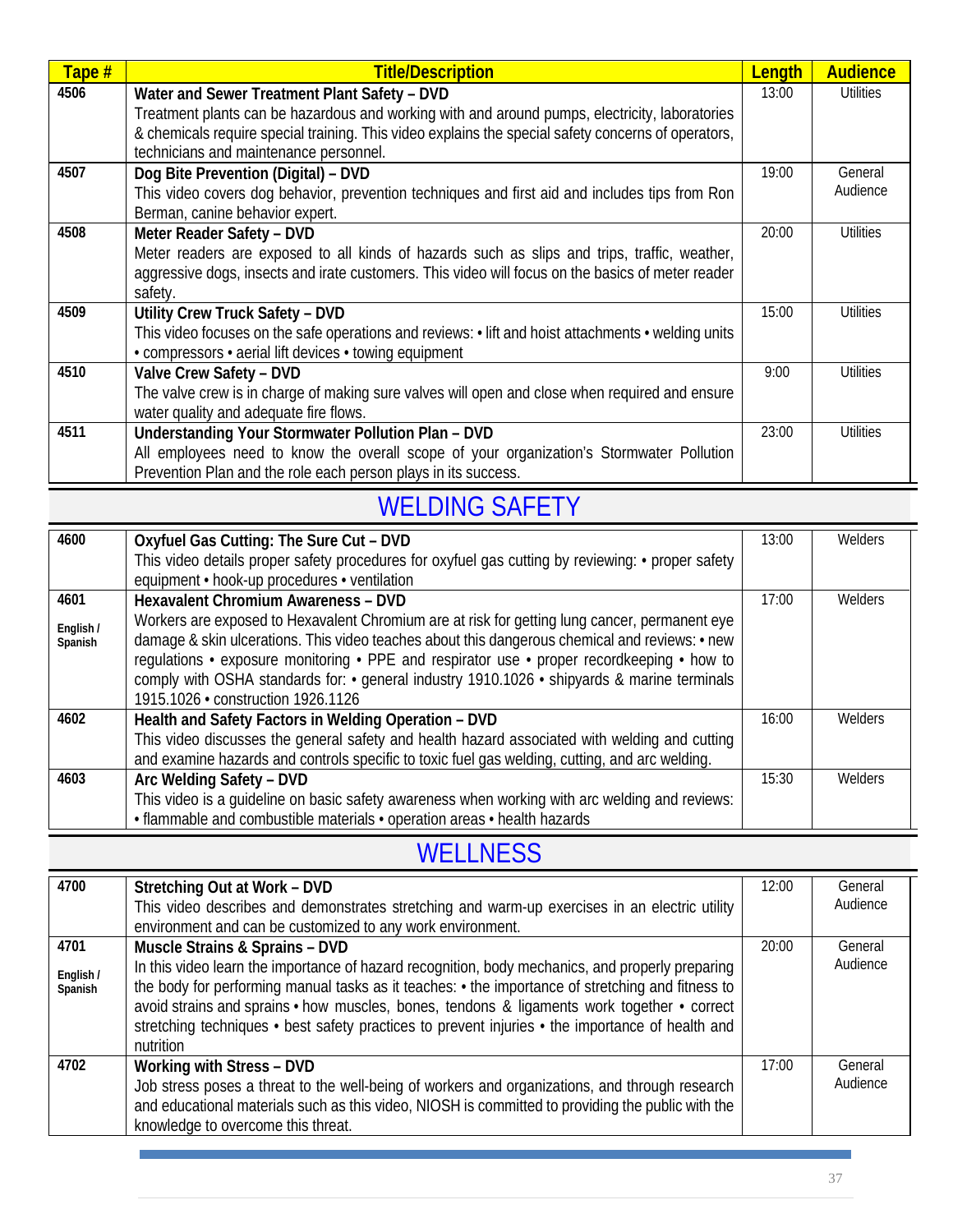| Tape #    | <b>Title/Description</b>                                                                                              | Length | <b>Audience</b>     |
|-----------|-----------------------------------------------------------------------------------------------------------------------|--------|---------------------|
| 4703      | Smoking: Getting Ready to Quit - DVD                                                                                  | 15:55  | General             |
|           | This video teaches how to $\cdot$ create a personal plan for quitting $\cdot$ setting a quit date $\cdot$ examine why |        | Audience            |
|           | people smoke $\cdot$ why they may want to quit $\cdot$ identify personal triggers to smoke $\cdot$ using nicotine     |        |                     |
|           | replacement & non-nicotine replacement therapies to aid in quitting • making a diary of smoking                       |        |                     |
|           | behavior. Potential relapse situations also covered.                                                                  |        |                     |
| 4704      | Diet, Nutrition, and Cancer Prevention - DVD                                                                          | 11:00  | General             |
|           | This video is designed for healthy people and its recommendations are consistent with seven                           |        | Audience            |
|           | simple guidelines developed to help people eat and maintain a healthy diet.                                           |        |                     |
| 4705      | MRSA: The Ticking Time Bomb - DVD                                                                                     | 11:00  | General             |
|           | This information packed video is part of a staph prevention program that you can start right now                      |        | Audience            |
|           | at your school, sports program, work facility, health class or home.                                                  |        |                     |
| 4706      | Why Don't We Do It In Our Sleeves? - DVD                                                                              | 5:00   | General             |
| English / | This short video was designed to encourage people to cough and sneeze according to the                                |        | Audience            |
| Spanish   | infection control guidelines put forth by the Centers for Disease Control and Prevention.                             |        |                     |
| 4707      | Duet for Clean Hands - DVD                                                                                            | 12:00  | General<br>Audience |
| Multiple  | This two disk set teaches washing hands and covering a cough & sneeze correctly.                                      |        |                     |
| Languages | Disc 1: Why Don't We Do It in Our Sleeves? - A hilarious hit video on coughing and sneezing                           |        |                     |
|           | hygienically.                                                                                                         |        |                     |
|           | Disc 2: Soap in the City - Features four short demonstrations on why and how of hand washing.                         |        |                     |
| 4708      | • Soap in the City • Last Clean Chance • Clay and Rebecca • We're Dirty<br><b>Recognizing Depression - DVD</b>        | 15:12  | General             |
|           | This video helps understand what depression is, covers the signs and symptoms of depression                           |        | Audience            |
|           | as well as the possible risks for developing depression. It encourages people to seek appropriate                     |        |                     |
|           | treatment and avoid negative coping behaviors, like alcohol abuse.                                                    |        |                     |
| 4709      | AIDS: What Everyone Needs to Know - DVD                                                                               | 22:00  | General             |
|           | This video discusses $\cdot$ the misconceptions about HIV and AIDS $\cdot$ the progression from HIV to                |        | Audience            |
|           | AIDS • the important role of supportive family and friends • correct condom use for safer sex • the                   |        |                     |
|           | changing perceptions of HIV positive people and their quality of life.                                                |        |                     |
| 4710      | Exercise: Getting Active, Staying Active - DVD                                                                        | 12:54  | General             |
|           | This video helps discover how to fit activity into schedules as it explains the three types of exercise               |        | Audience            |
|           | (aerobic, strength training, and flexibility conditioning) but also tells viewers that increasing activity            |        |                     |
|           | level in everyday chores can benefit them as well.                                                                    |        |                     |
| 4711      | How to Make Healthy Lifestyle Changes - DVD                                                                           | 13:31  | General             |
|           | This video gets viewers to think about their reasons for making healthy lifestyle changes. It helps                   |        | Audience            |
|           | them determine long-term goals using short-term goals to achieve them, identifies barriers to                         |        |                     |
|           | change, anticipate obstacles along the way, suggests to keep written records, rewards and not to                      |        |                     |
|           | be discouraged by setbacks.                                                                                           |        |                     |
| 4712      | Nutrition: Shop Healthy, Cook Healthy - DVD                                                                           | 15:51  | General             |
|           | During this video learn how to make small changes in • what foods to buy • how to prepare meals                       |        | Audience            |
|           | • how much food to eat • discusses food nutrition labels • portion control • better eating habits                     |        |                     |
|           | • lower-fat food options • and tips on ways to take one step at a time towards healthier eating.                      |        |                     |
| 4713      | Eating for Energy - DVD                                                                                               | 19:00  | General             |
|           | Eating right can often be a challenge but it doesn't have to be difficult by learning what foods are                  |        | Audience            |
|           | good for us and what amounts of them we should consume. The American Heart Association                                |        |                     |
|           | recommends the amount of daily calories required by gender, age, and activity level.                                  |        |                     |
| 4714      | Signs and Symptoms of a Heart Attack - DVD                                                                            | 14:40  | General             |
|           | This video teaches: $\cdot$ how to recognize the signs and symptoms of a heart attack $\cdot$ seeking help            |        | Audience            |
|           | quickly to prevent further damage to your heart • the signs of a heart attack • what happens in the                   |        |                     |
|           | body during a heart attack • possible treatments at the hospital                                                      |        |                     |
| 4715      | Introduction to Heart Disease Risk Factors - DVD                                                                      | 14:43  | General<br>Audience |
|           | Updated to follow the new National Cholesterol Education Program guidelines, this video helps to                      |        |                     |
|           | see the importance of knowing individual risk factors and how to make minimizing risks a goal.                        |        |                     |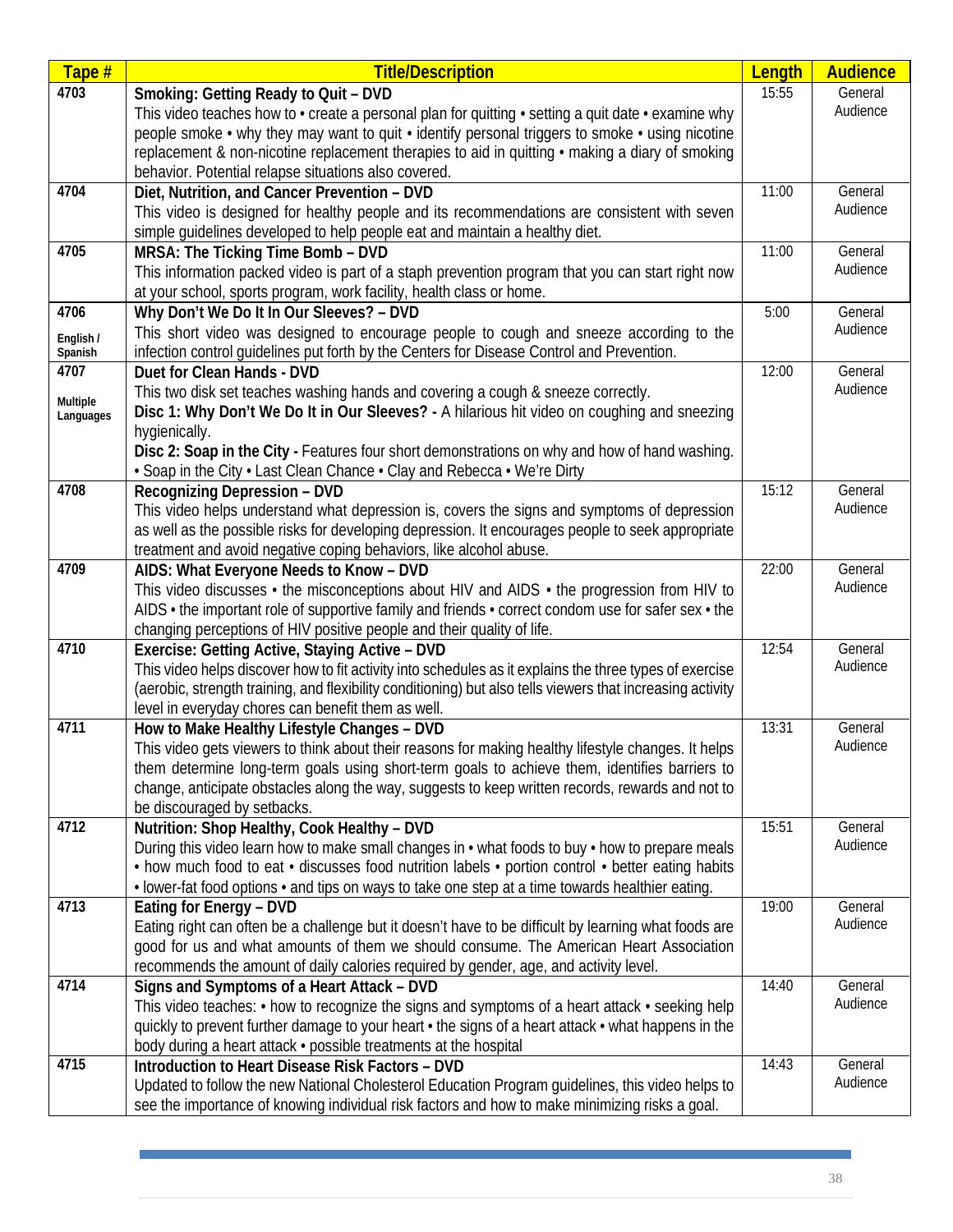| Tape # | <b>Title/Description</b>                                                                                                              | Length | <b>Audience</b>     |
|--------|---------------------------------------------------------------------------------------------------------------------------------------|--------|---------------------|
| 4716   | High Blood Pressure: An Introduction to Treatment - DVD                                                                               | 15:44  | General             |
|        | This newly revised video features the most recent blood pressure categories outlined by the                                           |        | Audience            |
|        | National Heart, Lung, and Blood Institute, including the "prehypertension" level and helps make a                                     |        |                     |
|        | lifelong commitment to controlling blood pressure through lifestyle changes.                                                          |        |                     |
| 4717   | High Cholesterol: An Introduction to Treatment - DVD                                                                                  | 13:08  | General             |
|        | This video provides basic treatment plans for high cholesterol by: • reviewing lifestyle changes                                      |        | Audience            |
|        | . medications · quitting smoking · losing weight · increasing physical activity                                                       |        |                     |
| 4718   | Overweight: Who's in Control? - DVD                                                                                                   | 15:14  | General             |
|        | This edition includes • the 2005 Dietary Guidelines • the Food Guide Pyramid • how to read food                                       |        | Audience            |
|        | labels • lifestyle changes • increase awareness of behavior patterns • emotional aspects of eating                                    |        |                     |
|        | and pitfalls • explains exercise is a key part of both weight loss and weight maintenance                                             |        |                     |
| 4719   | Weight Control: Losing Weight and Keeping It Off - DVD                                                                                | 10:22  | General             |
|        | This video explains why quick fix diets don't work and shows the basics for gradual weight loss                                       |        | Audience            |
|        | emphasizing that weight control is a lifestyle change.                                                                                |        |                     |
| 4720   | <b>Wellness and Fitness - DVD</b>                                                                                                     | 13:00  | General             |
|        | This video shows how small changes in lifestyles can produce big benefits and while wellness is                                       |        | Audience            |
|        | a gradual process, eliminating negative lifestyle factors can help keep you healthy.                                                  |        |                     |
| 4721   | Nutrition: Restaurants, Fast Food and Parties - DVD                                                                                   | 18:17  | General<br>Audience |
|        | This video shows how to eat healthy in situations where it might not be easy to do so, discusses                                      |        |                     |
|        | portion control, carbohydrate, fat, and calories, gives practical tips to use, examples of healthy                                    |        |                     |
|        | food choices and in making small changes you can eat out and still eat healthy.                                                       |        |                     |
| 4722   | What is Heart Failure - DVD                                                                                                           | 18:36  | General<br>Audience |
|        | This video provides an overview of the information needed in order to manage heart failure by                                         |        |                     |
|        | covers risk factors, symptoms, medications, sodium and fluid guidelines, balancing activity & rest                                    |        |                     |
| 4723   | and daily monitoring of symptoms.                                                                                                     | 14:02  | General             |
|        | Stroke: Reducing Your Risk - DVD<br>This video explains what happens in the brain during a stroke, the signs and symptoms of a stroke |        | Audience            |
|        | (including TIAs), the importance of calling 911, getting to the hospital as quickly as possible and                                   |        |                     |
|        | shows patients how to reduce their chances of a having a stroke.                                                                      |        |                     |
| 4724   | Pre-Diabetes: It's Time to Make Changes - DVD                                                                                         | 19:31  | General             |
|        | This video explains what pre-diabetes is, outlines a management plan including working with a                                         |        | Audience            |
|        | health care provider to monitor blood glucose (FPGT, OGTT and A1C tests), making healthy food                                         |        |                     |
|        | choices, getting regular physical activity, possibly taking oral medications, and getting support.                                    |        |                     |
| 4725   | Snoring and Obstructive Sleep Apnea - DVD                                                                                             | 14:27  | General             |
|        | In this video the causes of snoring are discussed and self-help remedies that often alleviate the                                     |        | Audience            |
|        | problem are presented. Viewers learn that snoring is a symptom of the potentially life-threatening                                    |        |                     |
|        | disorder known as obstructive sleep apnea.                                                                                            |        |                     |
| 4726   | Sensorineural Loss In Adults - DVD                                                                                                    | 16:48  | General             |
|        | This video illustrates how sensorineural hearing loss can have a devastating impact on                                                |        | Audience            |
|        | communication by describing the causes and symptoms and explains the evaluation that will be                                          |        |                     |
|        | performed by both physician and audiologist. The value of a hearing aid in restoring functional                                       |        |                     |
|        | hearing is stressed, types of hearing aids and tips for adapting to use.                                                              |        |                     |
| 4727   | Understanding And Managing Your Allergies - DVD                                                                                       | 13:18  | General             |
|        | This video shows how a treatment plan is developed and to understand how the body reacts to                                           |        | Audience            |
|        | allergens and introduces skin and blood testing. It'll explain how to reduce your "total allergic load"                               |        |                     |
|        | to reduce symptoms and live more comfortably along with information about over-the-counter and                                        |        |                     |
|        | prescription medications as well as immunotherapy.                                                                                    |        |                     |
| 4728   | Preventing the Spread of a Contagious Illness - DVD                                                                                   | 10:00  | General             |
|        | The video stresses prevention and the personal responsibility required to avoid spreading an                                          |        | Audience            |
|        | illness or infection. Includes information about seasonal flu, avian flu, SARS, MRSA, and swine                                       |        |                     |
|        | flu, explaining the origins and symptoms of these illnesses as well as the general hygiene and                                        |        |                     |
|        | prevention measures required to prevent spreading and contracting all contagious illnesses.                                           |        |                     |